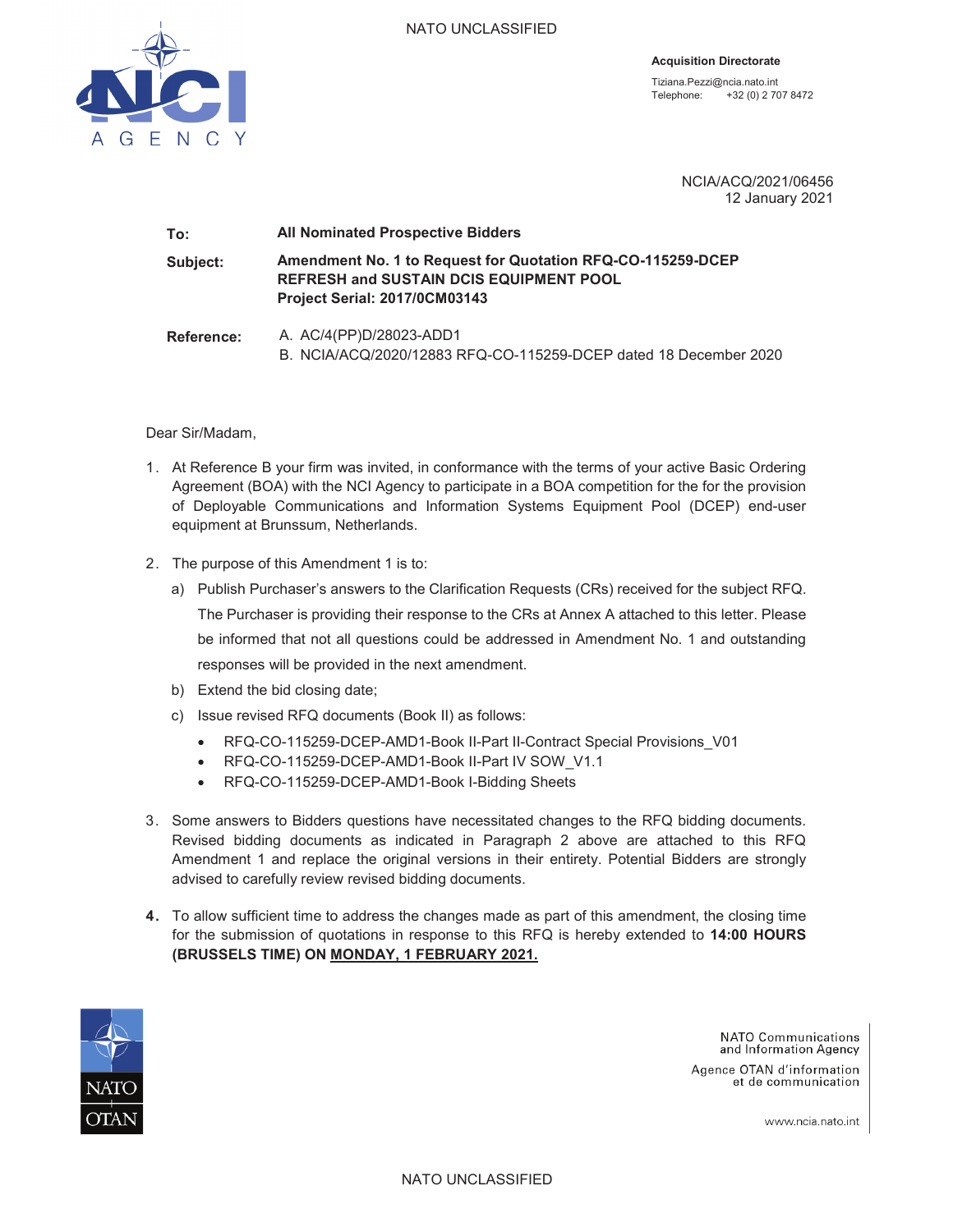

5. This Amendment makes the following revisions:

#### **RFQ-CO-115259-DCEP-AMD1-Book II - Part II-Contract Special Provisions V01**

- Book II, part II, section 27.6: Replacing the reference to the warranty period from 16.2 to 15.2.
- Adding ANNEX A: PERFORMANCE GUARANTEE STANDBY LETTER OF CREDIT

#### **RFQ-CO-115259-DCEP-AMD1-Book II-Part IV-SOW\_V1.1**

Section 3.6 (CONTRACTOR TASKS) – Removal of section 3.4 until and including 3.16 since it was duplicated with Section 6 (INTEGRATED LOGISTIC SUPPORT (ILS)). Section 3.4 was replaced and sections 3.18, 3.19 and 3.20 remain as Section 3.5, 3.6, 3.7 and 3.8; x Section 3.1.1 line 2 – replacing *"TEMPEST LEVEL C"* by *"stated in 2.1 (a) and (b)"*.

#### **RFQ-CO-115259-DCEP-AMD1-Book I-Bidding Sheets**

- x CLIN Summary, CLIN 2.9.1 replacing the SOW Reference (Column D) "Annex-A A.3.8" with "Annex-A 2.6".
- 6. With the exception of the revisions mentioned above, all other RFQ documents remain unchanged from their original version as issued on 18 December 2020.
- 7. Prospective Bidders are advised that the NATO NCI Agency reserves the right to cancel this RFQ at any time in its entirety and bears no liability for bid preparation costs incurred by firms or any other collateral costs if bid cancellation occurs.
- 8. The reference for the RFQ is: **RFQ-CO-115259-DCEP** and all correspondence concerning this RFQ should reference this number.
- 9. The Purchaser point of contact for all information concerning this Request for Quotation is: NATO Communications and Information Agency Acquisition Directorate

NATO Headquarters, Boulevard Leopold III

1110 Brussels, Belgium

Attn: Ole Hubner, Senior Contracting Officer

Cc: Tiziana Pezzi, Principal Contracting Officer

Email: RFQCO115259DCEP@ncia.nato.int

FOR THE DIRECTOR OF ACQUISITION:

Tiziana Pezzi Principal Contracting Officer Tiziana Pezzi Digitally signed by Tiziana Pezzi Date: 2021.01.12  $G = 08:27:39 + 01'00'$ 

#### **Enclosures:**

- 1) Annex A Purchaser's answers to the Clarification Requests
- 2) Revised Bidding Documents:
	- a. RFQ-CO-115259-DCEP-AMD1-Book II-Part II-Contract Special Provisions\_V01
	- b. RFQ-CO-115259-DCEP-AMD1-Book II-Part IV SOW\_V1.1
	- c. RFQ-CO-115259-DCEP-AMD1-Book I-Bidding Sheets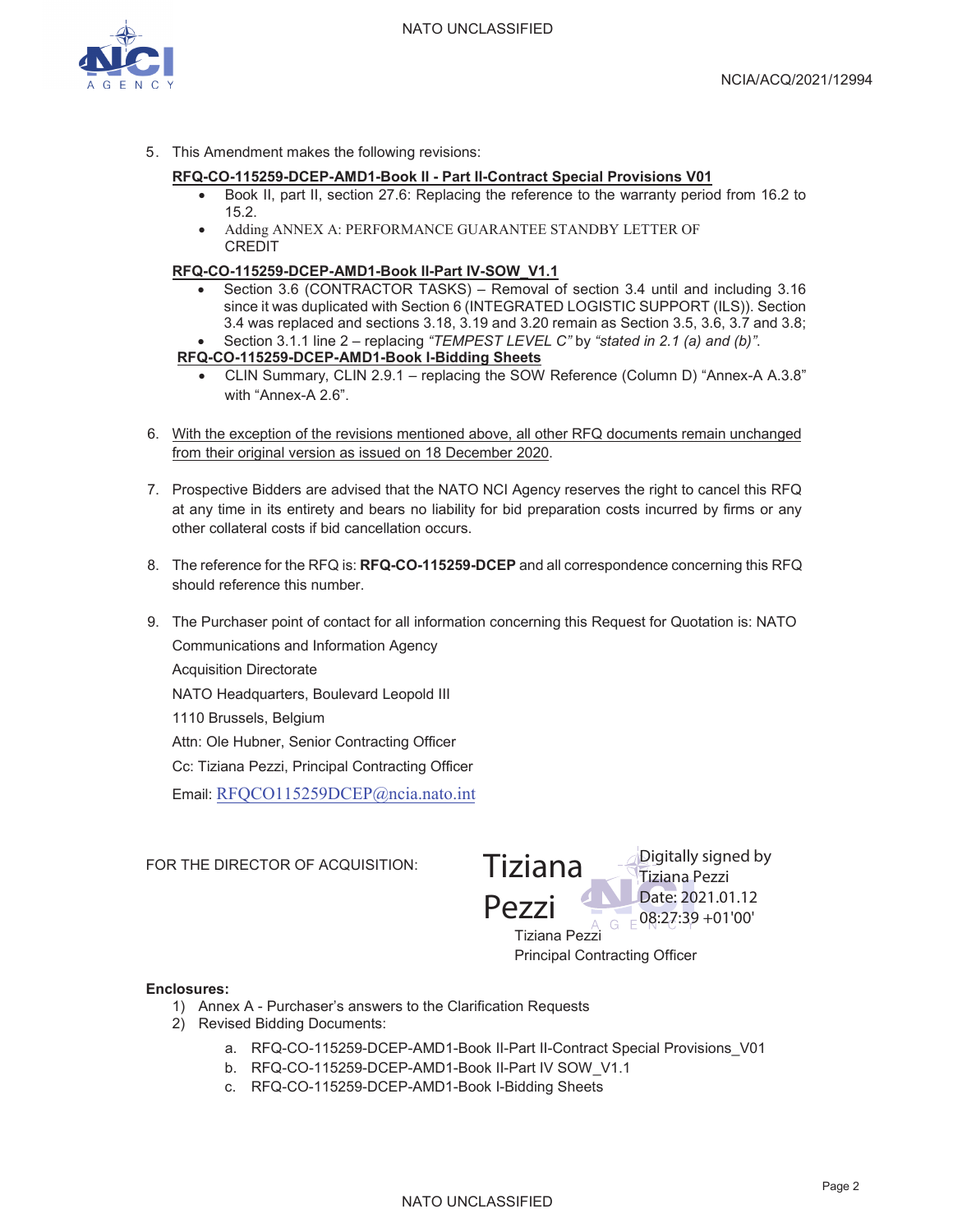

# **DISTRIBUTION LIST FOR Amendment No.1 to REQUEST FOR QUOTATION RFQ-CO-115259-DCEP**

**Offerors** (sent separately in electronic version)

# **NATO Delegations** (Attn: Investment Adviser):

| Albania                      | 1 |
|------------------------------|---|
| Belgium                      | 1 |
| <b>Bulgaria</b>              | 1 |
| Canada                       | 1 |
| Croatia                      | 1 |
| <b>Czech Republic</b>        | 1 |
| <b>Denmark</b>               | 1 |
| Estonia                      | 1 |
| France                       | 1 |
| Germany                      | 1 |
| Greece                       | 1 |
| Hungary                      | 1 |
| Iceland                      | 1 |
| Italy                        | 1 |
| Latvia                       | 1 |
| Lithuania                    | 1 |
| Luxembourg                   | 1 |
| Montenegro                   | 1 |
| Netherlands                  | 1 |
| North Macedonia              | 1 |
| Norway                       | 1 |
| Poland                       | 1 |
| Portugal                     | 1 |
| Romania                      | 1 |
| Slovakia                     | 1 |
| Slovenia                     | 1 |
| Spain                        | 1 |
| Turkey                       | 1 |
| The United Kingdom           | 1 |
| The United States of America | 1 |

# **Belgian Ministry of Economic Affairs** 1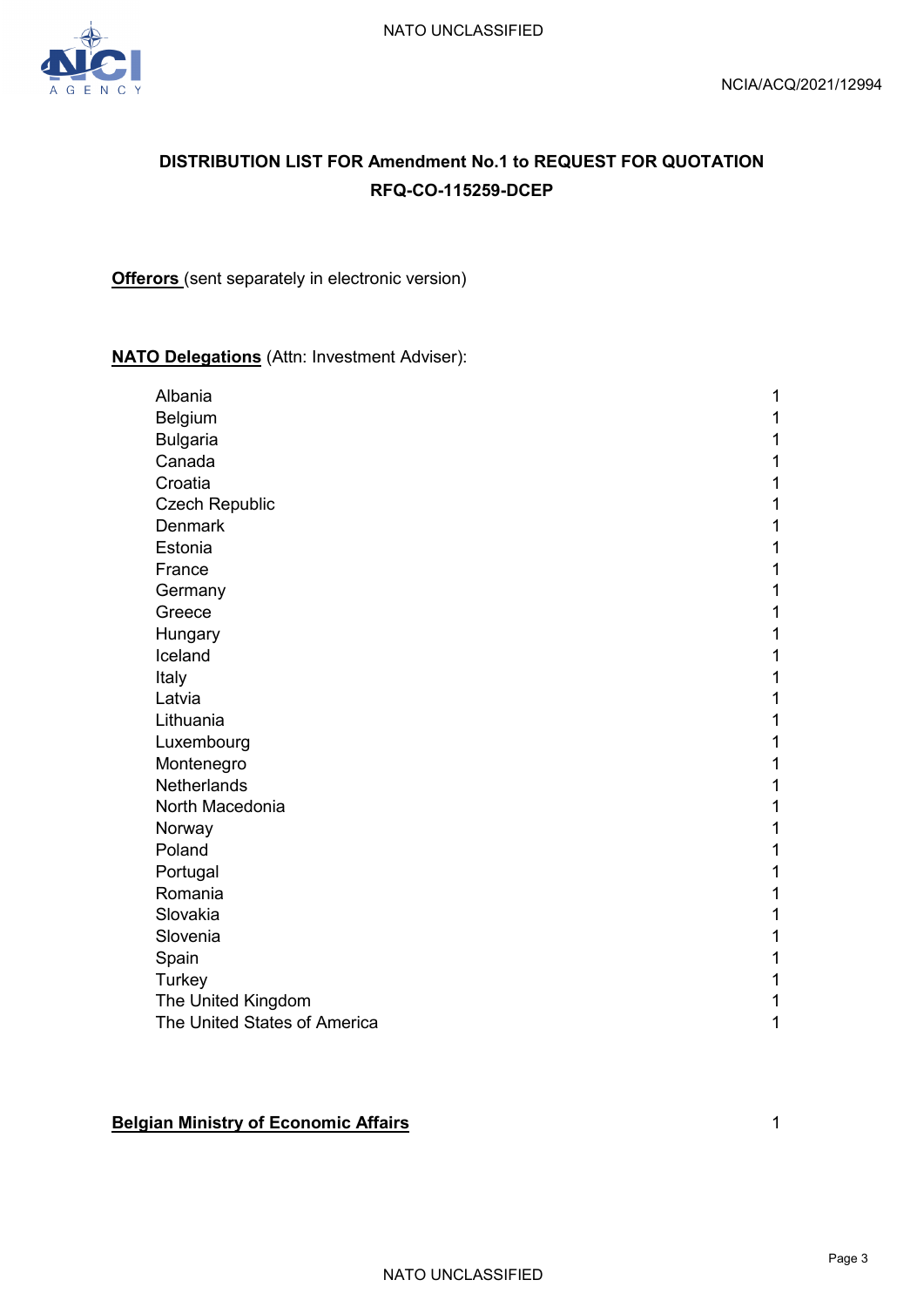

# **Embassies in Brussels** (Attn: Commercial Attaché):

| Albania                      | 1            |
|------------------------------|--------------|
| Belgium                      | 1            |
| <b>Bulgaria</b>              | 1            |
| Canada                       | 1            |
| Croatia                      | 1            |
| <b>Czech Republic</b>        | 1            |
| <b>Denmark</b>               | 1            |
| Estonia                      | 1            |
| France                       | 1            |
| Germany                      | $\mathbf{1}$ |
| Greece                       | 1            |
| Hungary                      | 1            |
| Iceland                      | $\mathbf{1}$ |
| Italy                        | 1            |
| Latvia                       | 1            |
| Lithuania                    | $\mathbf{1}$ |
| Luxembourg                   | 1            |
| Montenegro                   | 1            |
| Netherlands                  | $\mathbf 1$  |
| North Macedonia              | $\mathbf 1$  |
| Norway                       | 1            |
| Poland                       | 1            |
| Portugal                     | 1            |
| Romania                      | 1            |
| Slovakia                     | 1            |
| Slovenia                     | 1            |
| Spain                        | 1            |
| Turkey                       | 1            |
| The United Kingdom           | 1            |
| The United States of America | 1            |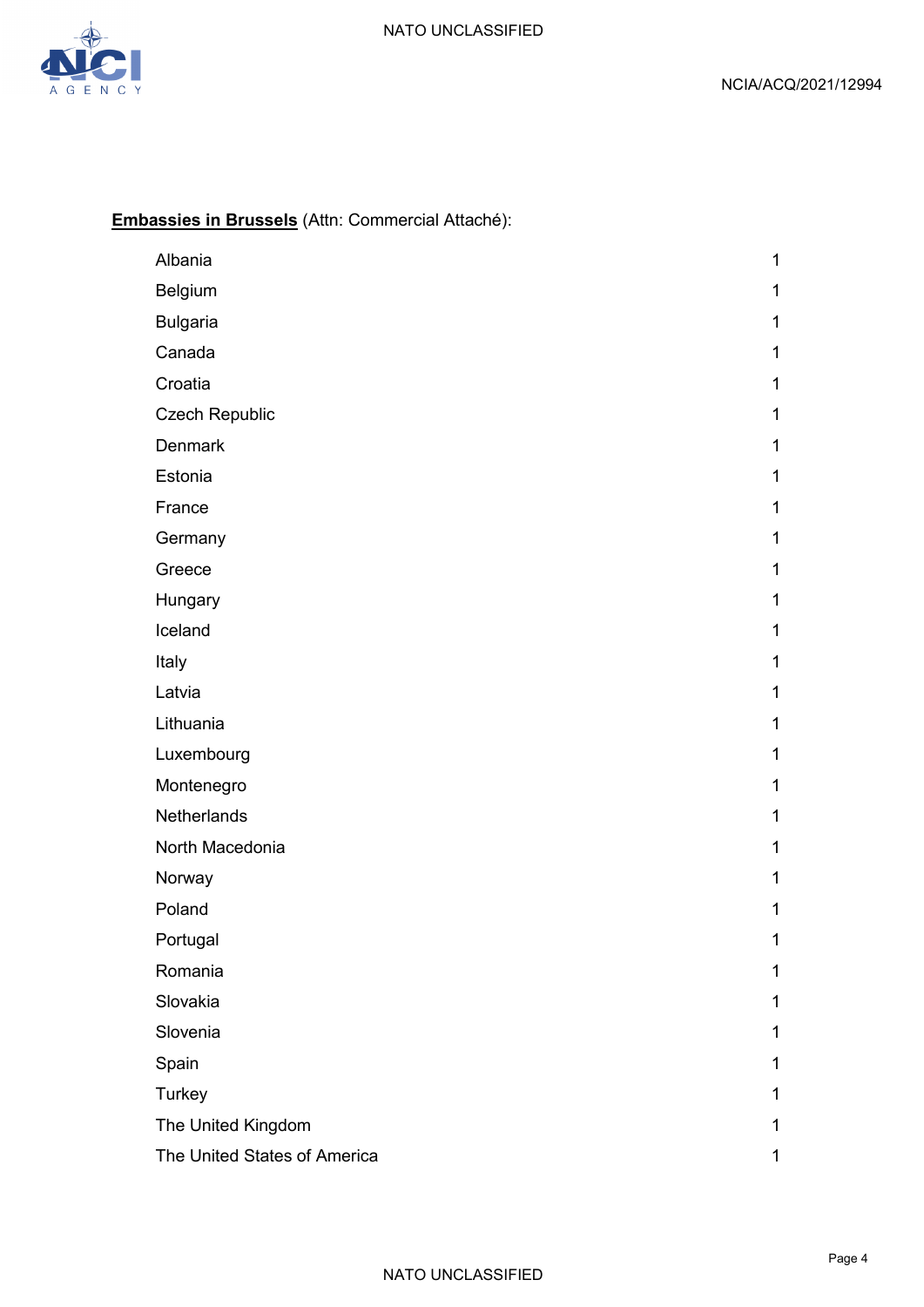

### *Distribution for information (Blind to Potential Industrial Suppliers)*:

#### **NATO International Staff**

- NATO Office of Resources Management and Implementation Branch Attn: Deputy Branch Chief
- Director, NATO HQ C3 Staff Attn: Executive Co-ordinator

**SACTREPEUR** Attn: Infrastructure Assistant

**Strategic Commands** (*as applicable to funding source*) SACT Attn: ACOS C4ISR ACO Attn: SPT CIS Director

#### **NATEXs**

All NATEXs

# **NCI Agency (Internal distribution)**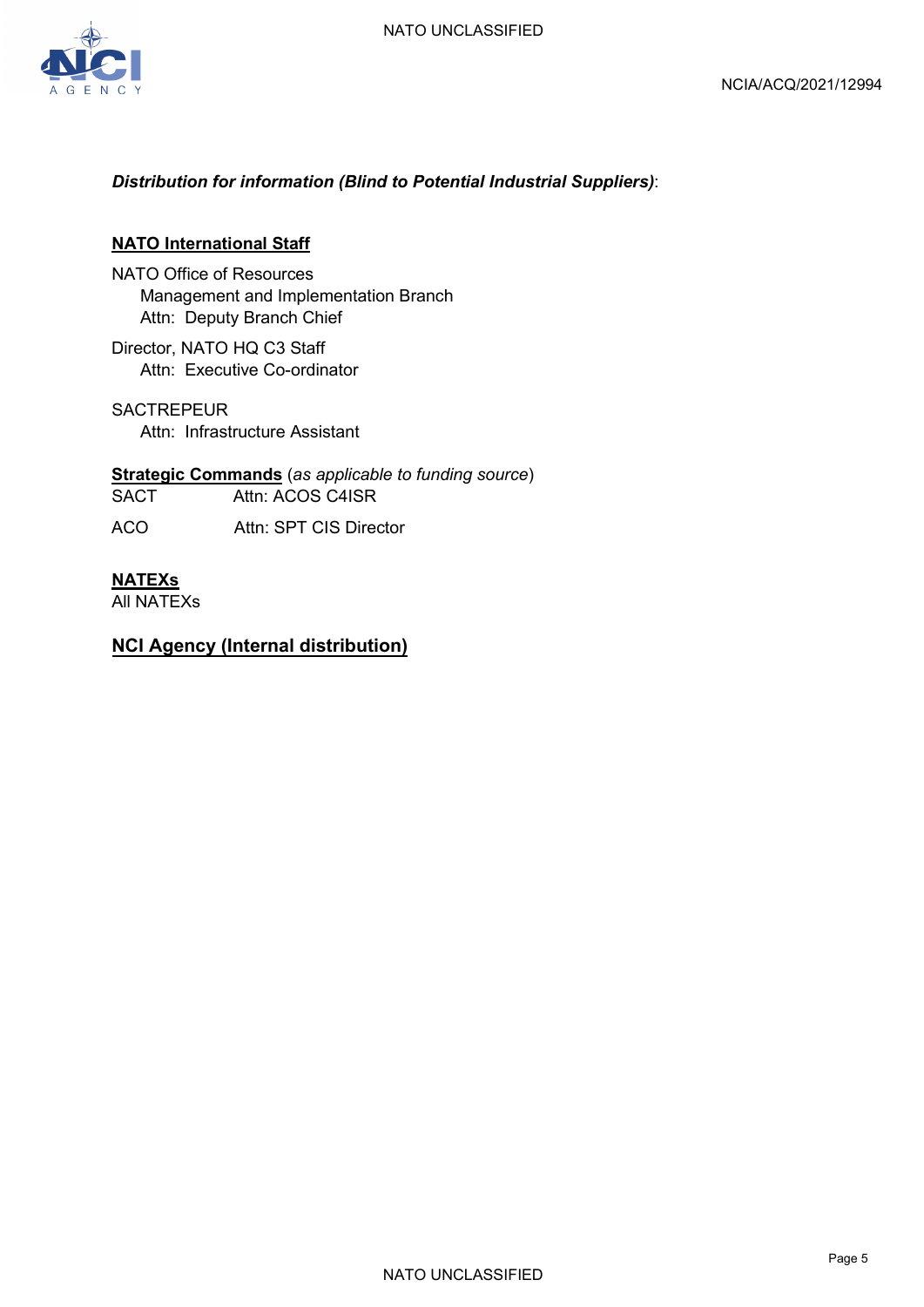Book I - Bidding Instructions RFQ-CO-115259-DCEP-AMD 1 Annex A – Clarification Requests Forms

Date: 07 January 2021

|                            | ADMINISTRATIVE/ CONTRACTUAL                                 |                            |                                                                                                                                                                                                                                                                                                       |                                                                                                                                                                                                                                                                                                                                                    |                                                                                                   |
|----------------------------|-------------------------------------------------------------|----------------------------|-------------------------------------------------------------------------------------------------------------------------------------------------------------------------------------------------------------------------------------------------------------------------------------------------------|----------------------------------------------------------------------------------------------------------------------------------------------------------------------------------------------------------------------------------------------------------------------------------------------------------------------------------------------------|---------------------------------------------------------------------------------------------------|
| <b>Serial</b><br><b>Nr</b> | <b>RFQ Book</b>                                             | <b>RFQ Section</b><br>Ref. | <b>QUESTION</b>                                                                                                                                                                                                                                                                                       | <b>ANSWER</b>                                                                                                                                                                                                                                                                                                                                      | <b>RFQ</b><br>amended                                                                             |
| A.1                        | Book I<br><b>Bidding</b><br>Instructions                    | Section 2.11               | Can the bid guarantee referred to in 2.11 be<br>provided to the Purchaser by a third party? The<br>Company that we intend will provide the guarantee<br>is major investor in the Bidder and will also act as<br>a sub-contractor to the Bidder for this contract.                                     | No, the Main Bidder as per Certificate<br>ANNEX C-1, Book I, have to provide the<br>Bid Guarantee as per RFQ Book I, Section<br>2.11.                                                                                                                                                                                                              | No<br>amendment to<br><b>RFQ</b> required                                                         |
| A.2                        | Book II<br>Part II<br><b>Contract Special</b><br>Provisions | Section 27                 | Can the performance guarantee referred to in<br>section 27 of the prospective contract be provided<br>to the Purchaser by a third party? The Company<br>that would provide the guarantee is major investor<br>in the Bidder and will also act as a sub-contractor<br>to the Bidder for this contract. | No, the Main Bidder as per Certificate<br>ANNEX C-1, Book I, have to provide the<br>Performance Guarantee.                                                                                                                                                                                                                                         | <b>No</b><br>amendment to<br><b>RFQ</b> required                                                  |
| A.3                        | Book II<br>Part II<br><b>Contract Special</b><br>Provisions | Section 27                 | Please confirm that the warranty period referred to<br>in article 27.6 of this same agreement is 1 year, as<br>set out in article 15.2 (the reference to 16.2<br>appears incorrect).                                                                                                                  | Confirmed, the reference should be 15.2                                                                                                                                                                                                                                                                                                            | The reference<br>was corrected<br>in AMD1 Book<br>II Part II<br>Contract<br>Special<br>Provisions |
| A.4                        | Book I<br><b>Bidding</b><br>Instructions                    | Section 2.11.3             | Please provide necessary data for international<br>bank transfer.                                                                                                                                                                                                                                     | <b>Account Holder</b><br><b>NCI Agency</b><br>BE98 2100 8194 0093<br><b>IBAN</b><br>Swift<br><b>GEBABEBB</b><br><b>Bank Name</b><br><b>BNP Paribas Fortis</b><br>Bank address<br>3 rue Montagne du Parc No<br>1000 Brussels<br>Belgium<br>Please use the following reference for Bid<br>Guarantees deposited in Cash:<br><b>BID CO-115259-DCEP</b> | amendment to<br><b>RFQ</b> required                                                               |

Page 1 of 6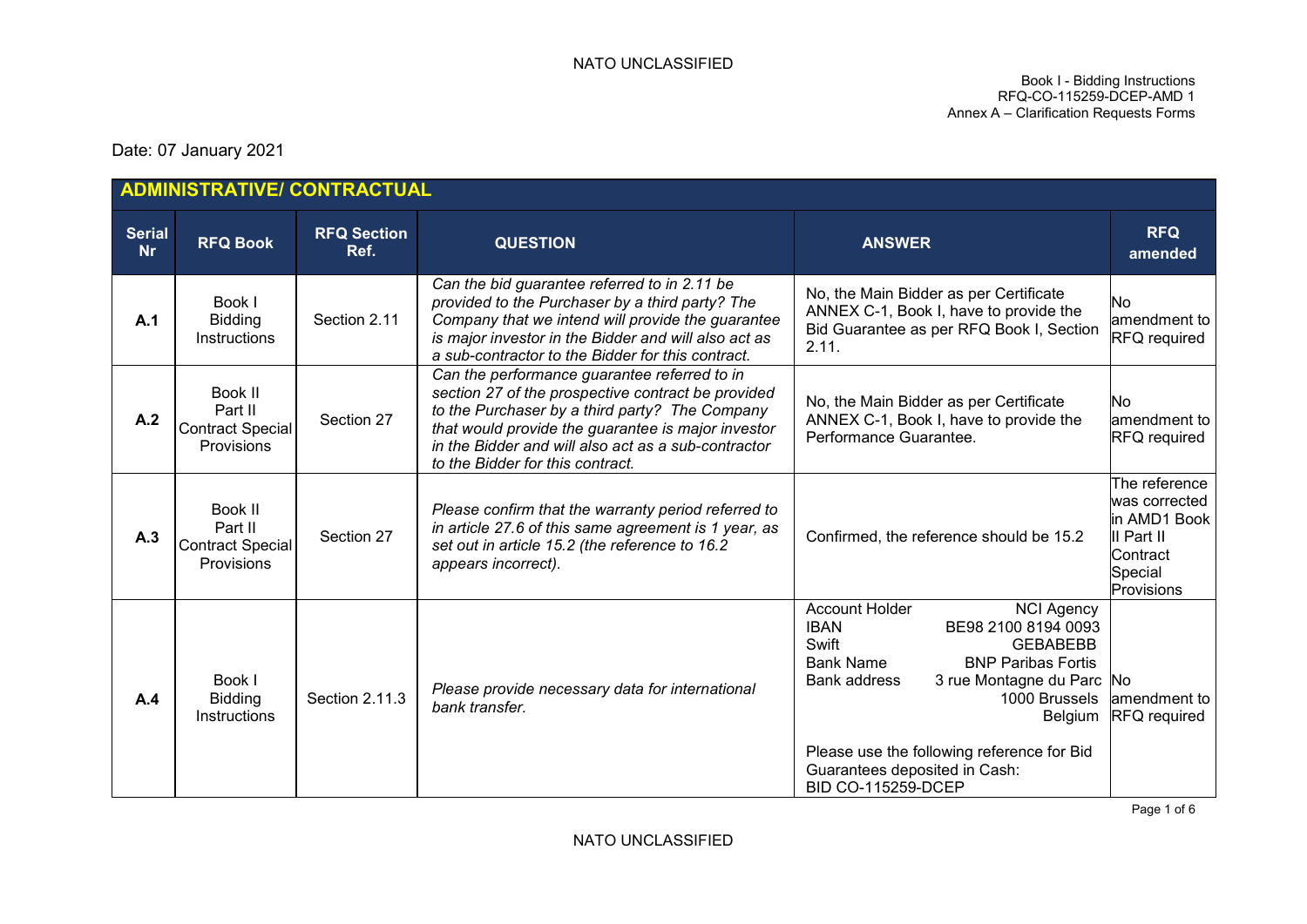#### NATO UNCLASSIFIED

| A.5 | Book I<br><b>Bidding</b><br>Instructions                            | Section 2.11  | Securing a Standby letter of credit during the<br>Christmas period and COVID is proving very<br>challenging. Can the Bid Guarantee be waived on<br>this occasion? | The bid guarantee cannot be waived, but<br>an extension of the Bid Closing Date is<br>granted until 1 February 2021.                         | See new bid<br>closing date.                       |
|-----|---------------------------------------------------------------------|---------------|-------------------------------------------------------------------------------------------------------------------------------------------------------------------|----------------------------------------------------------------------------------------------------------------------------------------------|----------------------------------------------------|
| A.6 | Book II<br>Part I<br>Schedule of<br>Supplies and<br><b>Services</b> | Section 1.1   | 1.1 Scope Will the Authority accept partial Bid<br>bids?                                                                                                          | No, as stated in RFQ Book I, Bidding<br>Instructions, Section 3.1.7, partial bids are<br>not permitted.                                      | <b>No</b><br>amendment to l<br><b>RFQ</b> required |
| A.7 | Book II<br>Part II<br><b>Contract Special</b><br><b>Provisions</b>  | Section 13.14 | Book II, Pt 2 Sect 13.14 Can 45 day payment<br>terms be reduced 30 days or less?                                                                                  | No, it is not possible to deviate from the 45<br>days payment term                                                                           | No<br>amendment to<br><b>RFQ</b> required          |
| A.8 | Book II<br>Part II<br><b>Contract Special</b><br>Provisions         | Section 27    | Does the Performance Guarantee cover the full<br>value or the warranty value of the assets?                                                                       | The Performance Guarantee is 10% of the<br>full value of the contract and remains in<br>place until the last date of warranty<br>expiration. | No<br>amendment to<br><b>RFQ</b> required          |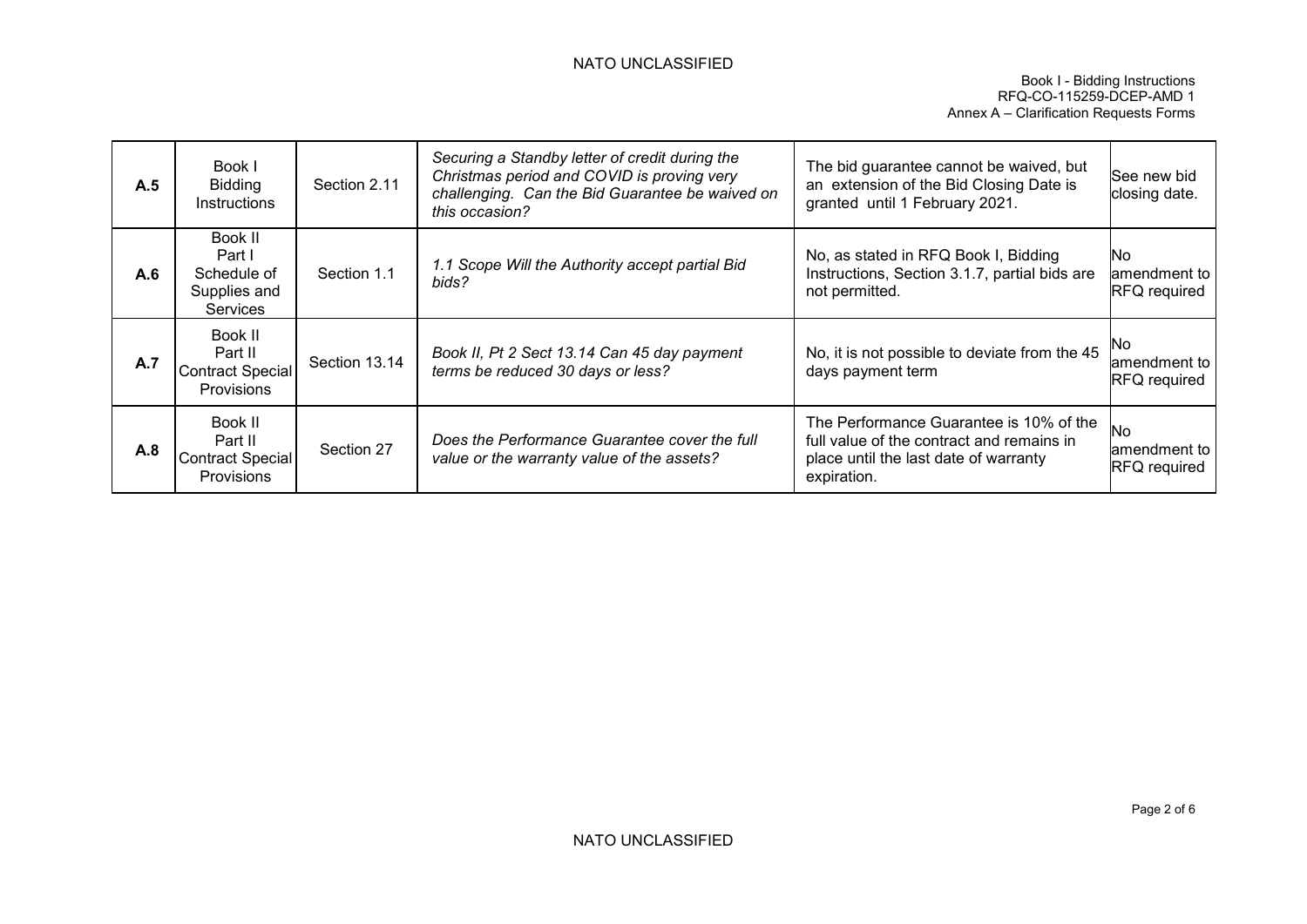Book I - Bidding Instructions RFQ-CO-115259-DCEP-AMD 1 Annex A – Clarification Requests Forms

|                            | <b>TECHNICAL</b>                                |                            |                                                                                                                                                                                                                                                                                   |                                                                         |                                                                       |
|----------------------------|-------------------------------------------------|----------------------------|-----------------------------------------------------------------------------------------------------------------------------------------------------------------------------------------------------------------------------------------------------------------------------------|-------------------------------------------------------------------------|-----------------------------------------------------------------------|
| <b>Serial</b><br><b>Nr</b> | <b>RFQ Book</b>                                 | <b>RFQ Section</b><br>Ref. | <b>QUESTION</b>                                                                                                                                                                                                                                                                   | <b>ANSWER</b>                                                           | <b>RFQ</b><br>amended                                                 |
| T.1                        | Book I<br><b>Bidding</b><br><b>Instructions</b> | Section 3.4.3.1            | You state that datasheets must be submitted for<br>alternative products, but you have not specified<br>manufacturers/products at every point. Therefore,<br>we assume that datasheets have to be submitted<br>for all products anyway?                                            | Datasheets are required to be submitted<br>for all products in any case | No<br>amendment to<br><b>RFQ</b> required                             |
| T <sub>.2</sub>            | Book II<br>Part IV<br>SOW                       | Section 3                  | Paragraph 3.16 has only "TESTING" Written in it.<br>Can you please clarify if Information is missing and<br>if yes, please provide said missing information?                                                                                                                      | Please see the updated SoW.                                             | Please see<br>RFQ-CO-<br>115259-DCEP<br>AMD1<br>SOW V1.1<br>Section 7 |
| T <sub>.3</sub>            | Book II<br>Part IV<br>SOW                       | Section 3.1.1              | "2 Scope" 2.1 (a) + (b) + (c) amount of laptops<br>including Eclypt HDEE TEMPEST Level C are not<br>equal to "3 contractor tasks" 3.1.1 Please clarify<br>the amount of TEMPEST Notebooks and / or<br>Eclypt Hard Disk Drive Encryption installed with<br><b>TEMPEST Level C.</b> | Please see the updated SoW.                                             | See RFQ-CO-<br>115259-DCEP<br>AMD1<br>SOW V1.1<br>Section 3.1.1       |

NATO UNCLASSIFIED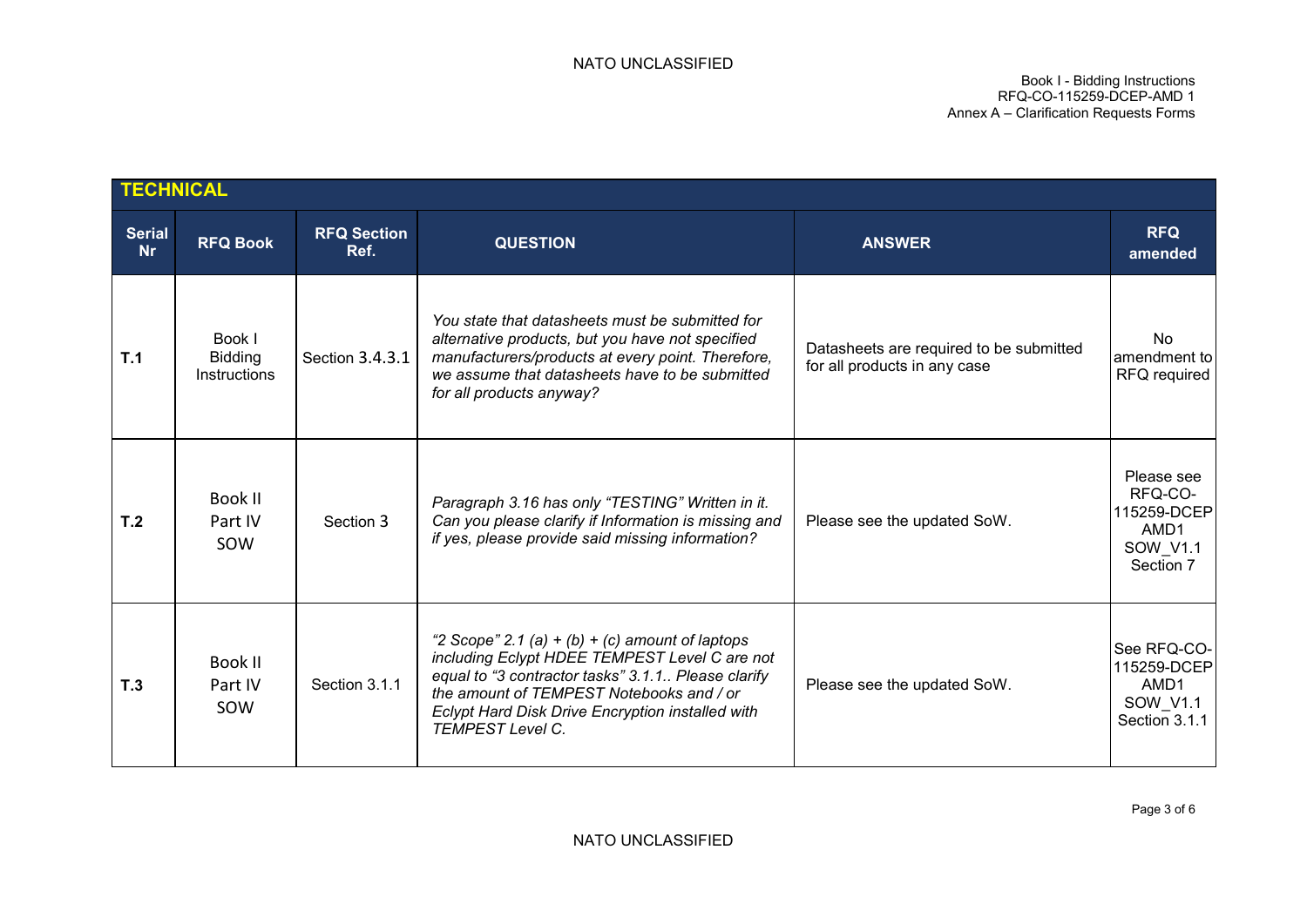#### NATO UNCLASSIFIED

| T.4        | Book II, Part IV<br>SOW Annex A<br>Book I<br><b>Bidding Sheets</b><br><b>CLIN 2.13.2</b> | 2.3<br><b>CLIN 2.13.2</b>       | Each Laptop shall be delivered with a nylon<br>carrying bag and in Bidding Sheets all of them<br>transport cases (3.404 pcs.) should be delivered<br>until EDC+24 weeks. We think, this does not mean<br>two bags per laptop? | No, only one nylon carrying bag is<br>requested per laptop.             | No.<br>amendment to<br>RFQ required                                                          |
|------------|------------------------------------------------------------------------------------------|---------------------------------|-------------------------------------------------------------------------------------------------------------------------------------------------------------------------------------------------------------------------------|-------------------------------------------------------------------------|----------------------------------------------------------------------------------------------|
| T.5        | Book I<br><b>Bidding Sheets</b>                                                          | <b>CLIN 2.9.1</b>               | Are we right in the assumption that the correct<br>SOW Reference here should be A2.6 instead of<br>AA.3.8?                                                                                                                    | Confirmed, reference should be A2.6.                                    | Please see<br>RFQ-CO-<br>115259-DCEP<br>AMD1 Book<br><b>Bidding</b><br>Sheets, CLIN<br>2.9.1 |
| <b>T.6</b> | Book II<br>Part IV<br><b>SOW Annex A</b><br><b>SRS</b>                                   | 2.3<br>DCEP20-109<br>and -144   | Laptops that are not TEMPEST Level C are<br>procured. Should the associated docking units still<br>be TEMPEST Level C?                                                                                                        | Yes, docking units should be offered<br>with TEMPEST Level C            | N <sub>o</sub><br>amendment to<br>RFQ required                                               |
| T.7        | Book II, Part IV<br>SOW Annex A<br><b>SRS</b>                                            | 2.5.2<br>DCEP20-146<br>and -147 | Laptops that are not TEMPEST Level C and<br>desktops TEMPEST Level B are procured. Should<br>all of the keyboards and mices still be TEMPEST<br>Level C?                                                                      | Yes, the keyboards and mices should be<br>offered with TEMPEST Level C. | <b>No</b><br>amendment to<br>RFQ required                                                    |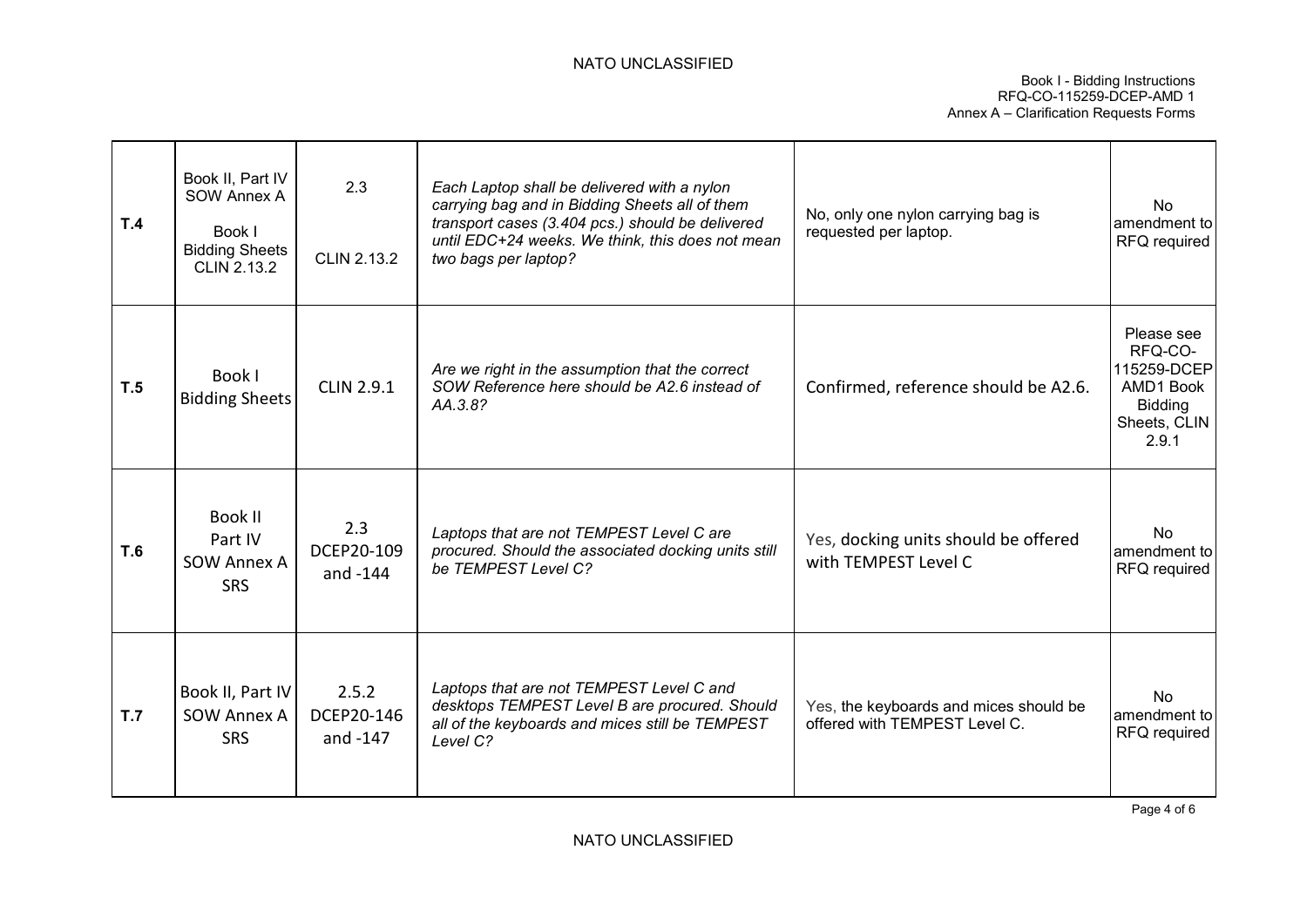#### NATO UNCLASSIFIED

| T.8  | Book II, Part IV<br>SOW Annex A,<br><b>SRS</b><br>Book II Part IV<br>SOW | Section 2.3<br>Section 2.2                       | Point 2.3 - SRS (DCEP20-108) - Laptops shall<br>meet or exceed the following specification:<br>Minimum requirement is "Internal storage: HDDE<br>2. Scope, Point 2.2 - "The related services include<br>the integration of Purchaser provided Hard Disk<br>Drive Encryption (HDDE) devices into the<br>laptops"<br>Could you please clarify, do we have to buy and<br>include HDDE in our offer?                                           | HDDE will be provided by the purchaser as<br>Purchaser Furnished Equipment. | <b>No</b><br>amendment to<br>RFQ required |
|------|--------------------------------------------------------------------------|--------------------------------------------------|--------------------------------------------------------------------------------------------------------------------------------------------------------------------------------------------------------------------------------------------------------------------------------------------------------------------------------------------------------------------------------------------------------------------------------------------|-----------------------------------------------------------------------------|-------------------------------------------|
| T.9  | Book II, Part IV<br><b>SOW Annex A</b><br><b>SRS</b>                     | Section 2.7                                      | Does SDIP-27 Level C certification is required for<br>Video Teleconference Suite?                                                                                                                                                                                                                                                                                                                                                          | There is no Tempest C requirement for<br>VTC.                               | <b>No</b><br>amendment to<br>RFQ required |
| T.10 | Book II, Part IV<br>SOW<br>Book II, Part IV<br>SOW Annex A<br><b>SRS</b> | Section 2.1<br>Section 1.3.1<br><b>DCEP20-77</b> | In SOW Scope only for (a) and (d) You mention<br><b>TEMPEST</b> certification.<br>On the other hand in SRS (DCEP20-77) You<br>require all devices to be compliant with SDIP-27.<br>In example in SRS (DCEP20-139) laptops shall<br>meet SDIP-27 Level C.<br>Please clarify the scope of required TEMPEST<br>certification for this RFQ as the<br>requirements/provisions/descriptions presented in<br>SRS, SOW and SSS are not consistent. | Please see SOW section 5 for clarification.                                 | No<br>amendment to<br>RFQ required        |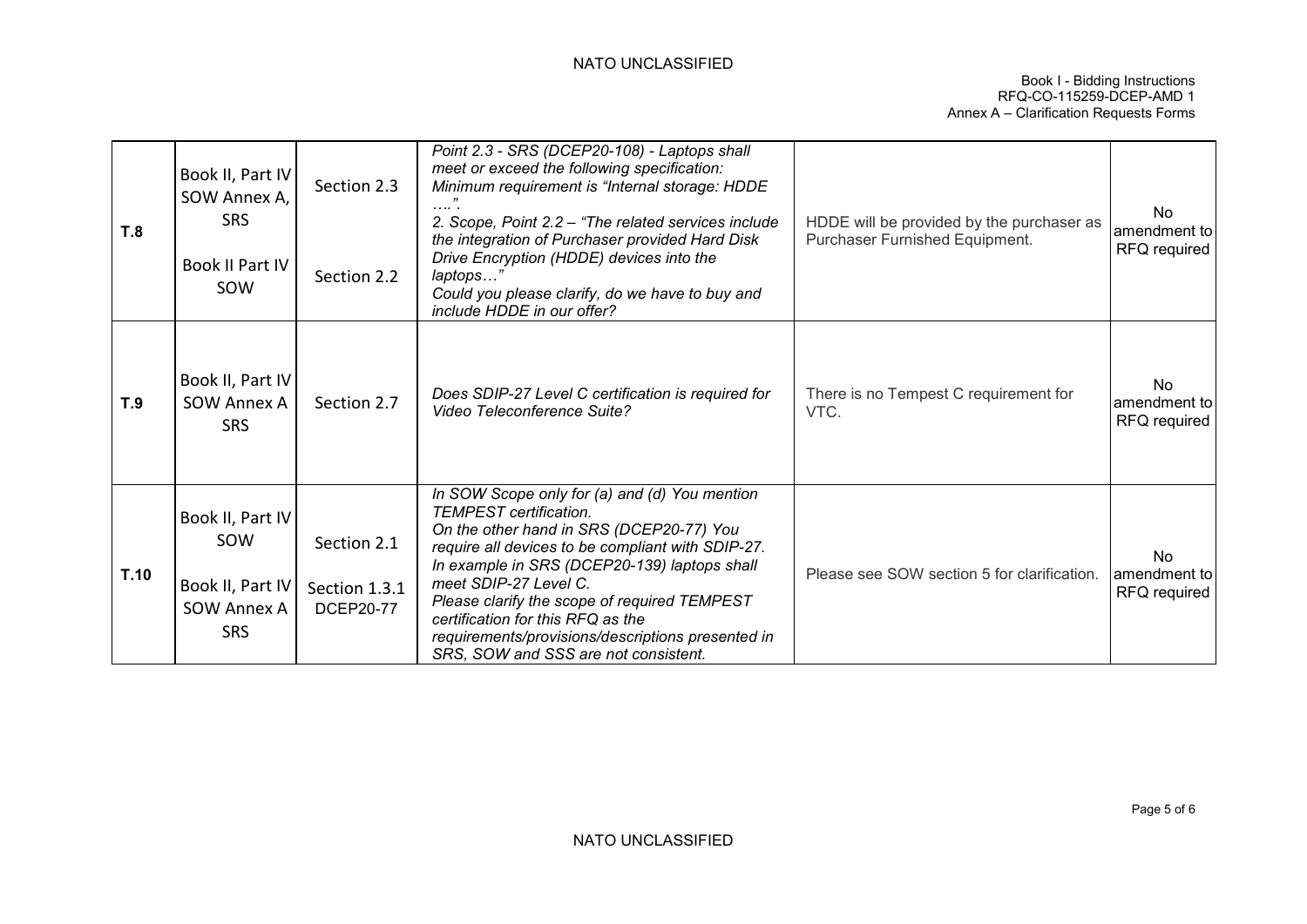| T.11 | Book II, Part IV<br>SOW Annex A<br>SRS.       | Section 2.4<br>DCEP20-141 | Desktops SRS (DCEP20-141) shall meet SDIP-27<br>Level B requirements.<br>Ancillaries (monitors, keyboards, mice) shall meet<br>SDIP-27 Level C requirements.<br>Please confirm that the difference in SDIP-27<br>Levels between desktop and ancillaries is<br><i>intentional.</i> | Confirmed.                                                                                                                                                                                     | No.<br>amendment to<br>RFQ required       |
|------|-----------------------------------------------|---------------------------|-----------------------------------------------------------------------------------------------------------------------------------------------------------------------------------------------------------------------------------------------------------------------------------|------------------------------------------------------------------------------------------------------------------------------------------------------------------------------------------------|-------------------------------------------|
| T.12 | Book II, Part IV<br>SOW Annex A<br><b>SRS</b> | Section 2.4               | Will Purchaser provide dedicated HDDE for<br>TEMPEST certification of the desktops or<br>Contractor shall execute it using HDDE provided<br>for laptops?                                                                                                                          | Purchaser will not provide any dedicated<br>HDDE for desktops                                                                                                                                  | <b>No</b><br>amendment to<br>RFQ required |
| T.13 | Book II, Part IV                              | Section 4.1               | Can advanced deliveries and invoicing be<br>accepted?                                                                                                                                                                                                                             | As long as deliveries remain within the<br>weekly limits, early delivery can be<br>accepted. The delivery quantities given per<br>each week indicate the weekly maximum<br>receiving capacity. | No.<br>amendment to<br>RFQ required       |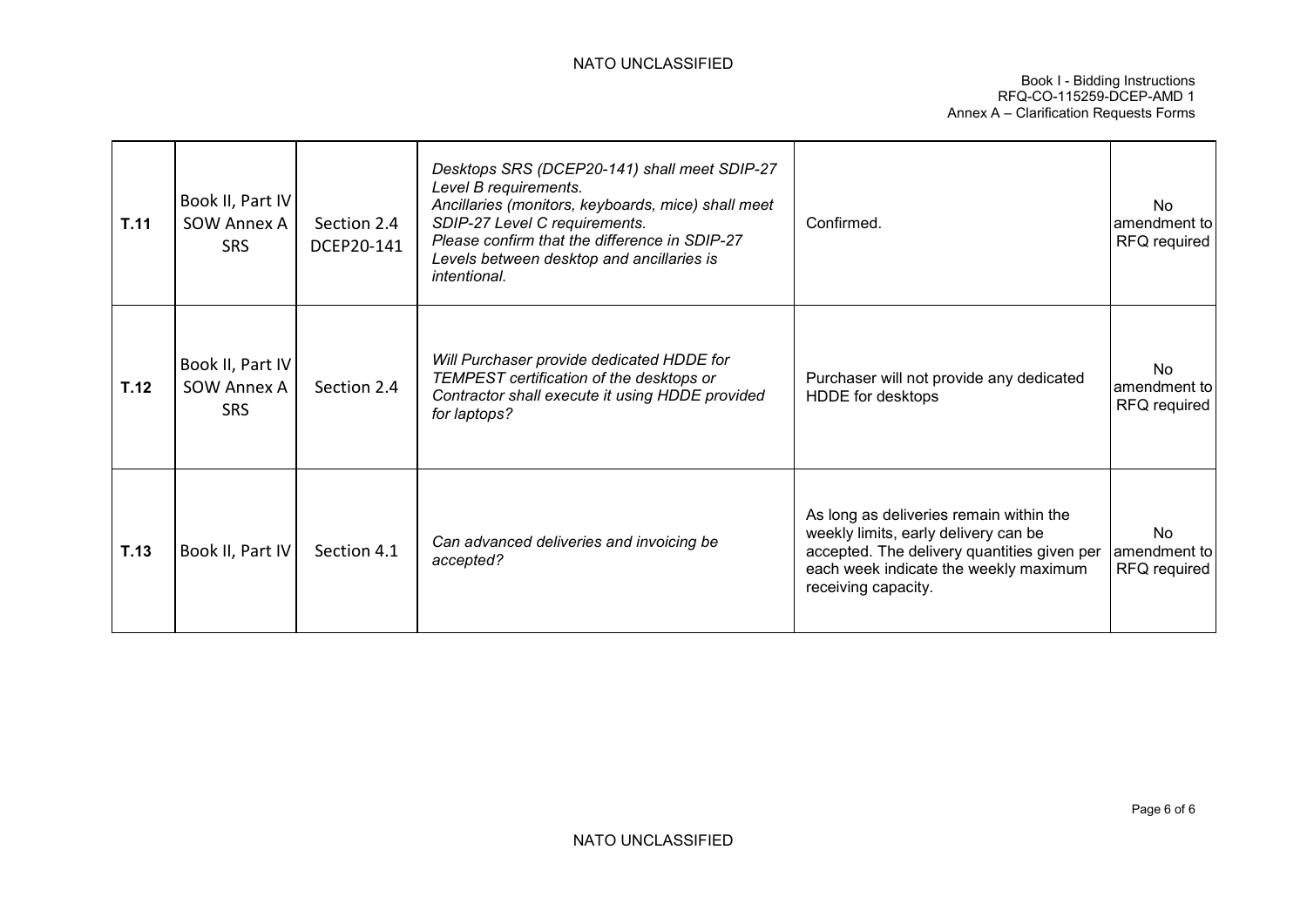RFQ-CO-115259-DCEP Book II Part II – AMD 1



# **RFQ-CO-115259-DCEP**

# **Provision of Deployed CIS Equipment Pool**

# **AMD 1**

**BOOK II PART II**

# **CONTRACT SPECIAL PROVISIONS**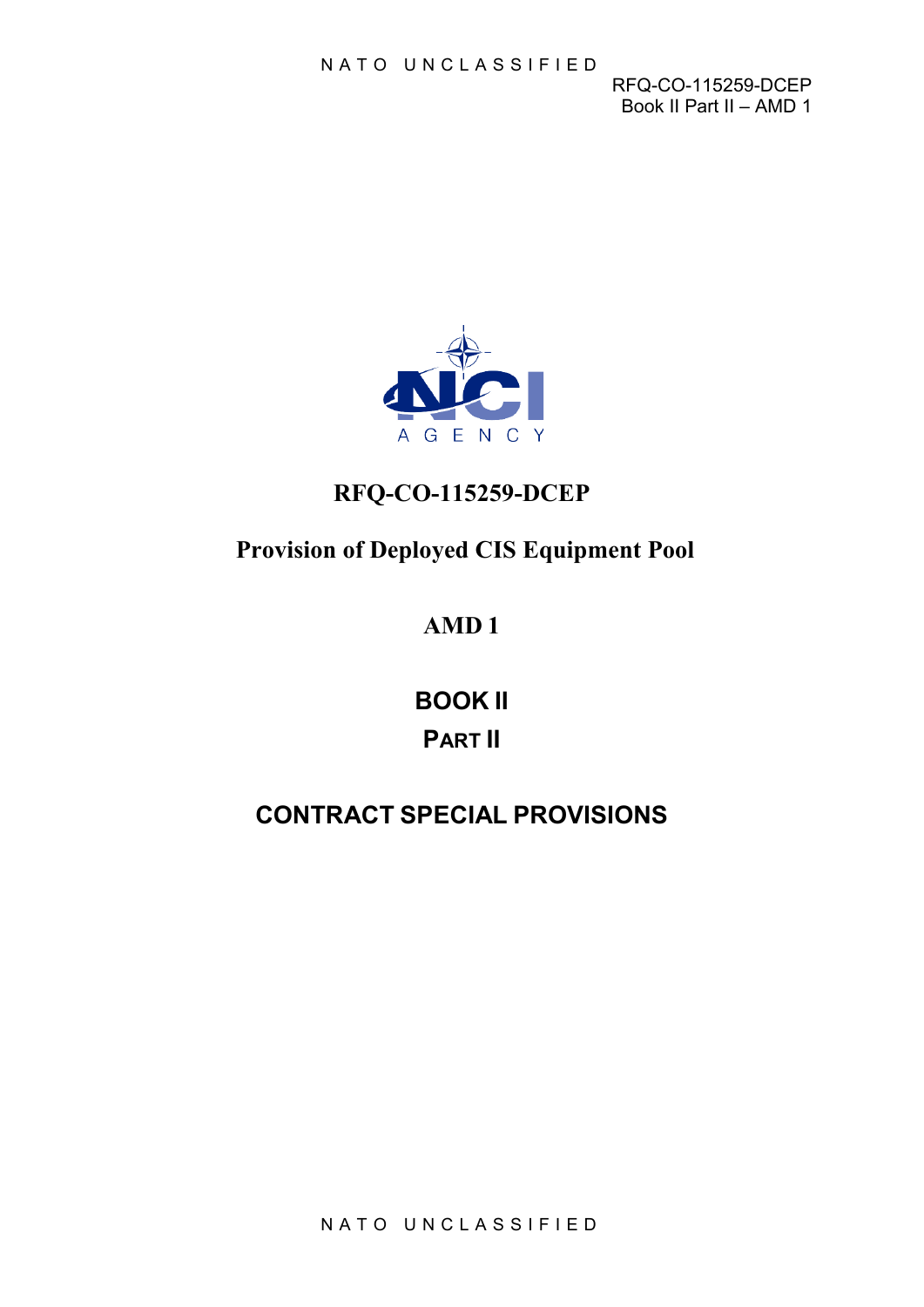#### NATO UNCLASSIFIED

#### CONTRACT SPECIAL PROVISIONS INDEX OF CLAUSES

| <b>ARTICLE 1</b>  |                                                                                |  |
|-------------------|--------------------------------------------------------------------------------|--|
| <b>ARTICLE 2</b>  | ALTERATIONS, MODIFICATIONS AND DELETIONS OF THE BOA GENERAL AND                |  |
| <b>ARTICLE 3</b>  |                                                                                |  |
| <b>ARTICLE 4</b>  |                                                                                |  |
| <b>ARTICLE 5</b>  |                                                                                |  |
| <b>ARTICLE 6</b>  |                                                                                |  |
| <b>ARTICLE 7</b>  |                                                                                |  |
| <b>ARTICLE 8</b>  |                                                                                |  |
| <b>ARTICLE 9</b>  |                                                                                |  |
| <b>ARTICLE 10</b> |                                                                                |  |
| <b>ARTICLE 11</b> |                                                                                |  |
| <b>ARTICLE 12</b> |                                                                                |  |
| <b>ARTICLE 13</b> |                                                                                |  |
| <b>ARTICLE 14</b> | SUPPLEMENTAL AGREEMENTS, DOCUMENTS AND PERMISSIONS 8                           |  |
| <b>ARTICLE 15</b> |                                                                                |  |
| <b>ARTICLE 16</b> |                                                                                |  |
| <b>ARTICLE 17</b> |                                                                                |  |
| <b>ARTICLE 18</b> |                                                                                |  |
| <b>ARTICLE 19</b> |                                                                                |  |
| <b>ARTICLE 20</b> |                                                                                |  |
| <b>ARTICLE 21</b> | RIGHTS IN TECHNICAL DATA AND COMPUTER SOFTWARE 13                              |  |
| <b>ARTICLE 22</b> | INTELLECTUAL PROPERTY RIGHT INDEMNITIES AND ROYALTIES 14                       |  |
| <b>ARTICLE 23</b> |                                                                                |  |
| <b>ARTICLE 24</b> |                                                                                |  |
| <b>ARTICLE 25</b> |                                                                                |  |
| <b>ARTICLE 26</b> |                                                                                |  |
| <b>ARTICLE 27</b> |                                                                                |  |
| <b>ARTICLE 28</b> |                                                                                |  |
| <b>ARTICLE 29</b> |                                                                                |  |
| NOT DEFINED.      | <b>ANNEX A: PERFORMANCE GUARANTEE STANDBY LETTER OF CREDIT ERROR! BOOKMARK</b> |  |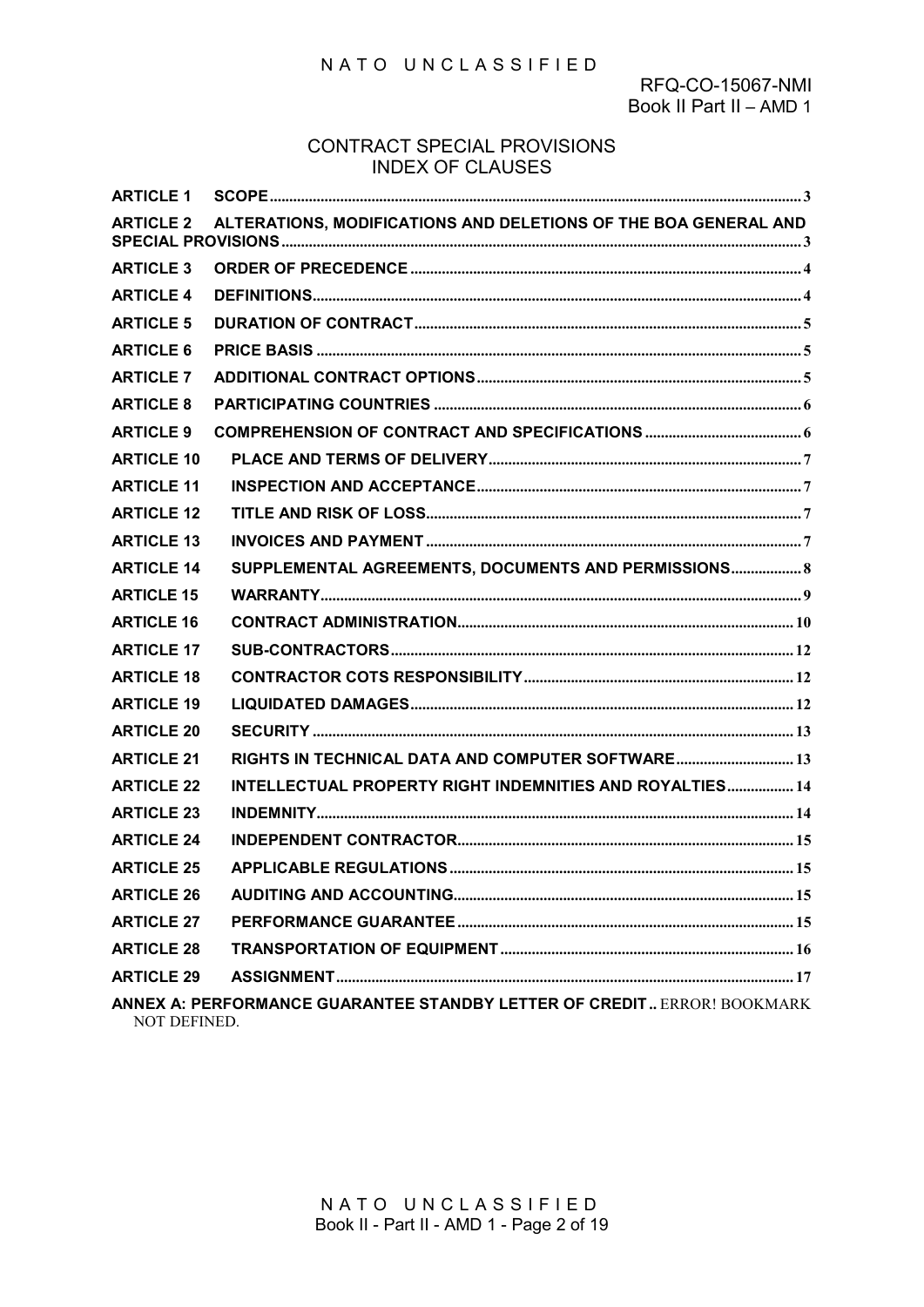# <span id="page-13-0"></span>**ARTICLE 1 SCOPE**

- 1.1 The purpose of this Contract is to procure Deployable Communications and Information Systems (DCIS) Equipment Pool (DCEP) end-user equipment, composed of workstations, laptops and deployable Video Teleconference (VTC). for use in the NATO Deployable CIS environment.
- 1.2 The Agreement and Acceptance of this Contract by the Parties neither implies an obligation on either part to extend the Contract beyond the specified scope or terms, nor to prohibit the Parties from mutually negotiating modifications thereto.

#### <span id="page-13-1"></span>**ARTICLE 2 ALTERATIONS, MODIFICATIONS AND DELETIONS OF THE BOA GENERAL AND SPECIAL PROVISIONS**

Clause 2 – "Definitions" of BOA No. […] Special Provisions is revised and supplemented by ARTICLE 4 – "DEFINITIONS".

Clause 7 – "Warranty" of BOA No. […] Special Provisions is revised and supplemented by ARTICLE 15 - "WARRANTY".

Clause 8 – "Payments" of BOA No. […] Special Provisions is replaced by ARTICLE 13 – "INVOICES AND PAYMENT".

Clause 5 – "Title and Risk of Loss" of BOA No. […] General Provisions is revised and supplemented by ARTICLE 12 – "TITLE AND RISK OF LOSS".

Clause 27 – "Security" of BOA No. […] General Provisions is revised and supplemented by ARTICLE 20 – "SECURITY".

Clause 31 – "Rights in Technical Data" of BOA No. […] General Provisions is replaced by ARTICLE 21 – "RIGHTS IN TECHNICAL DATA AND COMPUTER SOFTWARE".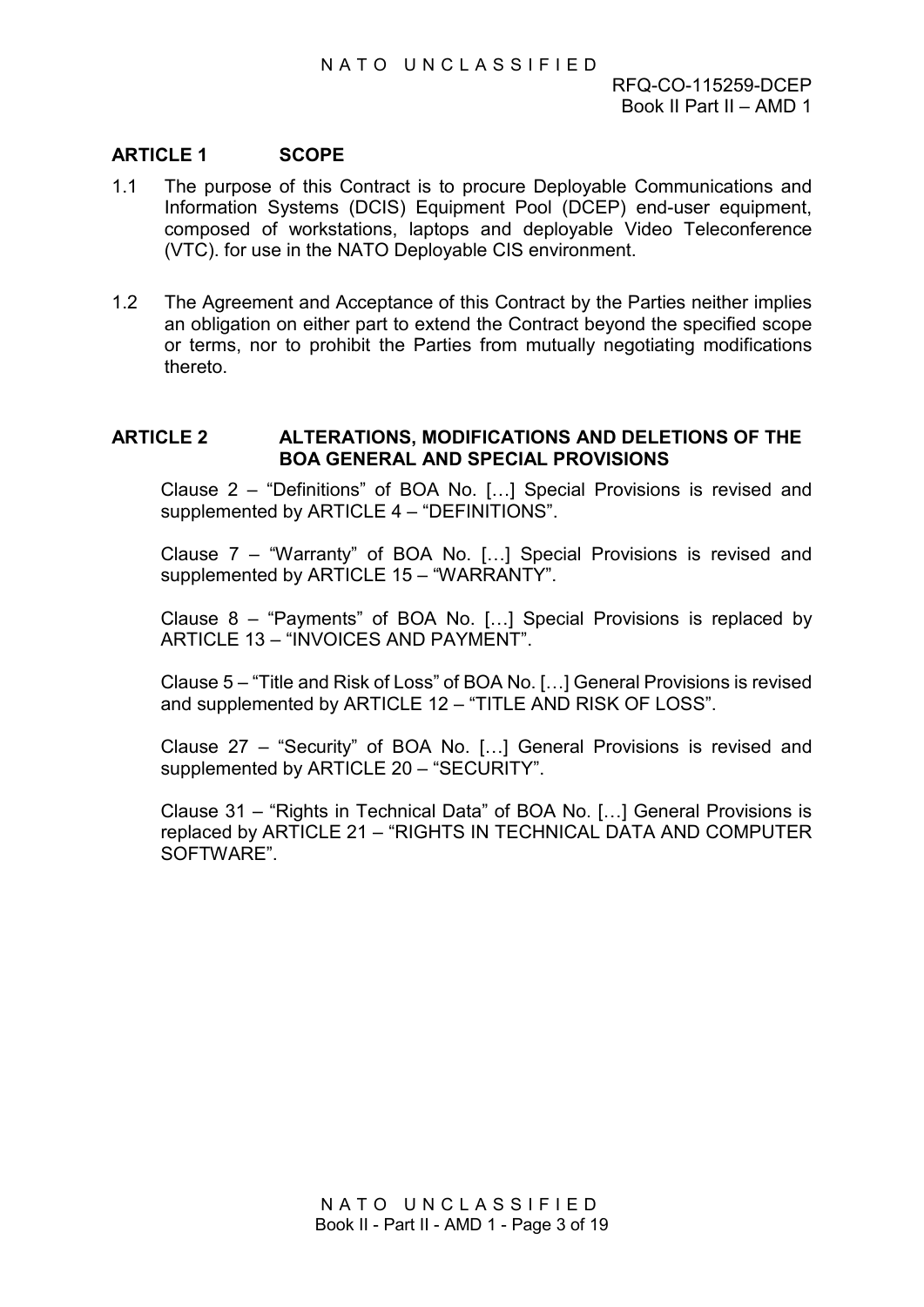# <span id="page-14-0"></span>**ARTICLE 3 ORDER OF PRECEDENCE**

- 3.1 In the event of any inconsistency in this Contract, the inconsistency shall be resolved by giving precedence in the following order:
	- a. Signature sheet
	- b. Part I The Schedule of Supplies and Services
	- c. Part II The Contract Special Provisions
	- d. Part III The Terms of the governing Basic Ordering Agreement as specified in Block 11 on the signature sheet
	- e. Part IV The Statement of Work (SOW) including SRS

# <span id="page-14-1"></span>**ARTICLE 4 DEFINITIONS**

- 4.1 Clause 2 "Definitions" of BOA No. […] Special Provisions is revised and supplemented by the following:
- 4.2 "Article" shall mean "A provision of the Special Provisions of this Contract".
- 4.3 "Contract" shall mean "The agreement concluded between the Purchaser and Contractor, duly signed by both parties. The Contract includes the documents referred to in Article 3 above of these Contract Special Provisions".
- 4.4 "Contracting Authority" shall mean "The General Manager of the NCI Agency, the Director of Acquisition, the Chief of Contracts of the NCI Agency or the authorized representatives of the Chief of Contracts of the NCI Agency".
- 4.5 "Contractor" shall mean "The person or legal entity from a Participating Country which has signed this Contract and is a Party thereto".
- 4.6 "NCI Agency (NCIA)" shall mean "The NATO Communications and Information Agency. The NCIA is part of the NCIO. The General Manager of the Agency is authorized to enter into contracts on behalf of the NCI Organization".
- 4.7 "NCI Organization (NCIO)" shall mean "The NATO Communications and Information Organization. The NCI Organization constitutes an integral part of the North Atlantic Treaty Organization (NATO). The NCI Organization is a legal personality from whence flows the authority of its agent, the NCI Agency, to enter into contracts".
- 4.8 "Effective Date of Contract (EDC)" shall mean "The date upon which this Contract is deemed to start. Unless otherwise specified, a Contract enters into force on the date of the last signature of the Contract by the Parties".
- 4.9 "Parties" shall mean "The Contracting Parties to this Contract, i.e. the Purchaser and the Contractor".
- 4.10 "Purchaser" shall mean "The NCI Organization, as represented by the General Manager, NCIA Agency. The Purchaser is the legal entity who awards and administers the Contract on behalf of NATO and stands as one of the Contracting Parties"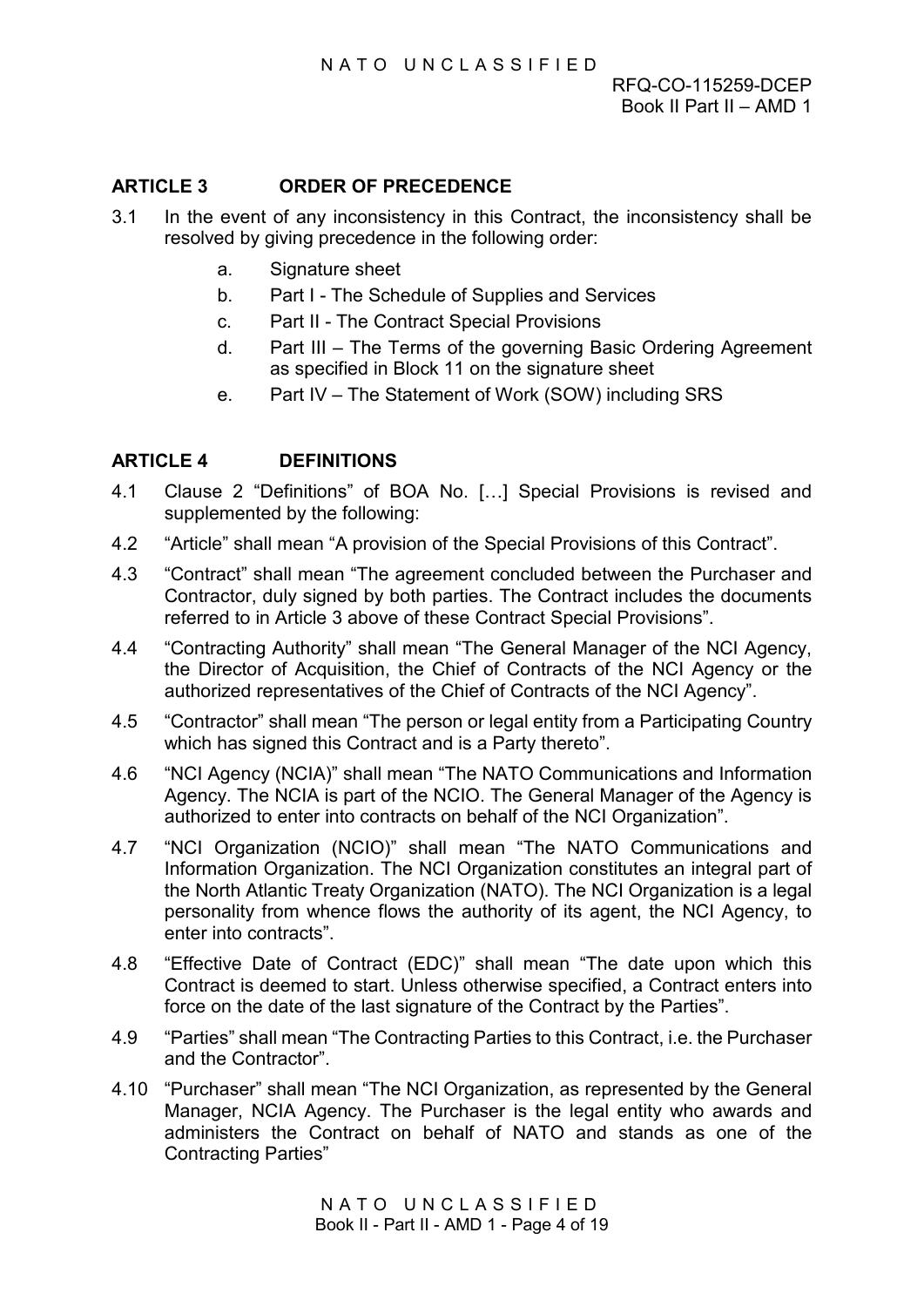# <span id="page-15-0"></span>**ARTICLE 5 DURATION OF CONTRACT**

- 5.1 It is the Purchaser's intention that the present Contract covers the totality of the requirements as covered by the Schedule of Supplies and Services with the exception of the Options (if any), unless those options are formally exercised and funded in accordance with the prescriptions of [ARTICLE 7 "](#page-15-2)Additional Contract Tasks and Options".
- 5.2 The work under the Contract shall commence on effective date of Contract shown on the signature page and be completed in accordance with the Schedule of Supplies and Services.

#### <span id="page-15-1"></span>**ARTICLE 6 PRICE BASIS**

- 6.1 This is a Firm Fixed Price Contract. Firm Fixed Prices are established for the supplies and services defined in Part I - Schedule of Supplies and Services.
- 6.2 The Purchaser assumes no liability for costs incurred by the Contractor in excess of the stated Firm Fixed Price except as provided under other provisions of this Contract.
- 6.3 The Total Contract price is inclusive of all expenses related to the performance of the present Contract.
- 6.4 The Total Contract price in this Contract is Delivered Duty Paid (INCOTERMS 2010).

#### <span id="page-15-2"></span>**ARTICLE 7 ADDITIONAL CONTRACT OPTIONS**

- 7.1 The Purchaser may increase the quantity of supplies and services as set forth in any line item of Part I - Schedule of Supplies and Services at the prices stated therein any time during the period of performance of the Contract until end of Warranty. This right can be exercised multiple times for any of the line items, by increasing the firm fixed price of the Contract via a formal Contract Amendment, or by issuing a new contractual instrument. In this case the Contractor shall honour such right at the same rates and conditions as stated in Part I – Schedule of Supplies and Services.
- 7.2 If this right is exercised, delivery of the added items shall be to the same destination as specified in the basic Contract; unless otherwise specified on the written notice. If the Contract provides for multiple destinations, the Purchaser will specify to which destination(s) the additional quantities are to be shipped. If the Purchaser specifies a destination that is not part of the basic Contract requirements, the Parties will agree to an equitable adjustment as may be required to reflect any additional costs incurred by the Contractor in making such delivery.
- 7.3 Except as otherwise provided for in this Contract, Contractor's price quotations for contract changes or modifications shall be provided at no cost to the Purchaser and shall have a minimum validity period of six (6) months from submission.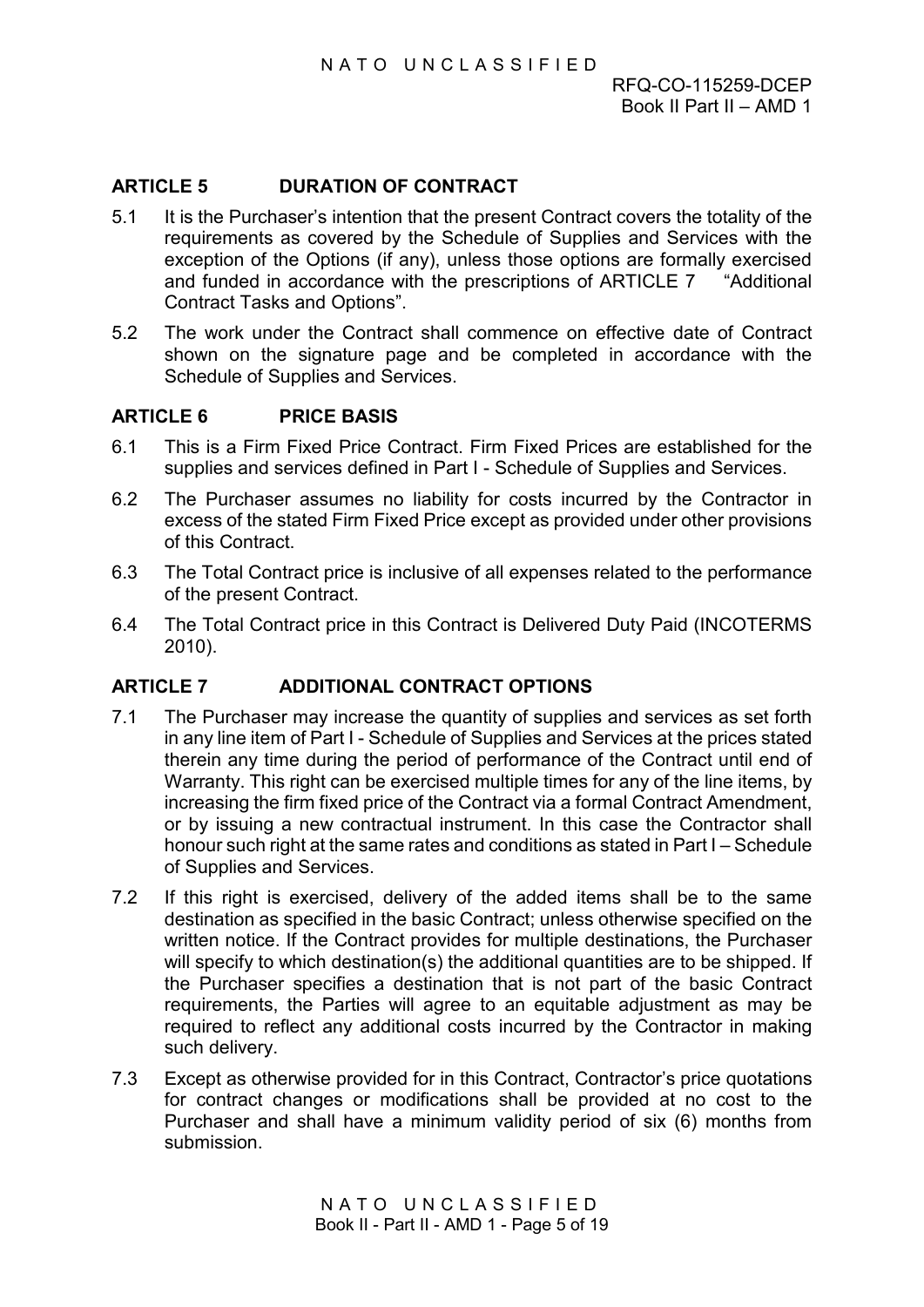# <span id="page-16-0"></span>**ARTICLE 8 PARTICIPATING COUNTRIES**

8.1 The Contractor may issue subcontracts to firms and purchase from qualified vendors in any contributory NATO nations in the project, namely, (in alphabetical order):

ALBANIA, BELGIUM, BULGARIA, CANADA, CROATIA, CZECH REPUBLIC, DENMARK, ESTONIA, FRANCE, GERMANY, GREECE, HUNGARY, ICELAND, ITALY, LATVIA, LITHUANIA, LUXEMBOURG, MONTENEGRO, NETHERLANDS, NORTH MACEDONIA, NORWAY, POLAND, PORTUGAL, ROMANIA, SLOVAKIA, SLOVENIA, SPAIN, TURKEY, UNITED KINGDOM, UNITED STATES OF AMERICA.

- 8.2 No material or items of equipment down to and including identifiable subassemblies shall be manufactured or assembled by a firm other than from and within a Participating Country.
- 8.3 The Intellectual Property Rights for all software and documentation used by the Contractor in the performance of the Contract shall vest with firms from and within Participating Countries and no royalties or license fees for such software and documentation shall be paid by the Contractor to any source that does not reside within a Participating Country.

# <span id="page-16-1"></span>**ARTICLE 9 COMPREHENSION OF CONTRACT AND SPECIFICATIONS**

- 9.1 The Contractor warrants that it has read, understood and agreed to each and all terms, clauses, specifications and conditions specified in the Contract and that this signature of the Contract is an acceptance, without reservations, of the said Contract terms within their normal and common meaning.
- 9.2 The specifications set forth the performance requirements for the Contractor's proposed work as called for under this Contract. Accordingly, notwithstanding any conflict or inconsistency which hereafter may be found between achievement of the aforesaid performance requirements and adherence to the Contractor's proposed design for the work, the Contractor hereby warrants that the work to be delivered will meet or exceed the performance requirements of the said specifications.
- 9.3 The Contractor hereby acknowledges that it has no right to assert against the Purchaser, its officers, agents or employees, any claims or demands with respect to the aforesaid specifications as are in effect on the date of award of this Contract.
	- a. Based upon impossibility of performance, defective, inaccurate, impracticable, insufficient or invalid specifications, implied warranties of suitability of such specifications, or
	- b. Otherwise derived from the aforesaid specifications, and hereby waives any claims or demands so based or derived as might otherwise arise.
- 9.4 Notwithstanding the "Changes" Clause of the BOA General Provisions or any other clause of the Contract, the Contractor hereby agrees that no changes to the aforesaid specifications which may be necessary to permit achievement of

NATO UNCLASSIFIED Book II - Part II - AMD 1 - Page 6 of 19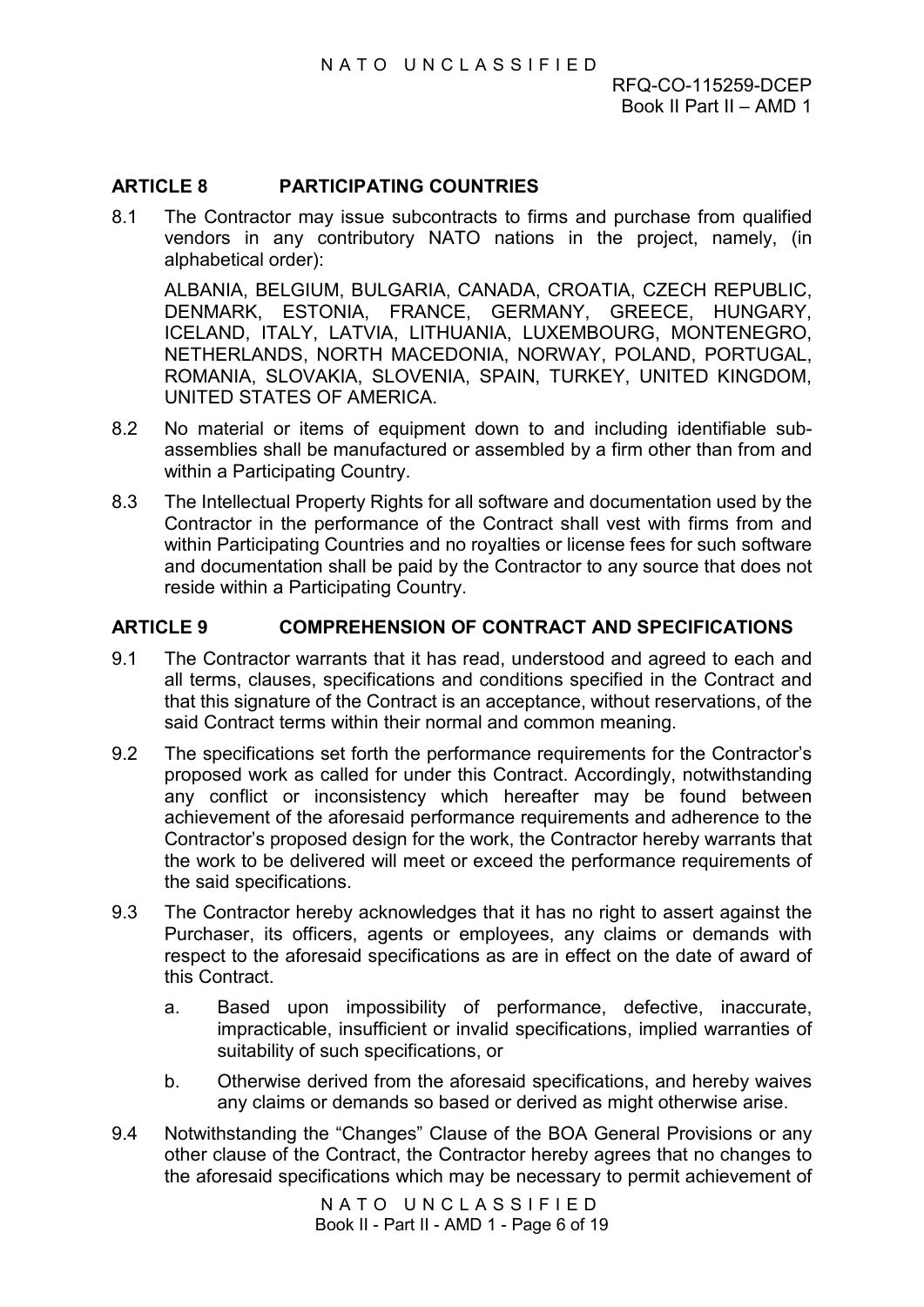the performance requirements specified herein for the Contractor's proposed work shall entitle the Contractor either to any increase in the firm fixed price as set forth in this Contract or to any extension of the delivery times for the work beyond the period of performance in the Schedule of Supplies and Services.

### <span id="page-17-0"></span>**ARTICLE 10 PLACE AND TERMS OF DELIVERY**

10.1 Deliverables under this Contract shall be delivered DDP (Delivered Duty Paid) in accordance with the International Chamber of Commerce INCOTERMS 2010 to the destination(s) and at such times as set forth in the Schedule of Supplies and Services.

A Material Data Sheet (MDS) is to be received by the Agency not later than 10 working days before the delivery of the products.

#### <span id="page-17-1"></span>**ARTICLE 11 INSPECTION AND ACCEPTANCE**

- 11.1 Clause 7 "Inspection, Acceptance and Rejection" of BOA No. […] General Provisions is hereby supplemented with this Article:
- 11.2 The supplies and services to be provided by the Contractor's personnel under this Contract shall conform to the highest professional and industry standards and practices. Repeated instances of work performed which fails to meet the standards and practices may result in termination of the Contract for Default.
- 11.3 The Purchaser reserves the right to charge to the Contractor any additional cost incurred by the Purchaser for inspection and test when Work is not ready at the time such inspection and test is requested by the Contractor or when reinspection or retest is necessitated by prior rejection.

# <span id="page-17-2"></span>**ARTICLE 12 TITLE AND RISK OF LOSS**

- 12.1 Clause 5 "Title and Risk of Loss" of BOA No. [...] General Provision is supplemented by the following:
- 12.2 Title to supplies and risk of loss or damage to supplies covered by this Contract shall pass to the Purchaser upon written Acceptance by the Purchaser.

### <span id="page-17-3"></span>**ARTICLE 13 INVOICES AND PAYMENT**

- 13.1 This Article replaces Clause 8 "Payments" of BOA No. […] Special Provisions.
- 13.2 Following Purchaser acceptance, in writing, payment for supplies and services furnished shall be made in the currency specified in the Contract.
- 13.3 The term of the Contract may not be exceeded without prior approval of the Purchaser. In no case will the Purchaser make payment above the total of the corresponding CLINs.
- 13.4 Invoices in respect of any service and/or deliverable shall be prepared and submitted as specified hereafter and shall contain:
	- a) Contract number CO-115259-DCEP
	- b) Contract Amendment number (if any),
	- c) Purchase Order number PO […],

NATO UNCLASSIFIED Book II - Part II - AMD 1 - Page 7 of 19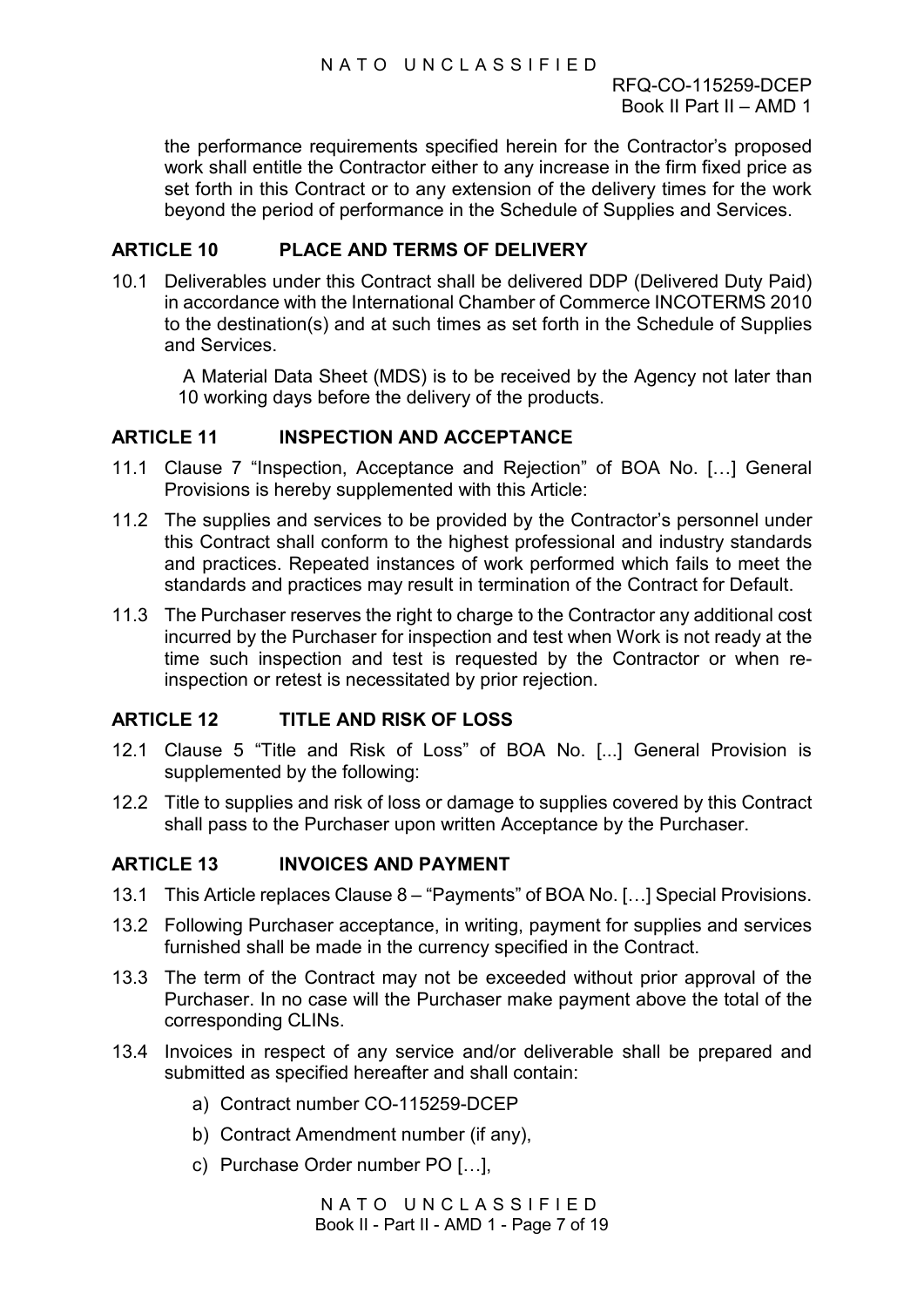- d) The identification of the performance rendered in terms of Contract Line Item Number (CLIN),
- e) Bank account details for international wire transfers (SWIFT, BIC, IBAN).
- 13.5 The Contractor shall be entitled to submit invoices in accordance with the following payment events schedule:
	- a) 100% of the value of each Batch (13 in total) upon delivery by the Contractor, including MDS, and written Acceptance of each Batch by the Purchaser within CLIN 2 in the Schedule of Supplies and Services.
- 13.6 The invoice amount shall be exclusive of VAT and exclusive of all Taxes and Duties as per Clause 10 "Taxes and Duties" of the BOA No. […] General Provisions.
- 13.7 No payment shall be made with respect to undelivered supplies, works not performed, services not rendered and/or incorrectly submitted invoices.
- 13.8 No payment shall be made for additional items delivered that are not specified in the contractual document.
- 13.9 Payments for services and deliverables shall be made in the currency stated by the Contractor for the relevant Contract Line Item.
- 13.10 The Purchaser is released from paying any interest resulting from any reason whatsoever.
- 13.11 The invoice shall contain the following certificate: "*I certify that the above invoice is true and correct, that the delivery of the above described items has been duly effected and/or that the above mentioned services have been rendered and the payment therefore has not been received."*
- 13.12 The certificate shall be signed by a duly authorised company official on the designated original.
- 13.13 Invoices referencing "**CO-115259-DCEP Provision of Deployed CIS Equipment Pool / PO […]"** shall be submitted to:

[accountspayable@ncia.nato.int](mailto:accountspayable@ncia.nato.int)

13.14 NCI Agency will make payment within 45 days of receipt by the NCI Agency of a properly prepared and documented invoice.

# <span id="page-18-0"></span>**ARTICLE 14 SUPPLEMENTAL AGREEMENTS, DOCUMENTS AND PERMISSIONS**

14.1 The Contractor has submitted all relevant draft supplemental agreement(s), documents and permissions prior to Contract award, the execution of which by the Purchaser is/are required by national law or regulation. If any supplemental agreements, documents and permissions are introduced after Contract award, and it is determined that the Contractor failed to disclose the requirement for the execution of such agreement from the Purchaser prior to Contract signature, the Purchaser may terminate this Contract for Default, in accordance with the Clause 19 "Termination for Default" of BOA No. […] General Provisions.

> NATO UNCLASSIFIED Book II - Part II - AMD 1 - Page 8 of 19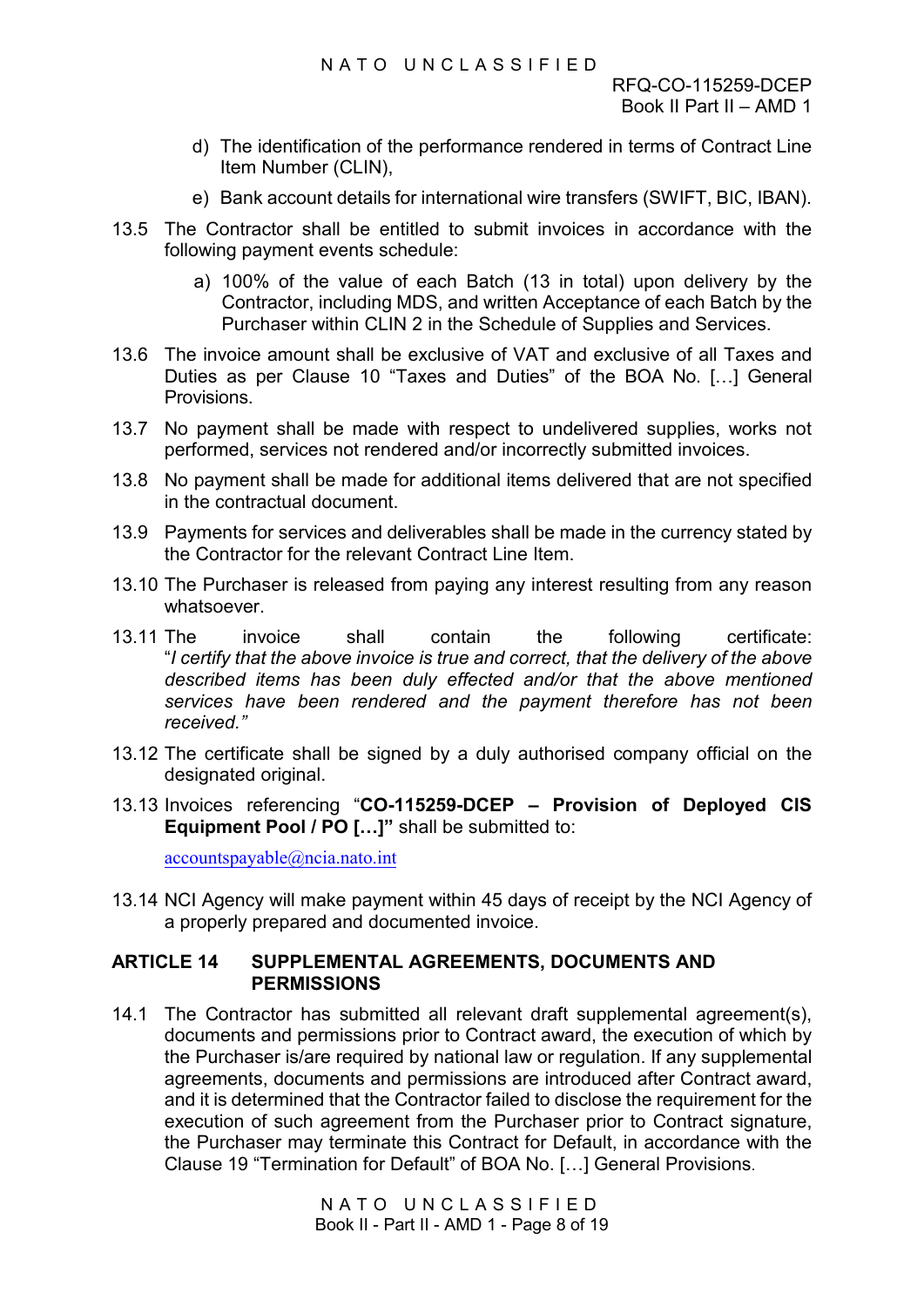14.2 Supplemental agreement(s), documents and permissions, the execution of which by the Purchaser is/are required by national law or regulation and that have been identified by the Contractor prior to the signature of this Contract, but have not yet been finalized and issued by the appropriate governmental authority, are subject to review by the Purchaser. If such supplemental agreement(s), documents and permissions are contrary to cardinal conditions of the signed Contract between the Parties, and the Purchaser and the appropriate governmental authority cannot reach a mutual satisfactory resolution of the contradictions, the Purchaser reserves the right to terminate this Contract and the Parties agree that in such case the Parties mutually release each other from claim for damages and costs of any kind, and any payments received by the Contractor from the Purchaser will be refunded to the Purchaser by the Contractor. For the purpose of this Contract the following National mandatory Supplemental Agreements are identified:

| Type of Agreement | National Authority of<br>Reference | Subject |
|-------------------|------------------------------------|---------|
|                   |                                    |         |
|                   |                                    |         |

#### <span id="page-19-0"></span>**ARTICLE 15 WARRANTY**

- 15.1 Clause 7 "Warranty" of BOA No. […] Special Provisions is supplemented with the following:
- 15.2 Until Purchaser Acceptance, all hardware and software to be provided under this Contract shall be under the Contractor's responsibility. Warranty shall start after Purchaser confirmed written Acceptance of each batch and shall be the standard warranty with a minimum duration of one (1) calendar year for all hardware and software to be provided as part of this Contract.
- 15.3 Notwithstanding inspection and acceptance by the Purchaser or its appointed agents of supplies furnished under the Contract or any provision of this Contract concerning the conclusiveness thereof, the Contractor warrants for the total duration of the above referred period and covering all items of hardware and software, that:
	- a. all deliverables furnished under this Contract shall be free from defect and will conform with the specifications and all other requirements of this Contract; and,
	- b. the system will, under normal conditions, perform without errors which make it unusable; and
	- c. the preservation, packaging, packing and marking and the preparation for and method of, shipment of such supplies will conform to the requirements of this Contract.
- 15.4 The Purchaser will inform the Contractor in writing of any defect within seven calendar days after its discovery and the circumstances of its discovery. The Contractor shall respond to a defect notification within one working day, by

NATO UNCLASSIFIED Book II - Part II - AMD 1 - Page 9 of 19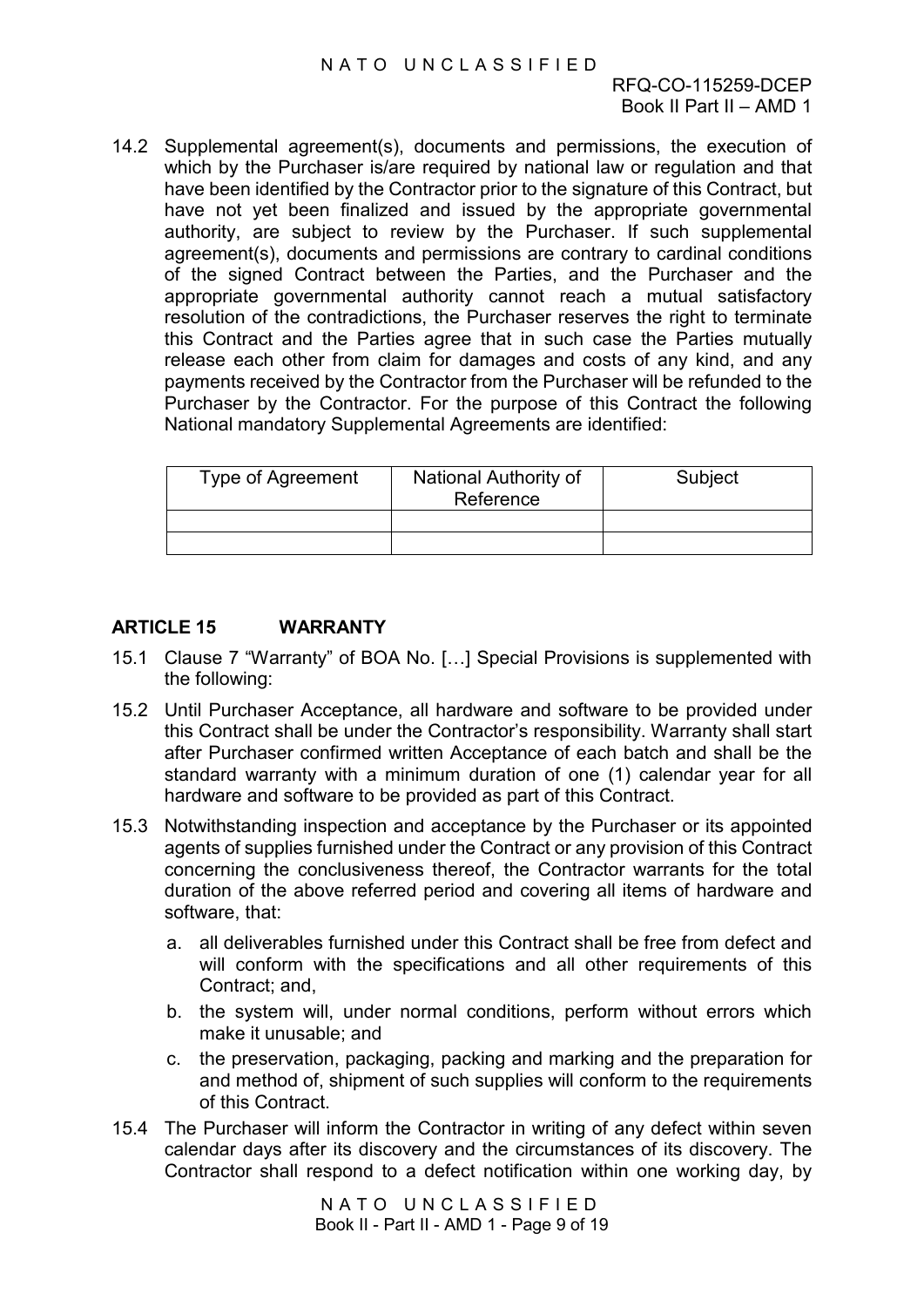### NATO UNCLASSIFIED

engaging with the Purchaser's personnel to identify the cause of the defect and to agree a resolution approach. The resolution of defects remains the Contractors responsibility within the warranty. The Contractor shall resolve all defects within 7 calendar days of their first being reported for those items that need not be returned to the Contractor's facility for service or repair. Items needing service or repair at the Contractor's facility shall be repaired/replaced and dispatched back to the Purchaser within 15 days of their arrival at the Contractor's facility.

- 15.5 The Contractor shall stipulate the address to which the Purchaser shall deliver equipment and material returned to the Contractor in accordance with the provisions of this Article. Transportation and handling charges for items returned under warranty claim to the Contractor will be the responsibility of the Purchaser, as well as responsibility for such supplies, i.e. damage and loss that may occur during transportation under warranty.
- 15.6 The Contractor shall, at its option, repair, adjust or replace defective equipment and restore to the Purchaser equipment, which functions in accordance with the requirements of the Contract.
- 15.7 In the event of the Contractor's failure to repair or replace failed equipment within the timeframes expressed in this Article, the Purchaser will have the right, at its discretion, and having given the Contractor due notice, to:
	- a. remedy, or have remedied, the defective or non-conforming supplies, in both cases at the Contractor's expenses;
	- b. equitably reduce the Contract price; and/or
	- c. terminate for default that portion of the Contract relating to the defective work.
- 15.8 Notwithstanding the provision of above paragraph 16.2, the warranty period shall be suspended for the length of time necessary to carry out repair or replacement.
- 15.9 This right will be exercised although other contractual obligations remain in force. In the event that it is later determined that such supplies were found not to be defective or non-conforming within the provision of this Article, an equitable adjustment will be made. Failure to reach such an equitable adjustment will be considered a dispute under the Contract and subject to resolution in accordance with the Clause 17 "Disputes and arbitration" of BOA No. […] General Provisions.

# <span id="page-20-0"></span>**ARTICLE 16 CONTRACT ADMINISTRATION**

- 16.1 The Purchaser reserves the right to re-assign this Contract to a representative(s) for administrative purposes, in whole or in part, provided that the Purchaser shall always be responsible for its obligations under the Contract and for actions or lack of actions of its assigned administrator. The Purchaser undertakes to advise the Contractor in writing whenever this right is to be exercised.
- 16.2 All notices and communications between the Contractor and the Purchaser shall be written and conducted in the English language. Contract modifications shall

NATO UNCLASSIFIED Book II - Part II - AMD 1 - Page 10 of 19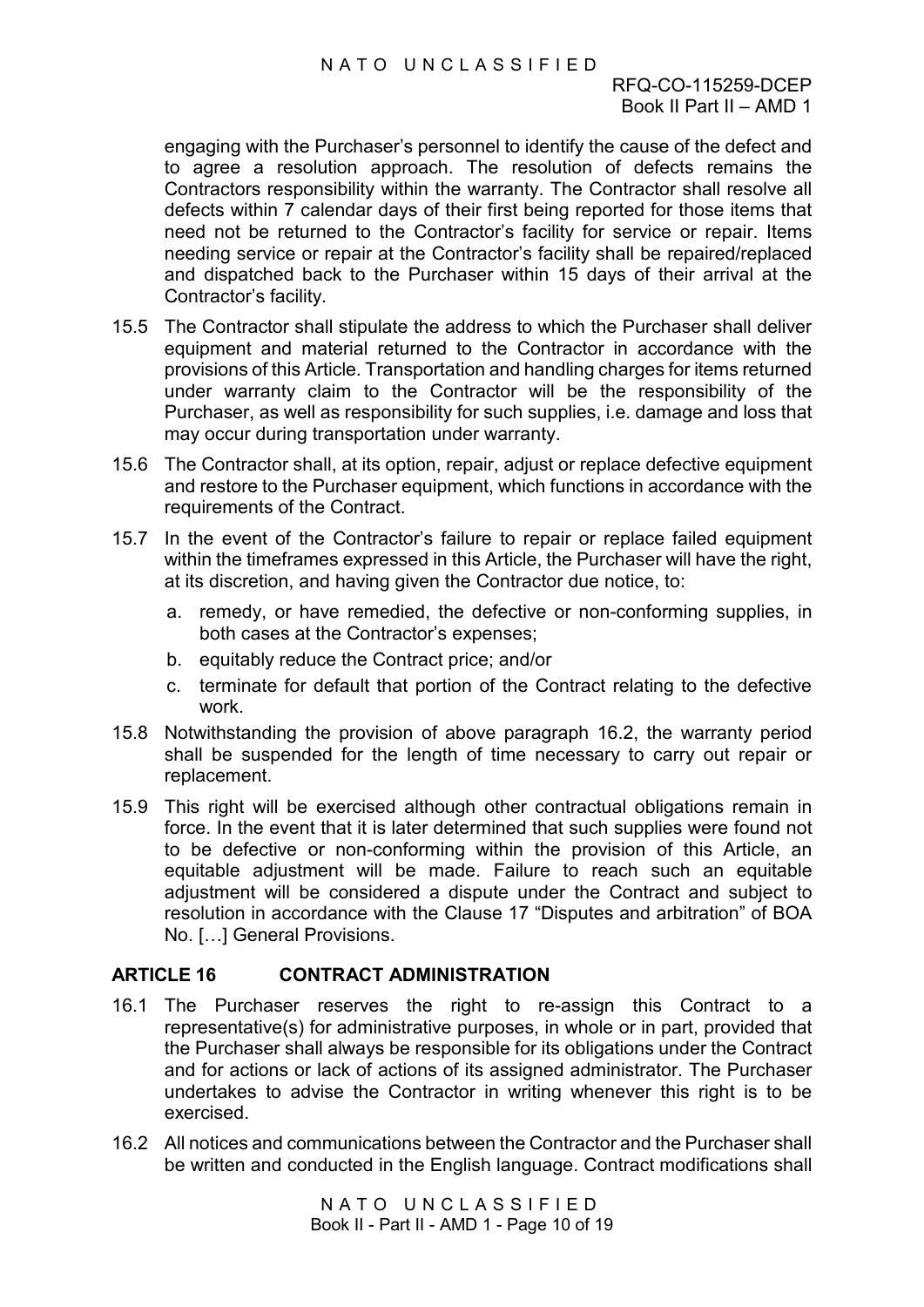only be valid when received in writing from the General Manager, NCI Agency, and/or the NCI Agency Contracting Authority.

- 16.3 Formal letters and communications shall subsequently be personally delivered or sent by mail, registered mail, courier or other delivery service, to the official Points of Contact quoted in this Contract. Facsimile and e-mail may be used to provide an advance copy of a formal letter or notice which shall subsequently be delivered through the formal communication means.
- 16.4 Informal notices and informal communications may be exchanged by all communication means, including telephone and e-mail. All informal communication must be confirmed by a formal letter or other formal communication to be contractually binding.
- 16.5 All notices and communications shall be effective on receipt.
- 16.6 Official Points of Contact:

| Purchaser                                                                                                                                                                                                                                                                                                                                       | Contractor                                                                                 |
|-------------------------------------------------------------------------------------------------------------------------------------------------------------------------------------------------------------------------------------------------------------------------------------------------------------------------------------------------|--------------------------------------------------------------------------------------------|
| <b>NCI Agency</b><br><b>Boulevard Leopold III</b><br>B-1110 Brussels<br><b>Belgium</b>                                                                                                                                                                                                                                                          | $[]$                                                                                       |
| For contractual matters:<br>Attn: Mr Ole Hubner<br><b>Title: Principal Contracts Officer</b><br>Tel: +32 2 707 8472<br>Fax: +32 2 707 8770<br>E-mail ole.hubner@ncia.nato.int<br>CC<br>Ms. Estefania Nunez<br><b>Title: Senior Contracting Assistant</b><br>Tel: +32 2 707 8614<br>Fax: +32 2 707 8770<br>E-mail: estefania.nunez@ncia.nato.int | For contractual matters: []<br>Attn <sup>.</sup><br>Title:<br>Tel:<br>Fax:<br>E-mail:      |
| For technical/project management<br>matters:<br>Attn: Mr Kayhan Vardareri<br><b>Title: Senior Project Manager</b><br>Tel: +32 (0) 6544 1253<br>E-mail: kayhan.vardareri@ncia.nato.int                                                                                                                                                           | For technical/project management<br>matters:<br>Attn:<br>Title:<br>Tel:<br>Fax:<br>E-mail: |

or to such address as the Purchaser may from time to time designate in writing.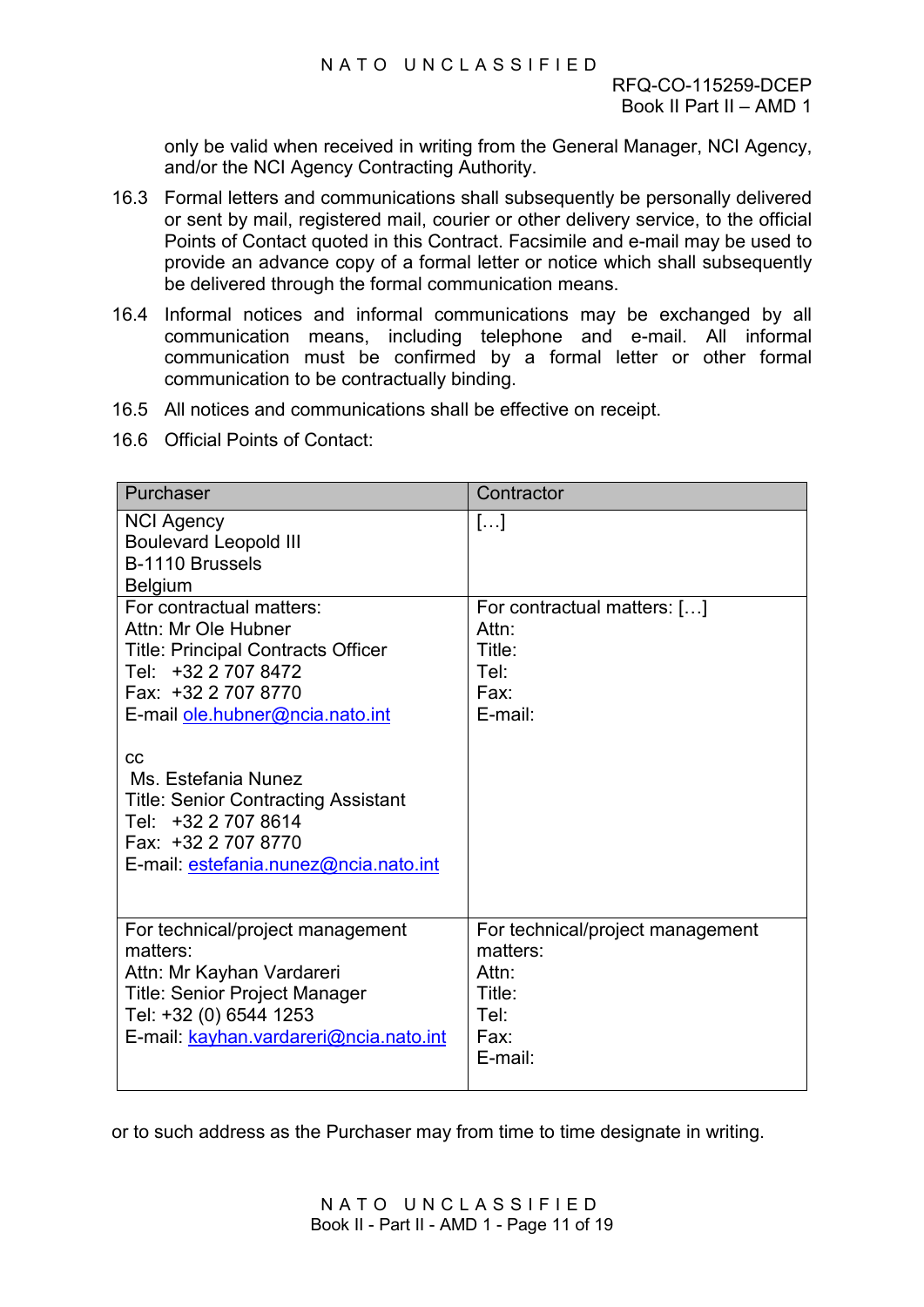# <span id="page-22-0"></span>**ARTICLE 17 SUB-CONTRACTORS**

- 17.1 The Contractor shall place and be responsible for the administration and performance of all sub-contracts including terms and conditions which it deems necessary to meet the requirements of this Contract in full.
- 17.2 The Contractor shall not place sub-contracts outside the Participating Countries unless the prior authorization of the Purchaser has been obtained. Such authorization will not be granted when the sub-contract involves the carrying out of classified work.

#### <span id="page-22-1"></span>**ARTICLE 18 CONTRACTOR COTS RESPONSIBILITY**

- 18.1 The Contractor shall monitor changes and/or upgrades to commercial off the shelf (COTS) software or hardware to be utilized under subject Contract.
- 18.2 For COTS items which are or could be impacted by obsolescence issues, as changes in technology occur, the Contractor will propose substitution of new products/items for inclusion in this Contract. The proposed items should provide at least equivalent performance and/or lower life-cycle support costs, or enhanced performance without a price or cost increase.
- 18.3 The Contractor will provide evidence with respect to price and performance of the equipment being proposed as well as data proving an improvement in performance and/or a reduction in price and/or life-cycle support costs. If necessary for evaluation by the Purchaser, the Contractor shall provide a demonstration of the proposed items. Should the Purchaser decide that the proposed item(s) should be included in the Contract, an equitable price adjustment will be negotiated and the proposed item(s) shall be added to the Contract by bilateral modification under the authority of this Article.
- 18.4 The Contractor shall notify the Purchaser of any proposed changes in the commercial off the shelf software or hardware to be utilized. Such notification shall provide an assessment of the changes and the impact to any other items to be delivered under this Contract.

#### <span id="page-22-2"></span>**ARTICLE 19 LIQUIDATED DAMAGES**

- 19.1 If the Contractor fails to:
	- a) successfully meet the required performance dates as defined in the Schedule of Supplies and Services, or any extension thereof, or
	- b) deliver and obtain acceptance of the Deliverables or to acceptably perform the services as specified in the Schedule of Supplies and Services to this **Contract**

the actual damage to the Purchaser for the delay will be difficult or impossible to determine. Therefore, in lieu of actual damages the Contractor shall pay to the Purchaser, for each day of delinquency in achieving the requirements of 19.1.a and 19.1.b, fixed and agreed liquidated damages of 0.1% (one tenth of one per cent) per day of the total payment amount for each batch delivery in the Article 13 "Invoices and Payments" of the Contract Special Provisions.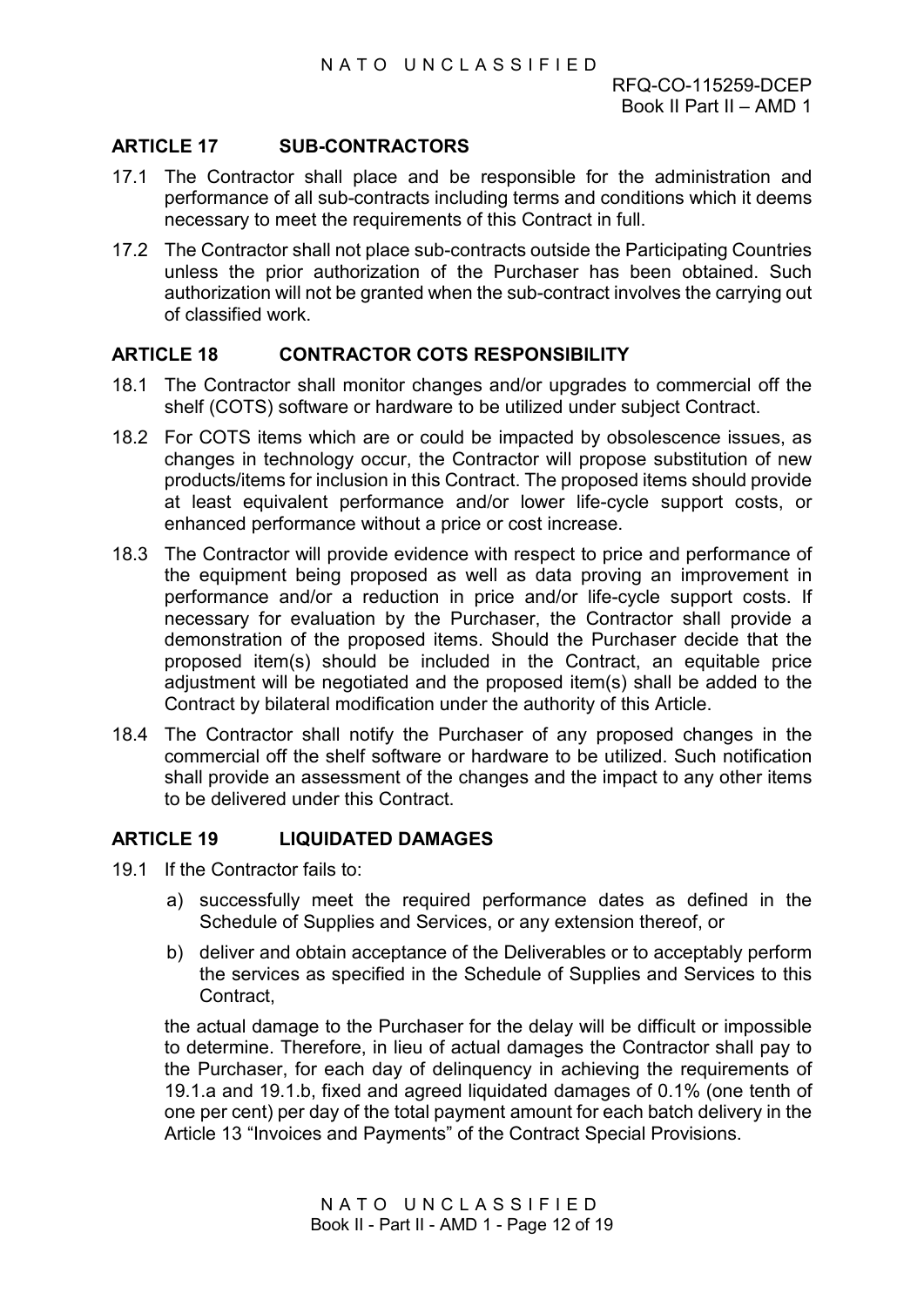- 19.2 In addition, the Purchaser may terminate this Contract in whole or in part as provided in Clause 19 "Termination for Default" of BOA No. […] General Provisions. In the event of such a termination, the Contractor shall be liable for Liquidated Damages accruing to the date of termination, as well as the excess costs stated in the referred clause.
- 19.3 The Contractor shall not be charged with liquidated damages when the delay arises out of causes beyond the control and without the fault or negligence of the Contractor as defined in Clause "Termination for Default" of the BOA General Provisions. In such event, subject to the provisions of the Disputes and Arbitration Clause, the Purchaser shall ascertain the facts and extent of the delay and shall extend the time for performance of the Contract when in its judgment the findings of fact justify an extension.
- 19.4 Liquidated damages shall be payable to the Purchaser from the first day of delinquency in delivery and shall accrue at the rate specified in paragraphs above to a maximum of Fifteen Percent (15%) of the total payment amount for each Payment Event as scheduled in Article 13. Cumulative assessed Liquidated Damages will not exceed a total of Ten Percent (10%) of the total value of the Contract.
- 19.5 The amount of Liquidated Damages due by the Contractor shall be recovered by the Purchaser in the following order of priority:
	- a. By deducting such damages from the amounts due to the Contractor against the Contractor's invoices.
	- b. By proceeding against any surety or deducting from the Performance Guarantee if any.
	- c. By reclaiming such damages through appropriate legal remedies.

# <span id="page-23-0"></span>**ARTICLE 20 SECURITY**

- 20.1 This Article supplements Clause 27 "Security" of BOA No. […] General **Provisions**
- 20.2 The Contractor is responsible, in accordance with NATO and National Security regulations, for the proper handling, storage and control of any classified documents and information as may be furnished to the Contractor in relation to the performance of the present Contract.
- 20.3 The security classification of this Contract is "NATO UNCLASSIFIED".

#### <span id="page-23-1"></span>**ARTICLE 21 RIGHTS IN TECHNICAL DATA AND COMPUTER SOFTWARE**

- 21.1 Clause 31 "Rights in Technical Data" of BOA No. […] General Provisions is replaced by the following:
- 21.2 Subject to the rights of third parties, all rights in the results of work undertaken by or on behalf of the Purchaser for the purposes of this Contract, including any technical data specifications, report, drawings, computer software data, computer programs, computer databases, computer software, documentation including software documentation, design data, specifications, instructions, test procedures, training material produced or acquired in the course of such work

NATO UNCLASSIFIED Book II - Part II - AMD 1 - Page 13 of 19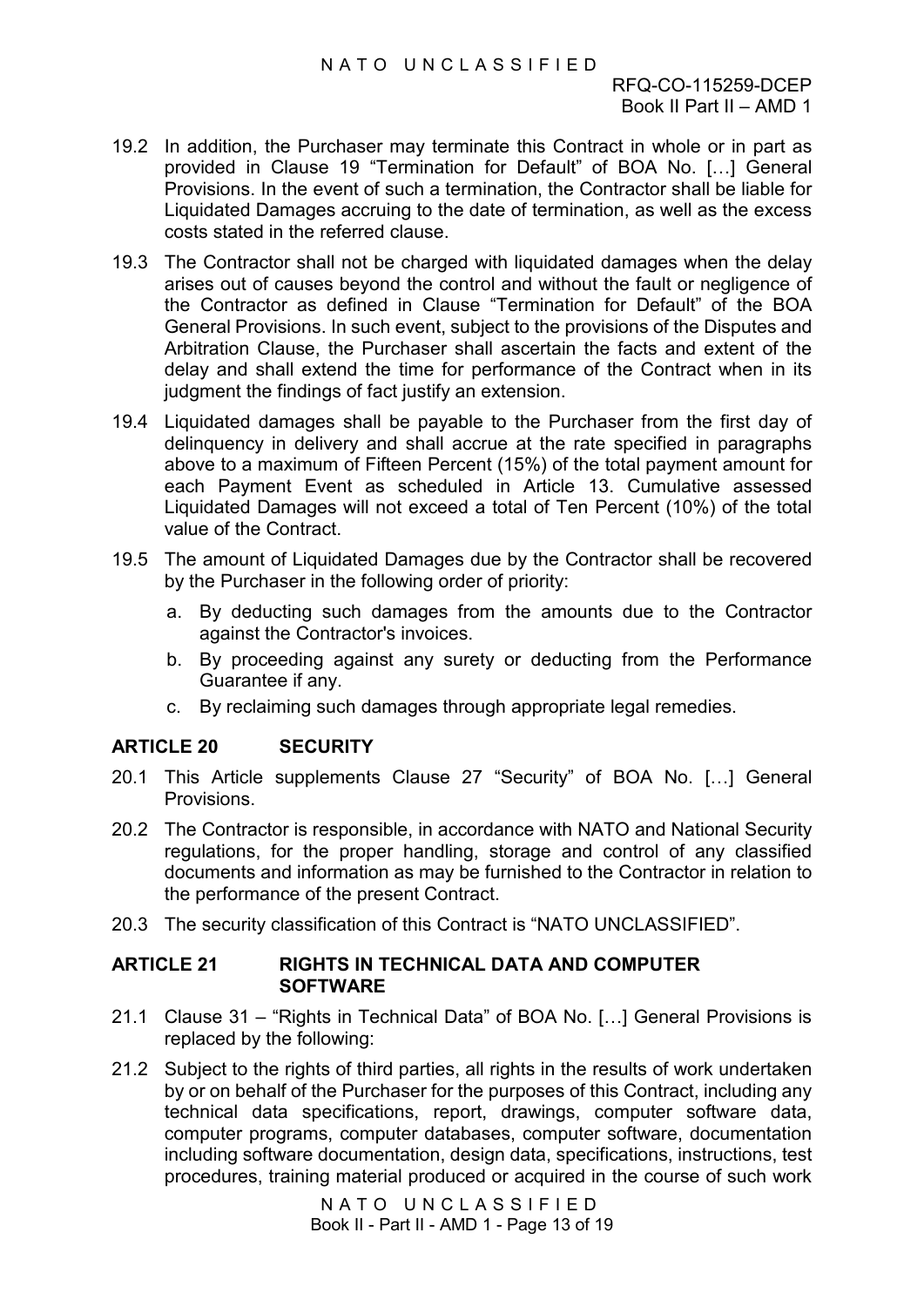and, in particular, all rights, including copyright therein, shall vest in and be the sole and exclusive property of the Purchaser.

#### <span id="page-24-0"></span>**ARTICLE 22 INTELLECTUAL PROPERTY RIGHT INDEMNITIES AND ROYALTIES**

- 22.1 The Contractor shall assume all liability and indemnify the Purchaser, its officers, agents and employees against liability, including costs for the infringement of any patents or copyright in force in any countries arising out of the manufacture, services performed or delivery of supplies, or out of the use or disposal by or for the account of the Purchaser of such supplies. The Contractor shall be responsible for obtaining any patent or copyright licenses necessary for the performance of this Contract and for making all other arrangements required to indemnify the Purchaser from any liability for patent or copyright infringement in said countries. The Contractor shall exclude from its prices any royalty pertaining to patents which in accordance with agreements reached between NATO countries may be utilized free of charge by member nations of NATO and by NATO organization.
- 22.2 The Contractor shall report in writing to the Purchaser during the performance of this Contract:
	- The royalties excluded from its price for patent utilised under the agreements mentioned in the previous paragraph;
	- − The amount of royalties paid or to be paid by the Contractor directly to others in performance of this Contract.

#### <span id="page-24-1"></span>**ARTICLE 23 INDEMNITY**

- 23.1 The Contractor will indemnify and hold harmless NATO, its servants or agents, against any liability, loss or damage arising out of or in connection of the Deliverables and Services under this Contract, including the provisions set out in Article 22 "Intellectual Property Right Indemnities and Royalties" of the Contract Special Provisions.
- 23.2 The parties will indemnify each other against claims made against the other by their own personnel, and their sub-Contractors (including their personal representatives) in respect of personal injury or death of such personnel or loss or destruction of or damage to the property of such personnel.
- 23.3 NATO will give the Contractor immediate notice of the making of any claim or the bringing of any action to which the provisions of this Article may be relevant and will consult with the Contractor over the handling of any such claim and conduct of any such action and will not without prior consultation and without the consent of the Contractor settle or compromise any such claim or action.
- 23.4 In the event of an accident resulting in loss, damage, injury or death arising from negligence or willful intent of an agent, officer or employee of NATO for which the risk has been assumed by the Contractor, the cause of the accidents will be investigated jointly by the Parties and the extent to which NATO will be liable to recompense the Contractor will be determined together.

NATO UNCLASSIFIED Book II - Part II - AMD 1 - Page 14 of 19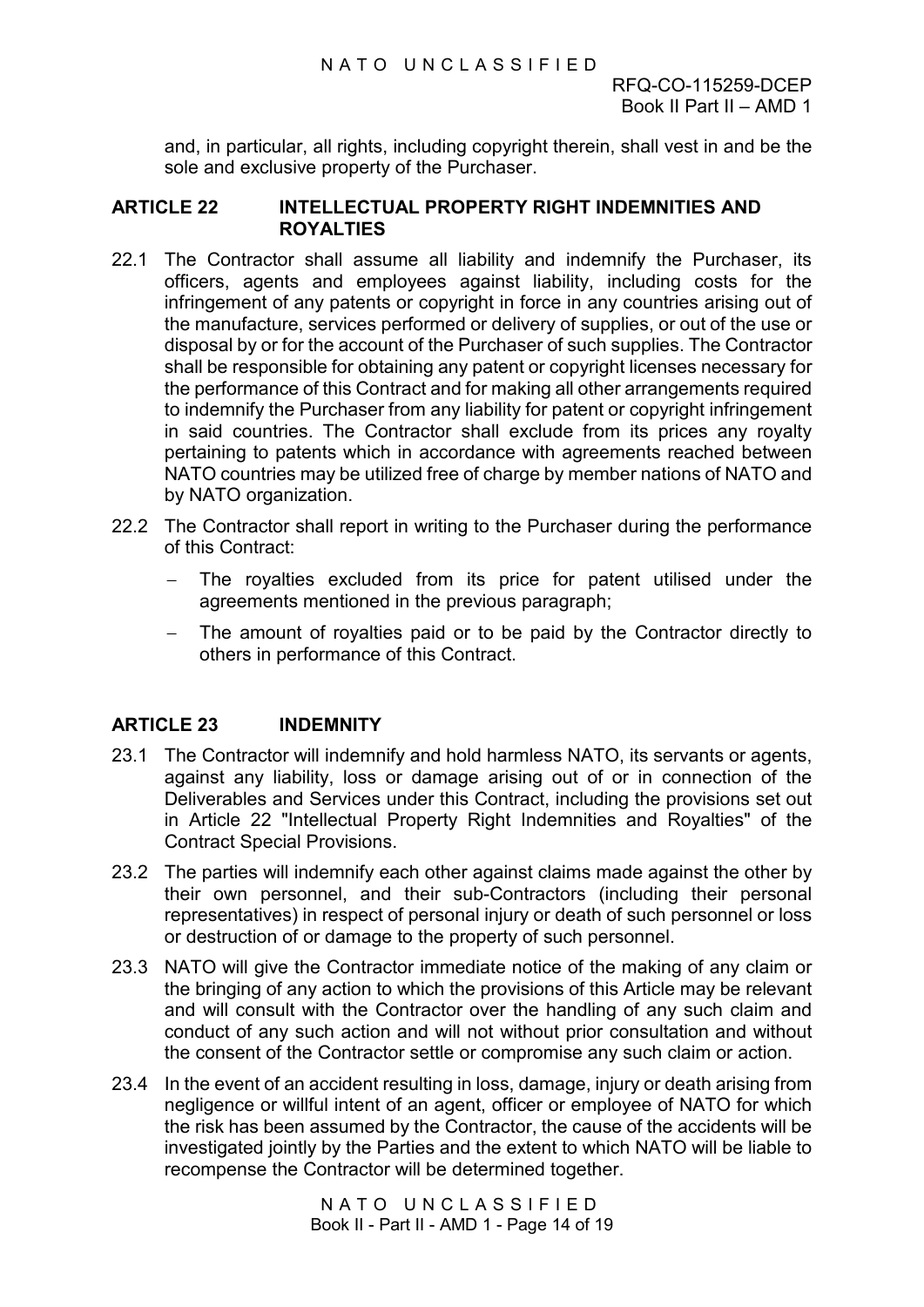# <span id="page-25-0"></span>**ARTICLE 24 INDEPENDENT CONTRACTOR**

24.1 The Personnel provided by the Contractor in response to this Contract are at all times employees of the Contractor and not the Purchaser. In no case shall Contractor personnel act on behalf of or as an agent for NATO or any of its bodies. In no way shall the Contractor personnel claim directly or indirectly to represent NATO in an official capacity or claim themselves to be NATO employees.

# <span id="page-25-1"></span>**ARTICLE 25 APPLICABLE REGULATIONS**

- 25.1 The Contractor shall be responsible for obtaining permits or licenses to comply with national codes, laws and regulations or local rules and practices in the country of performance under this Contract.
- 25.2 The Contractor shall take any necessary measure to protect the life and health of persons working or visiting the work area occupied by him. These measures include compliance with the country of performance's safety provisions.
- 25.3 In the performance of all work under this Contract, it shall be the Contractor's responsibility to ascertain and comply with all applicable NATO security regulations as implemented by the local Headquarters' Security Officer.

# <span id="page-25-2"></span>**ARTICLE 26 AUDITING AND ACCOUNTING**

- 26.1 The Contractor's accounting and auditing procedures under this Contract shall be in compliance with the applicable Contractor National standards governing national defense contracts.
- 26.2 The invoicing and payment procedures for the amount payable to the Contractor shall be in accordance with the prescription of Article 14 "Invoices and Payment" of the Contract Special Provisions.
- 26.3 In the event of this Contract being terminated in accordance with Clause 20 "Termination for Convenience of the Purchaser" of BOA No. […] General Provisions, the Contractor shall provide within ninety (90) days of the formal date of termination a detailed statement of all costs incurred since the initiation of the programme, together with the statement of all outstanding commitments for which the Contractor is legally liable.

#### <span id="page-25-3"></span>**ARTICLE 27 PERFORMANCE GUARANTEE**

- 27.1 As a guarantee of performance under the Contract, the Contractor shall deposit with the Purchaser within ten (10) calendar days from the Effective Date of Contract, a bank guarantee to the value of ten per cent (10%) of the total Contract Price.
- 27.2 Such guarantee, the validity of which shall not elapse before the expiration of the warranty period as specified in Article 15.2, shall be made payable to the Purchaser and may be delivered in the form of:
	- a) A certified cheque;

NATO UNCLASSIFIED Book II - Part II - AMD 1 - Page 15 of 19 b) An irrevocable letter of credit; or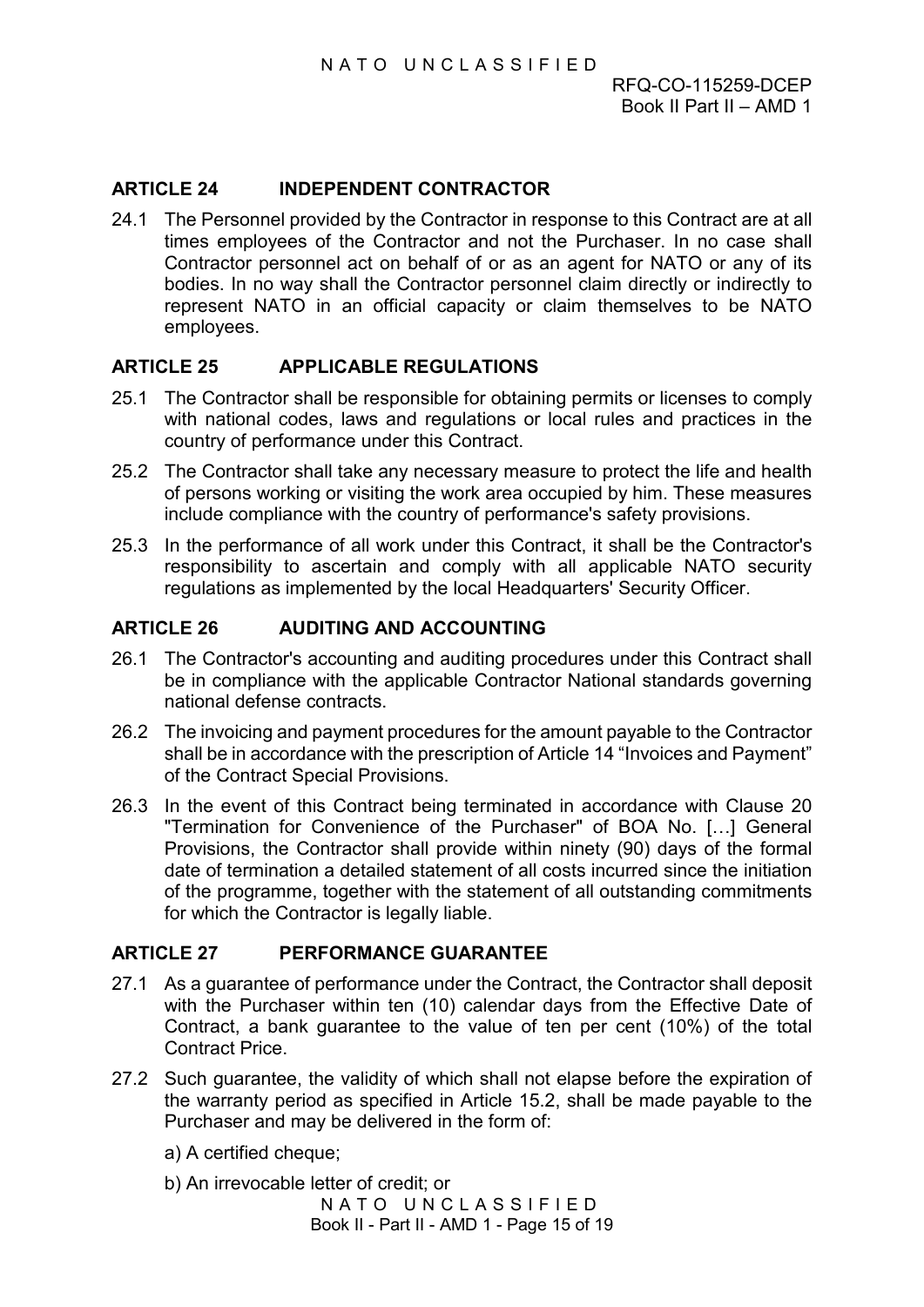# NATO UNCLASSIFIED

- c) A bank guarantee such as a performance bond or promissory note.
- 27.3 The terms of the guarantee shall allow for payment to be made to the Purchaser without question and upon first demand by the Purchaser against a Certificate from the Purchaser's Contracting Authority that the Contractor has not fulfilled its obligations under the Contract. The Contractor shall have no right to enjoin or delay such payment.
- 27.4 Certified cheques issued to fulfil the requirements of the guarantee will be cashed by the Purchaser upon receipt and held in the Purchaser's account until the term of the performance guarantee has expired.
- 27.5 The irrevocable letter of credit, performance bond or promissory note shall be subject to Belgian Law and financial practices and shall be issued by a Belgian bank or a Belgian affiliate of a non-Belgian bank licensed to operate in Belgium unless otherwise authorized by the Purchaser.
- 27.6 The Contractor shall request in writing relief from the performance guarantee upon expiration of the warranty period specified at Article 15.2 or such other period as may be specified in the Contract and, where appropriate, such relief will be granted by the Purchaser.
- 27.7 The Contractor shall be responsible, as a result of duly authorized adjustment in the total Contract price and/or period of performance by the Purchaser, for obtaining a commensurate extension and increase of the performance guarantee, the value of which shall not be less than ten per cent (10%) of the Contract Price (including all amendments), and for depositing such guarantee with the Purchaser within ten (10) calendar days from the effective date of the aforesaid duly authorized adjustment.
- 27.8 The failure of the Contractor to deposit such performance guarantee with the Purchaser within the specified time frame, or any extension thereto granted by the Purchaser's Contracting Authority will constitute material breach of the Contract and shall be subject to Article 19 "Termination for Default" of BOA No. […] General Provisions.
- 27.9 The rights and remedies provided to the Purchaser under this Article are in addition to any other rights and remedies provided by law or under this Contract. The certificate described in this Article at 27.3 above shall not be regarded as a Termination for Default and this Clause is in addition to and separate from Article 19 "Termination for Default" of BOA No. […] General Provisions.

# <span id="page-26-0"></span>**ARTICLE 28 TRANSPORTATION OF EQUIPMENT**

- 28.1 All supplies covered under this Contract shall be transported to final destination at the responsibility of the Contractor. The Purchaser shall not be liable for any storage, damage, accessorial or any other charges involved in such transporting of supplies.
- 28.2 Items shipped under Warranty for repair or otherwise from the NCI Agency to the Contractor shall be the responsibility of the Purchaser.
- 28.3 Transportation of repaired/replaced items shall be the responsibility of the Contractor. These items shall be delivered and installed at final destination.

NATO UNCLASSIFIED Book II - Part II - AMD 1 - Page 16 of 19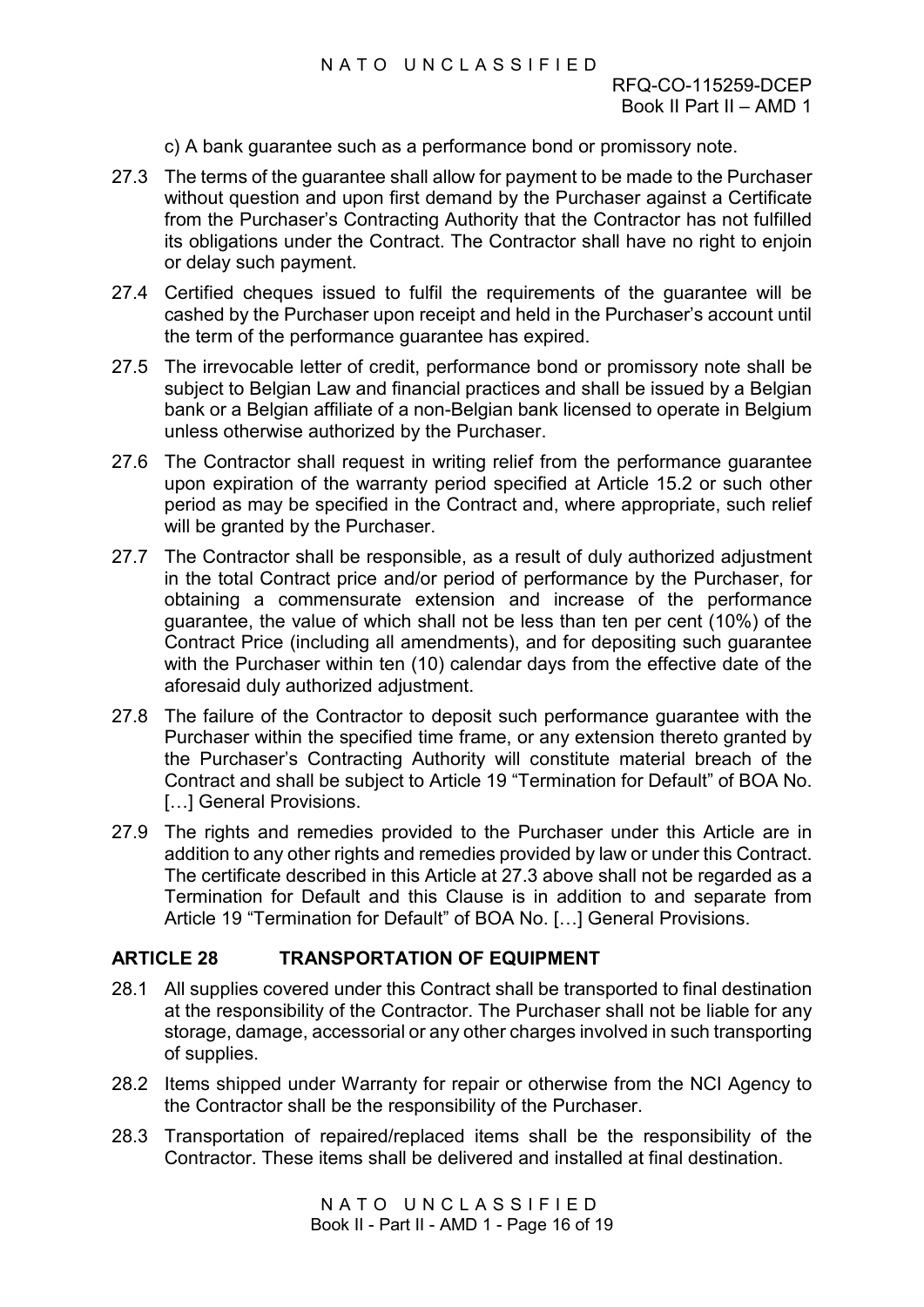### <span id="page-27-0"></span>**ARTICLE 29 ASSIGNMENT**

- 29.1 The Purchaser reserves the right to assign this Contract, in whole or in part, to another NATO body, agency or representative within NATO or NATO Nations. In such a case, the Purchaser shall notify the Contractor accordingly in writing.
- 29.2 NATO shall remain responsible for its obligations under the Contract and for the actions of the body, agency or representative to which this Contract may be assigned.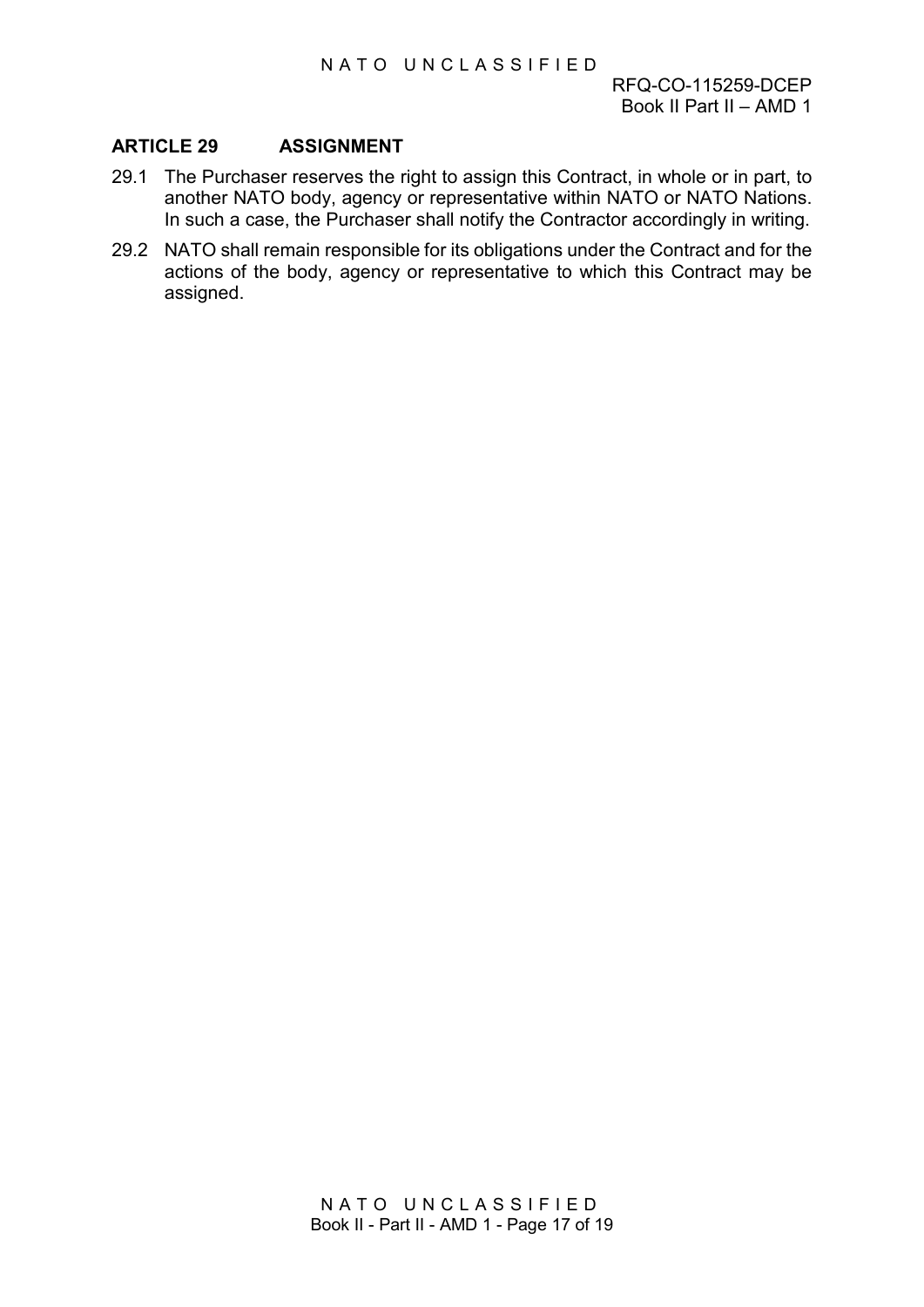# **ANNEX A: PERFORMANCE GUARANTEE STANDBY LETTER OF CREDIT**

Standby Letter of Credit Number: Issue Date: Initial Expiry Date:

Final Expiry Date:

Beneficiary: NATO Communications and Information Agency (NCI Agency) or its legal successor, Financial Management Unit Boulevard Leopold III, B-1110, Brussels Belgium

- 1. We hereby establish in your favour our irrevocable standby letter of credit number {number} by order and for the account of (NAME AND ADDRESS OF CONTRACTOR) in the amount of \_\_\_\_\_\_\_\_\_\_\_\_\_\_\_\_\_\_\_\_\_\_\_\_\_\_\_\_\_\_\_\_\_\_\_\_\_\_\_. We are advised this undertaking represents fulfilment by (NAME OF CONTRACTOR) of certain performance requirements under Contract No. dated between the NCI Agency ("NCIA and (NAME OF CONTRACTOR).
- 2. We hereby engage with you that drafts drawn under and in compliance with the terms of this letter of credit will be duly honoured upon presentation of documents to us on or before the expiration date of this letter of credit.
- 3. Funds under this letter of credit are available to you without question or delay against presentation of a certificate signed by the NCI Agency Contracting Officer which states:

"(NAME OF CONTRACTOR) has not fulfilled its obligations under Contract No. \_\_\_\_\_\_\_\_\_\_ dated between NCI Agency and (NAME OF CONTRACTOR) (herein called the "Contract"), and the NCI Agency, as beneficiary, hereby draws on the standby letter of credit number in the amount denominated in the currency of the Contract, Amount up to the maximum available under the LOC), such funds to be transferred to the account of the Beneficiary number \_\_\_\_\_\_\_\_\_\_\_\_\_\_\_\_\_(to be identified when certificate is presented)." Such certificate shall be accompanied by the original of this letter of credit.

- 4. This Letter of Credit is effective the date hereof and shall expire at our office located at \_\_\_\_ (Bank Address) on on All demands for payment must be made prior to the expiry date.
- 5. It is a condition of this letter of credit that the expiry date will be automatically extended without amendment for a period of one (1) year from the current or any successive expiry date unless at least 90 (ninety) calendar days prior to the then current expiry date we notify you by registered mail and notify (NAME OF CONTRACTOR) that we elect not to extend this letter of credit for such additional period. However, under no circumstances will the expiry date extend beyond  $($ "Final Expiry Date") without amendment.
- 6. We may terminate this letter of credit at any time upon 90 (ninety) calendar days' notice furnished to both (NAME OF CONTRACTOR) and the NCI Agency by registered mail.
- 7. In the event we (the issuing bank) notify you that we elect not to extend the expiry date in accordance with paragraph 6 above, or, at any time, to terminate the letter of credit, funds under this credit will be

NATO UNCLASSIFIED Book II - Part II - AMD 1 - Page 18 of 19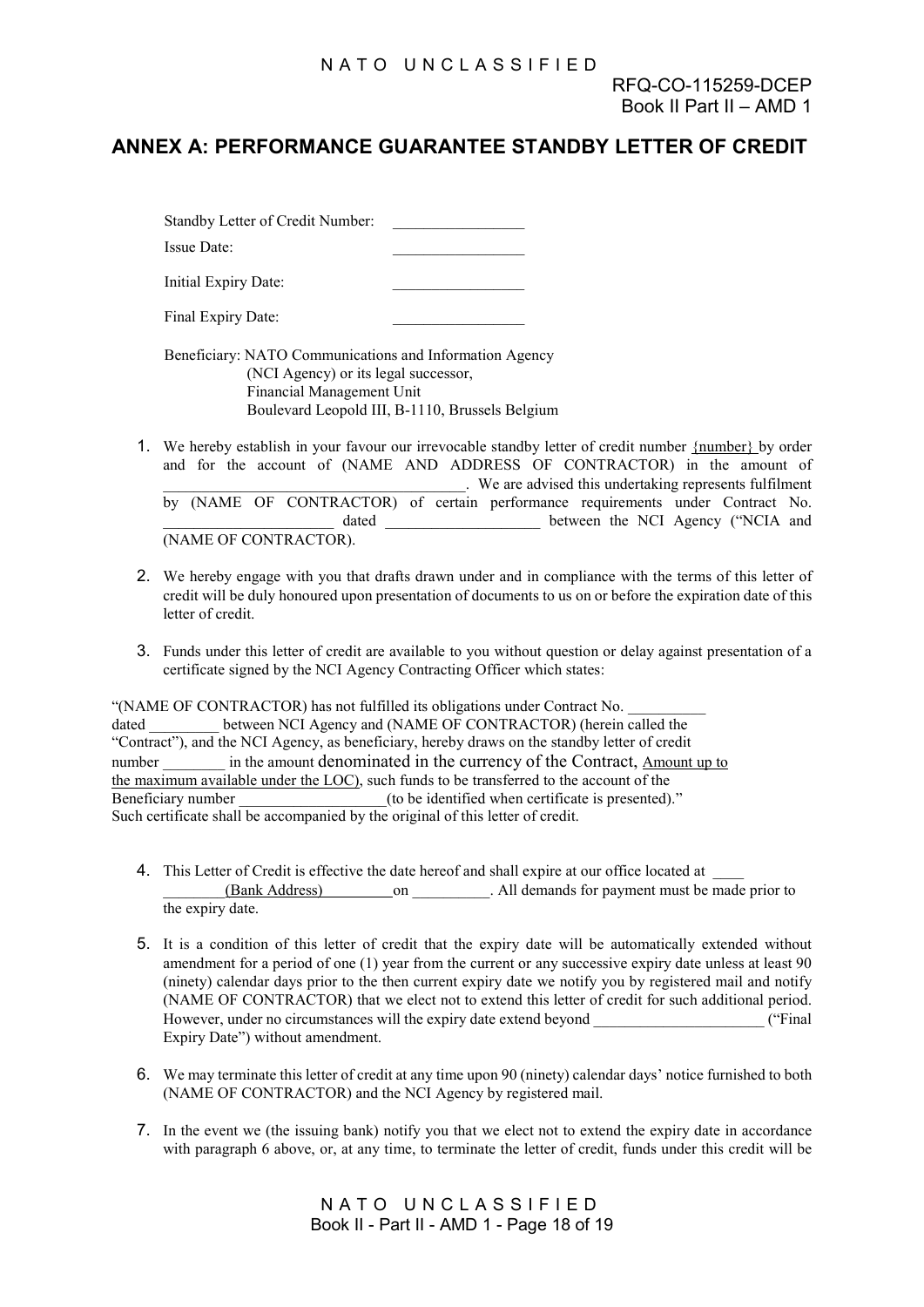# RFQ-CO-115259-DCEP Book II Part II – AMD 1

available to you without question or delay against presentation of a certificate signed by the NCI Agency Contracting Officer which states:

"The NCI Agency has been notified by {issuing bank} of its election not to automatically extend the expiry date of letter of credit number {number} dated {date} pursuant to the automatic renewal clause (or to terminate the letter of credit). As of the date of this certificate, no suitable replacement letter of credit, or equivalent financial guarantee has been received by the NCI Agency from, or on behalf of (NAME OF CONTRACTOR). (NAME OF CONTRACTOR) has, therefore, not fulfilled its obligations under Contract No. dated between NCI Agency and (NAME OF CONTRACTOR), and the NCI Agency, as beneficiary, hereby draws on the standby letter of credit number in the amount of (Amount up to the maximum available under the LOC), such funds to be transferred to the account of the Beneficiary number \_\_\_\_\_\_\_\_\_\_\_\_\_ (to be identified when certificate is presented)."

Such certificate shall be accompanied by the original of this letter of credit and a copy of the letter from the issuing bank that it elects not to automatically extend the standby letter of credit, or terminating the letter of credit.

- 8. The Beneficiary may not present the certificate described in paragraph 7 above until 20 (twenty) calendar days prior to a) the date of expiration of the letter of credit should {issuing bank} elect not to automatically extend the expiration date of the letter of credit, b) the date of termination of the letter of credit if {issuing bank} notifies the Beneficiary that the letter of credit is to be terminated in accordance with paragraph 6 above.
- 9. Multiple partial drawings are allowed to the maximum value of the standby letter of credit.
- 10. This letter of credit sets forth in full the terms of our undertaking, and this under taking shall not in any way be modified, amended, or amplified by reference to any document, instrument, or agreement referred to herein (except the International Standby Practices (ISP 98) hereinafter defined) or in which this letter of credit is referred to or to which this letter of credit relates, and any such reference shall not be deemed to incorporate herein by reference any document, instrument, or agreement.
- 11. This Letter of Credit is subject to The International Standby Practices-ISP98 (1998 Publication) International Chamber of Commerce Publication No.590.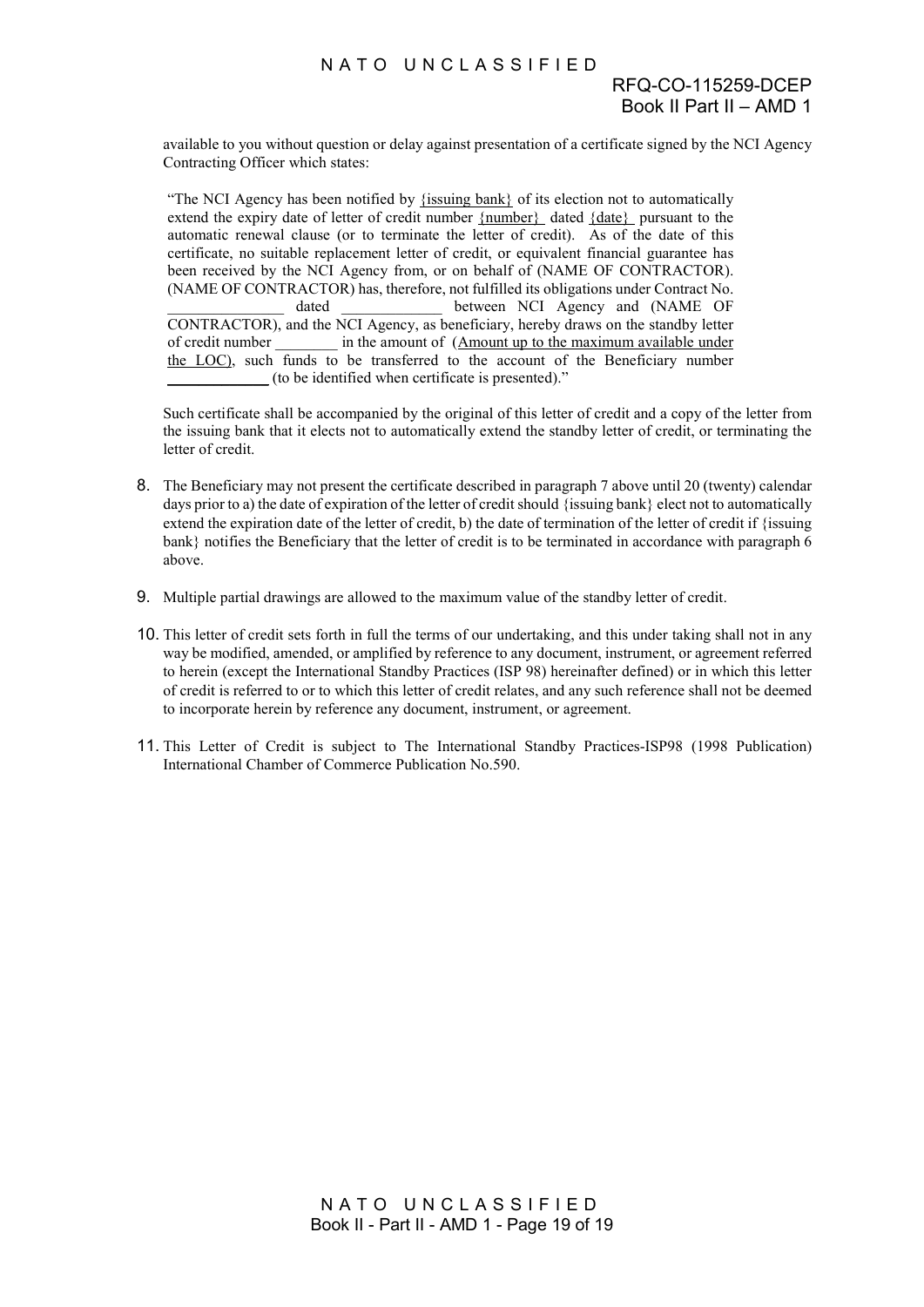

**NATO Communications and Information Agency** Agence OTAN d'information et de communication

# **RFQ-CO-115259-DCEP**

# **AMD 1**

# **Provision of Deployable CIS Equipment Pool**

# **BOOK II**

# **PART IV – STATEMENT OF WORK (SOW)**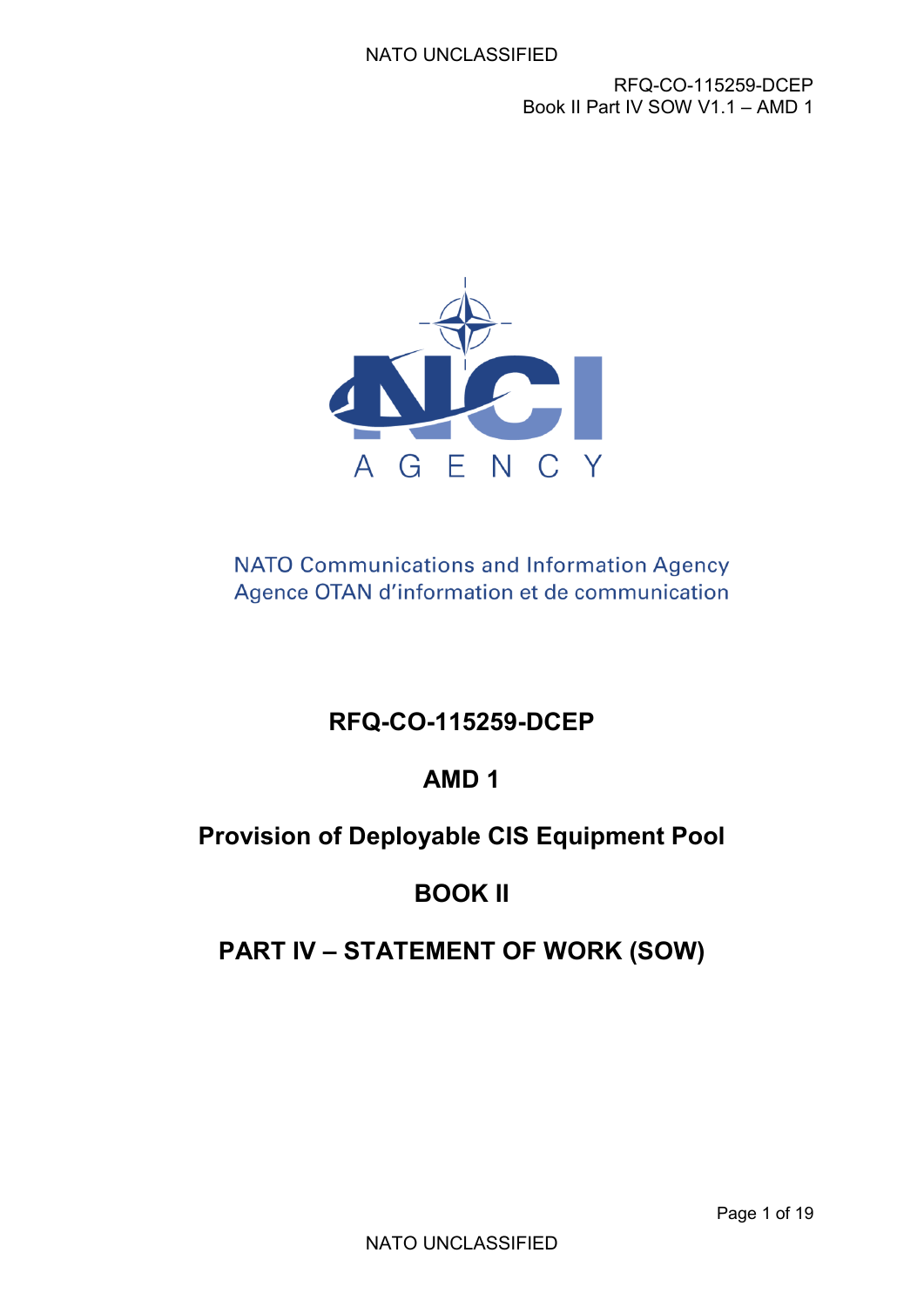

# **TABLE OF CONTENTS**

| $2^{\circ}$    |                                                                  |  |
|----------------|------------------------------------------------------------------|--|
| $\mathbf{3}$   |                                                                  |  |
| $\overline{4}$ |                                                                  |  |
| 5 <sup>5</sup> |                                                                  |  |
|                | 6 INTEGRATED LOGISTIC SUPPORT (ILS) Error! Bookmark not defined. |  |
|                |                                                                  |  |
|                |                                                                  |  |
|                |                                                                  |  |

# **INDEX OF TABLES**

|--|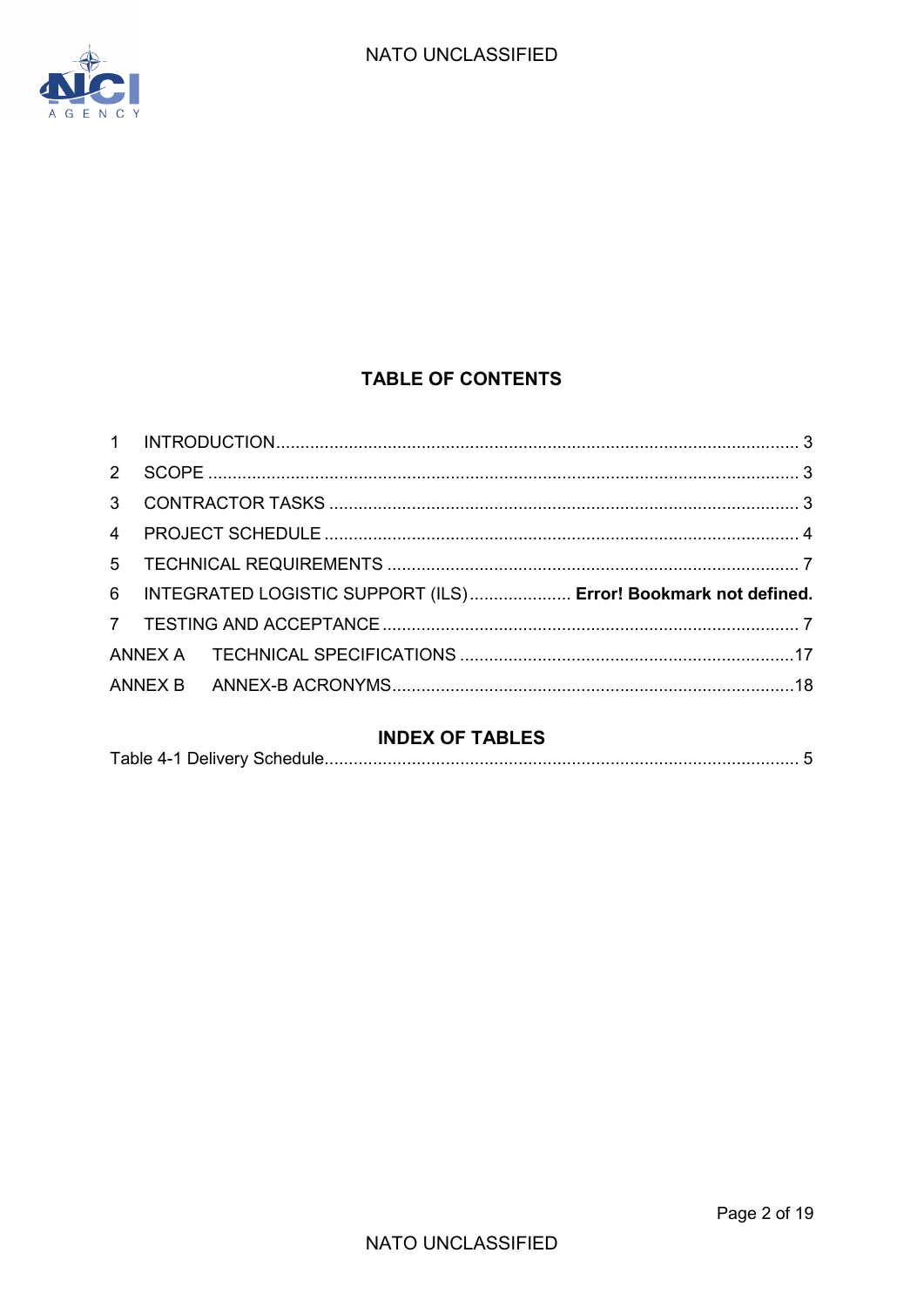# <span id="page-32-0"></span>**1 INTRODUCTION**

- 1.1 The purpose of this Contract is to procure Deployable Communications and Information Systems (DCIS) Equipment Pool (DCEP) end-user equipment, composed of workstations, laptops, monitors, keyboards/mice, KVMs and deployable Video Teleconference (VTC) for use in the NATO Deployable CIS environment.
- 1.2 This Statement of Work (SOW) describes the requirements for the DCEP equipment, and the related services to be provided to the Purchaser under this contract.

# <span id="page-32-1"></span>**2 SCOPE**

- 2.1 The DCEP equipment to be provided under this contract comprises of:
	- 518 (fivehunderedeighteen) Laptops Eclypt Hard Disk Drive Encryption  $(a)$ (HDDE) installed with TEMPEST Level C;
	- 1799 (onethousandsevenhundreedandnintynine) laptops Eclypt HDEE  $(b)$ installed;
	- $(c)$ 1087 (onethousandeightyseven) laptops;
	- $(d)$ 259 (two hundred fifty-nine) Desktop TEMPEST Level B;
	- $(e)$ 100 (one hundred) Multifunction devices (printer/scanner/copier) (MFD);
	- 1,000 (one thousand) Monitors;  $(f)$
	- $(q)$ 3,692 (three thousand six hundred ninety-two) Keyboard and Mice;
	- $(h)$ 28 (twenty eight) Video Teleconference (VTC) Suites;
	- 1,000 (one thousand) KVM switch; and,  $(i)$
	- 3,404 (three thousand four hundred and four) Laptop carrying bags.  $(i)$
- 2.2 The related services include the integration of Purchaser provided Hard Disk Drive Encryption (HDDE) devices into the laptops and the TEMPEST certification of required DCEP equipment.
- 2.3 The delivery of software other than device drivers and firmware is not in the scope of this project, neither is the installation of an Operating System other than needed by the Contractor for testing purposes.

# <span id="page-32-2"></span>**3 CONTRACTOR TASKS**

- 3.1 The Contractor shall deliver all hardware, software and services as specified in Annex A to this SOW and in the Schedule of Supplies and Services (SSS) to the specified destination within the time specified therein.
- 3.1.1 The Contractor shall install 2,317 (two thousand three hundred and seventeen) Purchaser provided HDDE in Laptops TEMPEST Level C stated in 2.1 (a) and

NATO UNCLASSIFIED

Book II - Part IV AMD 1 Version 1.1- Page 3 of 19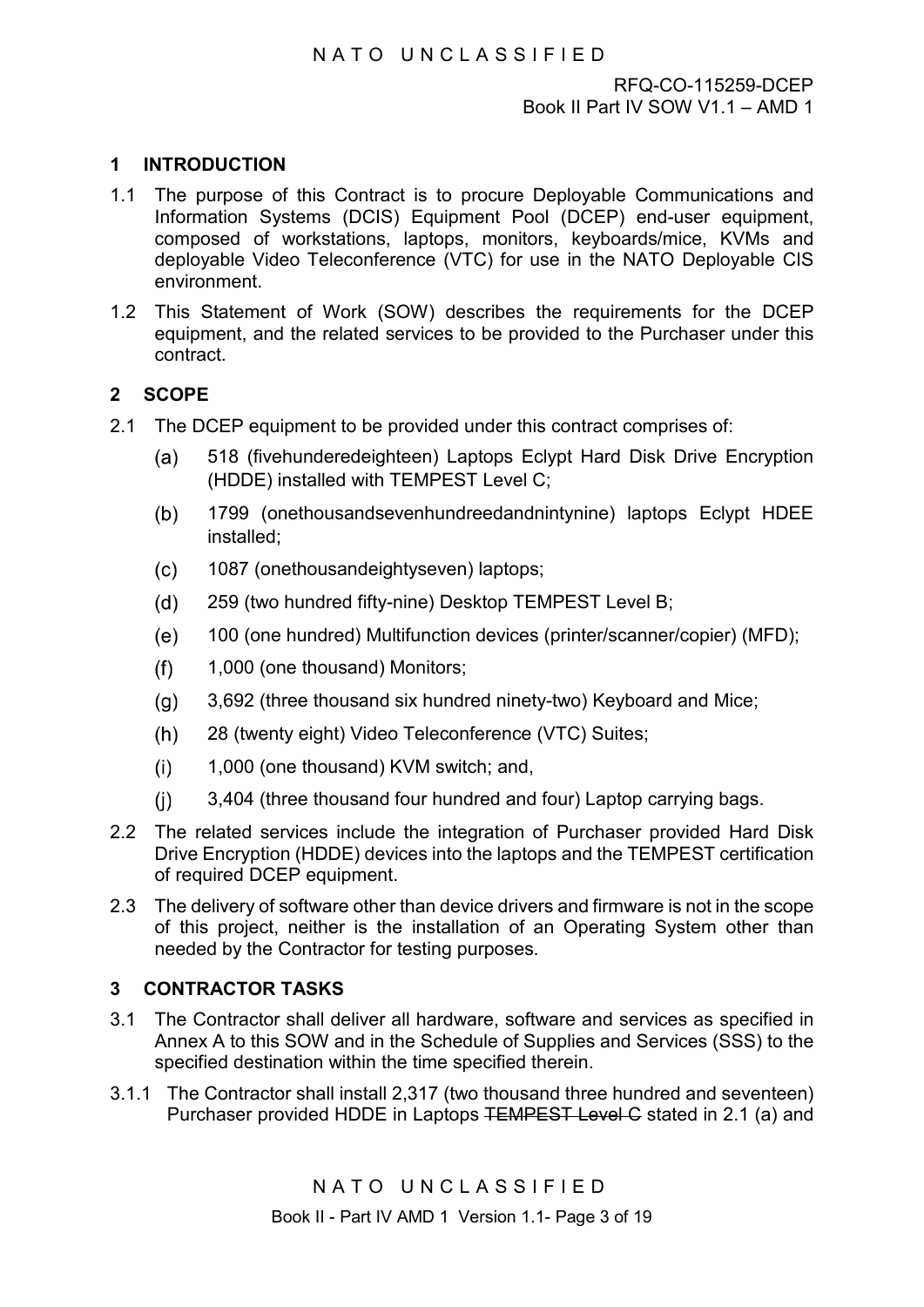(b). Remaining Laptops quantities shall be delivered with hard drives as specified in Annex A of this SoW.

- 3.2 The Contractor shall be responsible to ensure full compatibility and interoperability between the Purchaser provided HDDE, in both unkeyed and keyed state, and the laptops. This includes maintaining full functionality, performance, environmental and other specifications of both devices. The Contractor shall in case of any integration issues directly (i.e. without Purchaser involvement) liaise with the laptop and HDDE manufacturers.
- 3.3 The Contractor shall provide a record indicating the serial number of each Purchaser provided HDDE and the serial number of the laptop in which it is installed.
- 3.4 The Contractor shall execute all test activities under this Contract as detailed in Chapter 7 [\(TESTING\)](#page-36-1).
- 3.5 The Contractor shall for all DCEP equipment under this Contract deliver all and up to date drivers for use with the Microsoft Windows 10 Operating System.
- 3.6 The contractor shall deliver a Project Management Plan (PMP) within 2 weeks of Contract Effective Date describing how the Contractor will implement the totality of the project, including details of the project control that will be applied.
- 3.6.1 The Purchaser shall have a period of 1 week to provide comments and the Contractor shall have a further 1 week period to incorporate these comments After approval by the Purchaser, the final version of the PMP shall be the official document against which the Contractor is expected to conduct the performance of the Contract. The approved PMP shall however not supersede the Contract, and the Schedule of Supplies and Services (SSS) in particular.
- 3.7 The Purchaser's Project Manager will be the primary interface between the Contractor and the Purchaser for technical matters, the Purchaser's Contracting Officer remains the overall Purchaser representative.
- 3.8 The Contractor shall perform all tasks specified in this Contract.

#### <span id="page-33-0"></span>**4 PROJECT SCHEDULE**

- 4.1 The Contractor shall ensure that all tasks and deliverables within the scope of the base contract shall be completed within 24 weeks from EDC.
- 4.2 The Contractor shall deliver the equipment in 13 batches;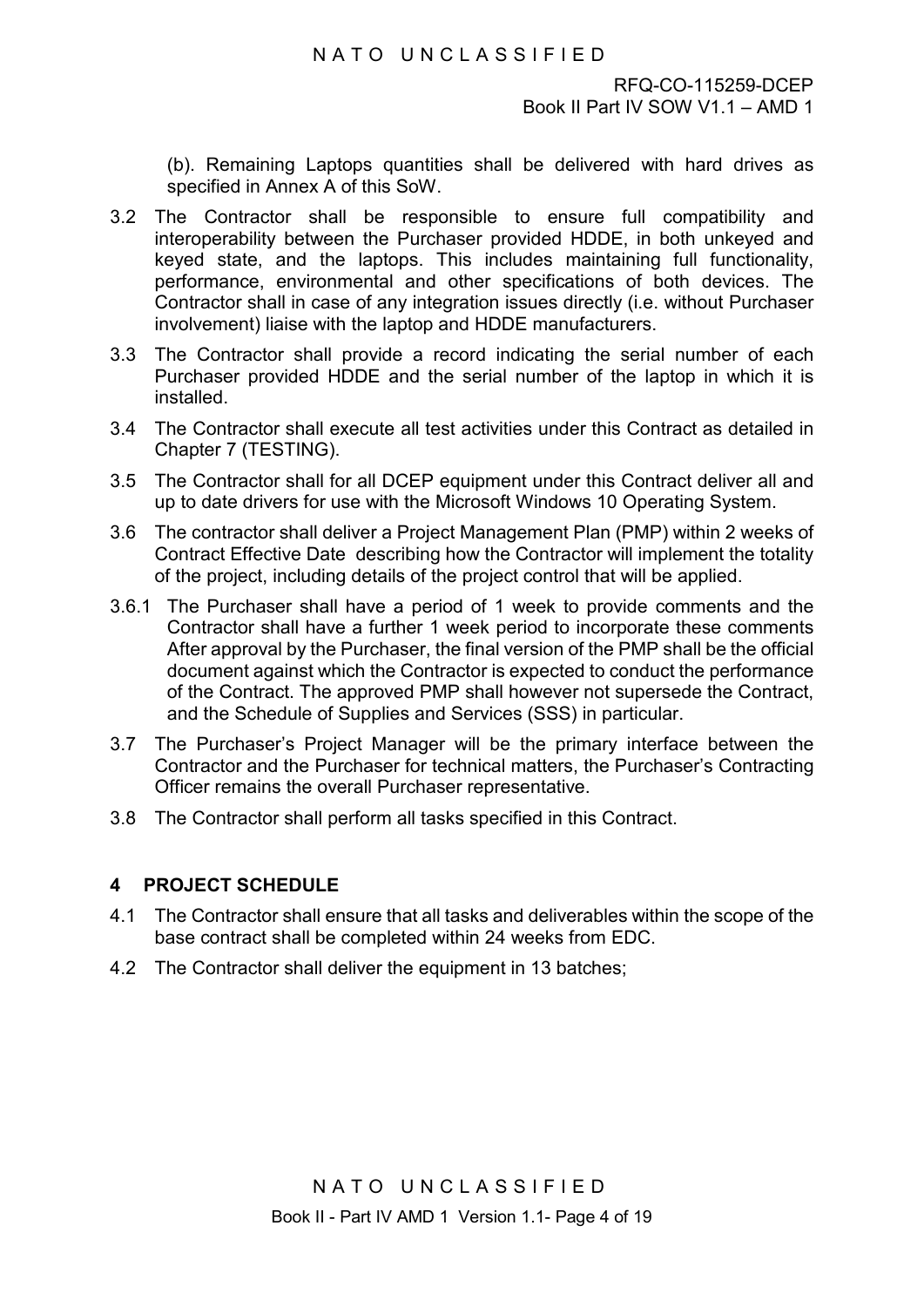# NATO UNCLASSIFIED

# RFQ-CO-115259-DCEP Book II Part IV SOW V1.1 – AMD 1

# **Table 4-1 Delivery Schedule**

<span id="page-34-0"></span>

| <b>Batch</b><br>number    | Laptops<br><b>TEMPEST</b><br>$\mathbf C$<br>Level<br>with<br><b>HDDE</b> | Laptops<br>with<br><b>HDDE</b> | Laptops | <b>Desktops</b><br><b>TEMPEST</b><br>Level B | <b>VTC Suite</b> | <b>MFD</b>               | <b>KVM</b><br>Switch | <b>Monitor</b> | Keyboard<br>and Mice | Transport<br>Case | <b>Delivery</b><br>date |
|---------------------------|--------------------------------------------------------------------------|--------------------------------|---------|----------------------------------------------|------------------|--------------------------|----------------------|----------------|----------------------|-------------------|-------------------------|
| 1                         | 518                                                                      | $\blacksquare$                 |         | $\blacksquare$                               | $\blacksquare$   | $\blacksquare$           | $\blacksquare$       | $\blacksquare$ | $\blacksquare$       | $\blacksquare$    | $EDC+12$<br>weeks       |
| $\overline{2}$            |                                                                          | 250                            |         | 259                                          | $\blacksquare$   | $\blacksquare$           | $\blacksquare$       | $\blacksquare$ | $\blacksquare$       | $\blacksquare$    | $EDC+13$<br>weeks       |
| $\ensuremath{\mathsf{3}}$ |                                                                          | 515                            |         | $\blacksquare$                               | $\blacksquare$   | $\blacksquare$           | $\blacksquare$       | $\blacksquare$ | $\blacksquare$       | $\blacksquare$    | $EDC+14$<br>weeks       |
| $\overline{\mathbf{4}}$   |                                                                          | 515                            |         | $\blacksquare$                               | $\blacksquare$   | $\blacksquare$           | $\blacksquare$       | $\blacksquare$ | $\blacksquare$       | $\blacksquare$    | $EDC+15$<br>weeks       |
| 5                         |                                                                          | 519                            |         | $\blacksquare$                               | $\blacksquare$   | $\blacksquare$           | $\blacksquare$       | $\blacksquare$ | $\blacksquare$       | $\blacksquare$    | $EDC+16$<br>weeks       |
| 6                         | $\sim$                                                                   |                                | 547     | $\blacksquare$                               | $\blacksquare$   | $\blacksquare$           | $\blacksquare$       | $\blacksquare$ | $\blacksquare$       | $\blacksquare$    | $EDC+17$<br>weeks       |
| $\overline{7}$            | $\sim$                                                                   |                                | 540     | $\blacksquare$                               | $\blacksquare$   | $\blacksquare$           | $\blacksquare$       | $\blacksquare$ | $\blacksquare$       | $\blacksquare$    | $EDC+18$<br>weeks       |
| 8                         | $\blacksquare$                                                           | $\blacksquare$                 |         | $\blacksquare$                               | 28               | $\overline{\phantom{a}}$ | $\blacksquare$       | $\blacksquare$ | $\blacksquare$       | $\blacksquare$    | $EDC+19$<br>weeks       |
| $\boldsymbol{9}$          | $\sim$                                                                   | $\blacksquare$                 |         | $\blacksquare$                               | $\blacksquare$   | 40                       | $\blacksquare$       | $\blacksquare$ | $\blacksquare$       | $\blacksquare$    | $EDC+20$<br>weeks       |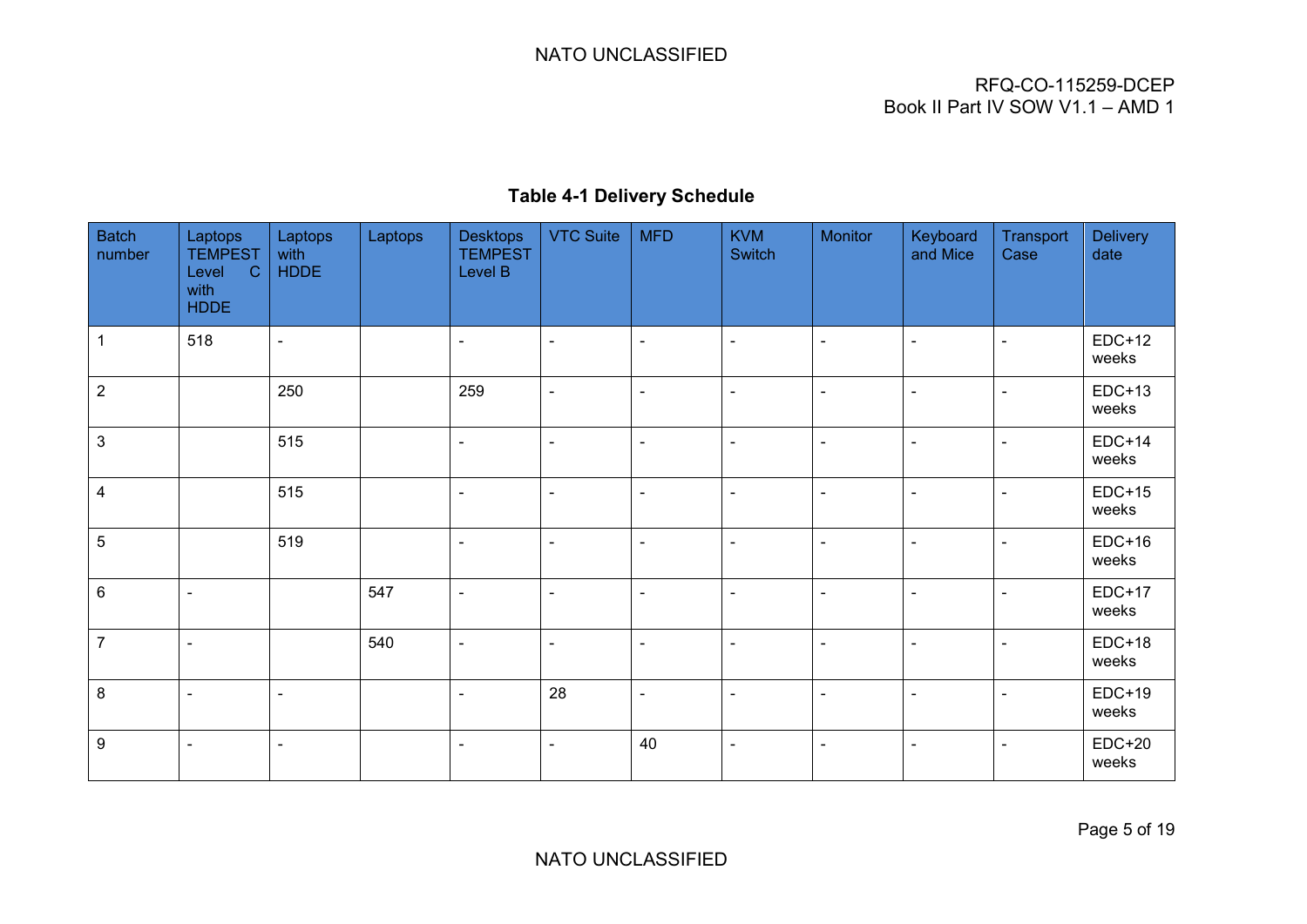# NATO UNCLASSIFIED

#### RFQ-CO-115259-DCEP Book II Part IV SOW V1.1 – AMD 1

| 10 | $\overline{\phantom{a}}$ | $\overline{\phantom{0}}$ | $\overline{\phantom{a}}$ | - | 40                       | $\overline{\phantom{0}}$ | $\overline{\phantom{0}}$ | $\overline{\phantom{0}}$ | $\overline{\phantom{0}}$ | $EDC+21$<br>weeks |
|----|--------------------------|--------------------------|--------------------------|---|--------------------------|--------------------------|--------------------------|--------------------------|--------------------------|-------------------|
| 11 |                          |                          | $\overline{\phantom{0}}$ |   | 20                       | 1,000                    | $\overline{\phantom{0}}$ | -                        | $\overline{\phantom{a}}$ | $EDC+22$<br>weeks |
| 12 | -                        |                          | -                        |   | $\overline{\phantom{0}}$ |                          | 1,000                    |                          |                          | $EDC+23$<br>weeks |
| 13 | $\overline{\phantom{a}}$ | -                        | $\overline{\phantom{0}}$ |   | $\overline{\phantom{0}}$ |                          | $\overline{\phantom{0}}$ | 3,692                    | 3,404                    | $EDC+24$<br>weeks |

NATO UNCLASSIFIED Book II - Part IV AMD 1 Version 1.1- Page 6 of 19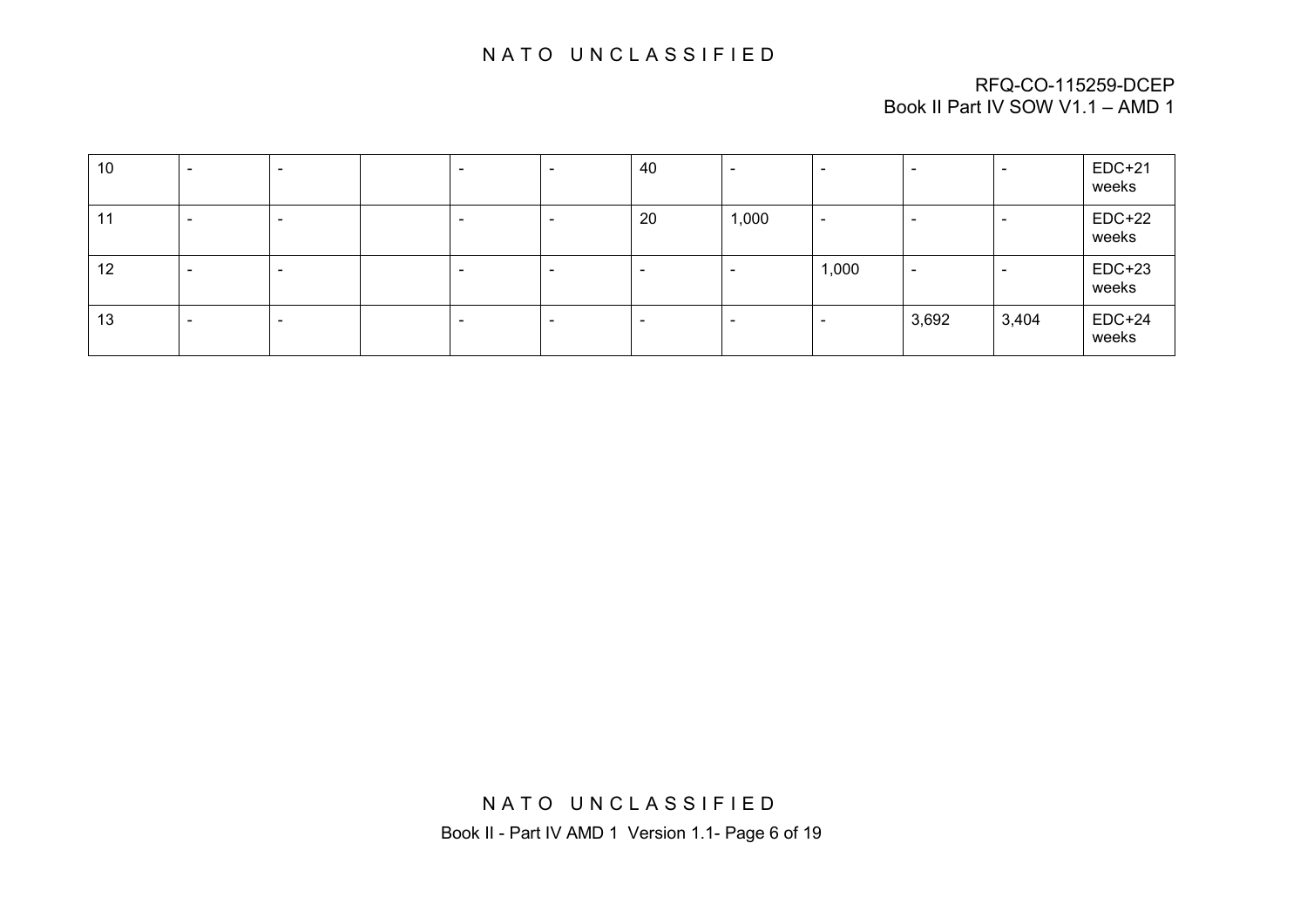- 4.3 For planning purposes the Contractor shall provide an overall planning for the delivery of all DCEP equipment details of each batch as described in the ILS requirements in Section 6 of this Statement of Work.
- 4.4 The Contractor shall provide a weekly update detailing the current status of delivery via e-mail to the Purchaser's Project Manager.

### <span id="page-36-0"></span>**5 TECHNICAL REQUIREMENTS**

- 5.1 The technical requirements of the hardware, software and services to be provided under this Contract are described in Annex A SRS to this SOW.
- 5.2 All laptops in 2.1(b) of this SoW shall meet the same technical specifications as stated in Annex A SRS to this SoW other than TEMPEST requirement.
- 5.3 All laptops in 2.1(c) of this SoW shall meet the same technical specifications as stated in Annex A SRS to this SoW other than TEMPEST requirement and HDDE installation.

# <span id="page-36-1"></span>**6 INTEGRATED LOGISTIC SUPPORT (ILS)**

#### 6.1 INTRODUCTION

- 6.1.1 This Integrated Logistics Support (ILS) section outlines the general ILS requirements of this Contract.
- 6.2 SHIPPING AND TRANSPORTATION
- 6.2.1 All goods delivered under this Contract shall be delivered to the following address unless otherwise specified by the Purchaser before the shipment arrangements.

NATO Communications and Information Agency CIS Sustainment Support Centre

JFC Headquarters Building 204, Rimburgerweg 30, 6445 PA Brunssum, Netherlands

- 6.2.1 The items being returned after warranty repair shall be shipped to CSSC Brunssum at no additional cost.
- 6.2.2 All materials covered under the Contract, including items being returned after warranty repair, shall be shipped Delivered Duty Paid (DDP) to the addresses specified in accordance with current INCOTERMS published by the International Chamber of Commerce.
- 6.2.3 The Purchaser shall not be liable for any storage, damage or any other charges involved in such transportation of supplies prior to the actual acceptance of such supplies at destination.
- 6.2.4 The Purchaser will not accept responsibility and/or ownership of the equipment before acceptance is complete.
- 6.2.5 The Purchaser's Point of Contact (POC) for all shipment instruction and shipment requests is: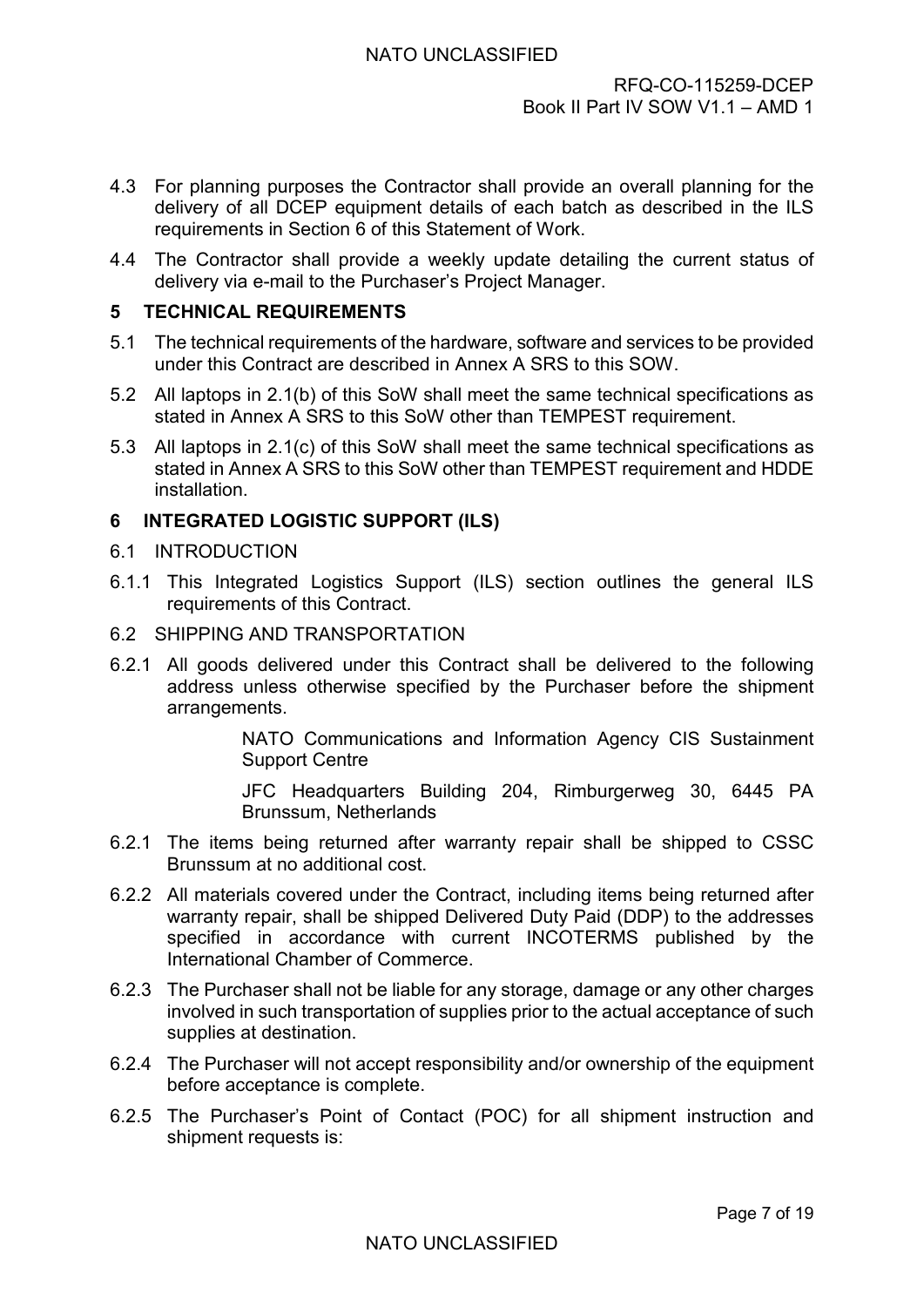Mr. Carlos Rodrigues (NCI Agency)/ILS Office Tel: + 32 6 544 7523 Fax: + 32 6 544 7609 E-mail: Carlos.Rodrigues@ncia.nato.int

- 6.2.6 Each shipment shall be composed of one batch of one or more pallets pending Purchaser's confirmation. A pallet shall be defined as the standard Euro-pallet (EUR/EPAL; 1200mm x 800mm), packed to a height as close as practicable to a total maximum height of 1800mm, and not exceeding a total weight of 1000 Kg.
- 6.3 PRESERVATION AND PACKAGING
- 6.3.1 The Contractor shall, for the purpose of transportation, package, crate or otherwise prepare the various deliverables in accordance with the best commercial practices for the types of deliverables involved, giving due consideration to shipping and other hazards associated with the transportation of consignments overseas.
- 6.3.2 All items shall be delivered in their original packaging including the replacement parts that are provided under warranty.
- 6.3.3 The Contractor shall establish the packing lists in such a way to permit easy identification. These packing lists shall accompany the shipment. Each individual container/box from a consignment shall have a packing list in a weatherproof envelope attached to the outside of each container/box detailing its contents. A second copy of the list is required inside each container/box.

| <b>Serial</b>  | Requirement                                                 |
|----------------|-------------------------------------------------------------|
| 1              | The Shipping Address                                        |
| $\overline{2}$ | Package Number                                              |
| 3              | <b>Contract Number</b>                                      |
| 4              | CLIN Number as per Schedule of Supply and Services          |
| 5              | Item Description                                            |
| 6              | <b>Part Number</b>                                          |
| $\overline{7}$ | <b>Serial Number</b>                                        |
| 8              | Quantity                                                    |
| 9              | Weight and Volume details                                   |
| 10             | Box number and number of boxes in the consignment           |
| 11             | Name and address of the Contractor, Purchaser and Consignor |

6.3.4 The packing list shall include the following information as a minimum:

6.4 CUSTOMS FORMS 302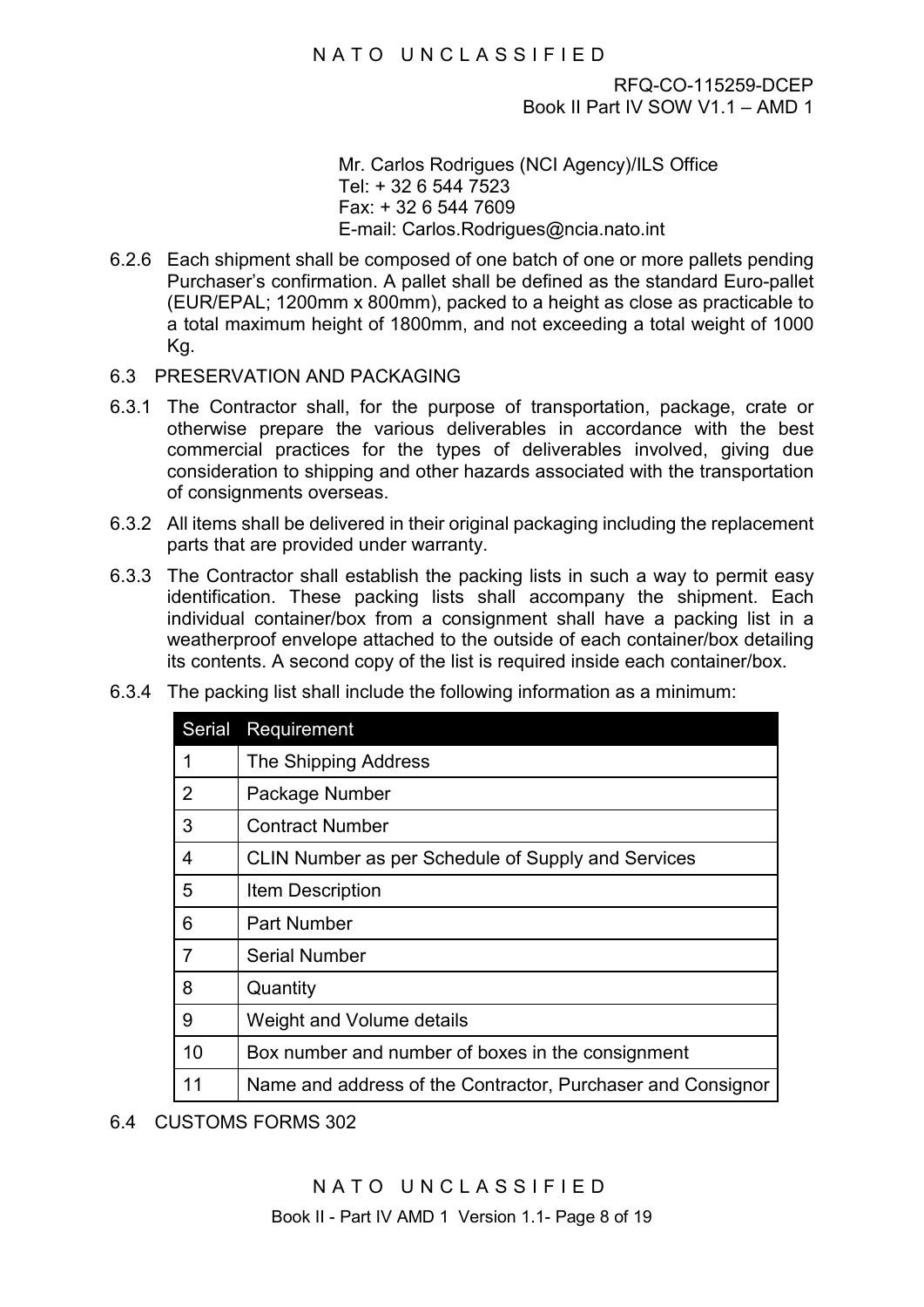- 6.4.1 The Contractor shall be responsible for the timely request of Custom Forms 302, which may facilitate duty free import/export of supplies between EU and Non-EU countries.
- 6.4.2 The written request for a 302 form shall contain the following information:

| Serial | Requirement                                                  |
|--------|--------------------------------------------------------------|
|        | <b>Purchaser Contract Number</b>                             |
| 2      | Contract Line Item Number (CLIN), designation and quantities |
| 3      | Destination                                                  |
|        | Number and gross weight                                      |
| 5      | Consignors and Consignee's name and address.                 |
| 6      | Method of shipment, i.e. road, air, sea, etc.                |
|        | Name and address of the freight forwarder                    |
|        | POC to receive the Form 302                                  |

- 6.4.1 The Contractor shall ensure that forwarding agents are informed of the availability of Form 302 and how this form is utilised to avoid the payment of Customs Duties. Form 302 must be added to the shipment documents to be provided to the carrier.
- 6.4.2 Following receipt of the request by the Purchaser, normally ten (10) working days are required for the issue of the form.
- 6.4.3 These forms shall be originals and must be mailed or delivered by mail/express courier.
- 6.4.4 If an express courier has to be used by the Purchaser to ensure that the form is available on time before shipment, all associated costs shall be reimbursed by the Contractor.
- 6.4.5 If a Country refuses to accept the Form 302 and requires the payment of custom duties, the Contractor shall immediately inform the Purchaser by the fastest means available and obtain from the Custom Officer a written statement establishing that its country refuses to accept the Custom Form 302.
- 6.4.6 Only after having received Purchaser's approval, the Contractor shall pay these customs duties and shall claim reimbursement from the Purchaser.
- 6.4.7 The carrier shall be fully conversant with the application and use of Custom Form 302.
- 6.4.8 The Contractor shall add the Custom Form 302 to the shipping documentation.
- 6.4.9 It shall be noted that documents have to be originals which need to be available for the goods to cross Customs.

NATO UNCLASSIFIED

Book II - Part IV AMD 1 Version 1.1- Page 9 of 19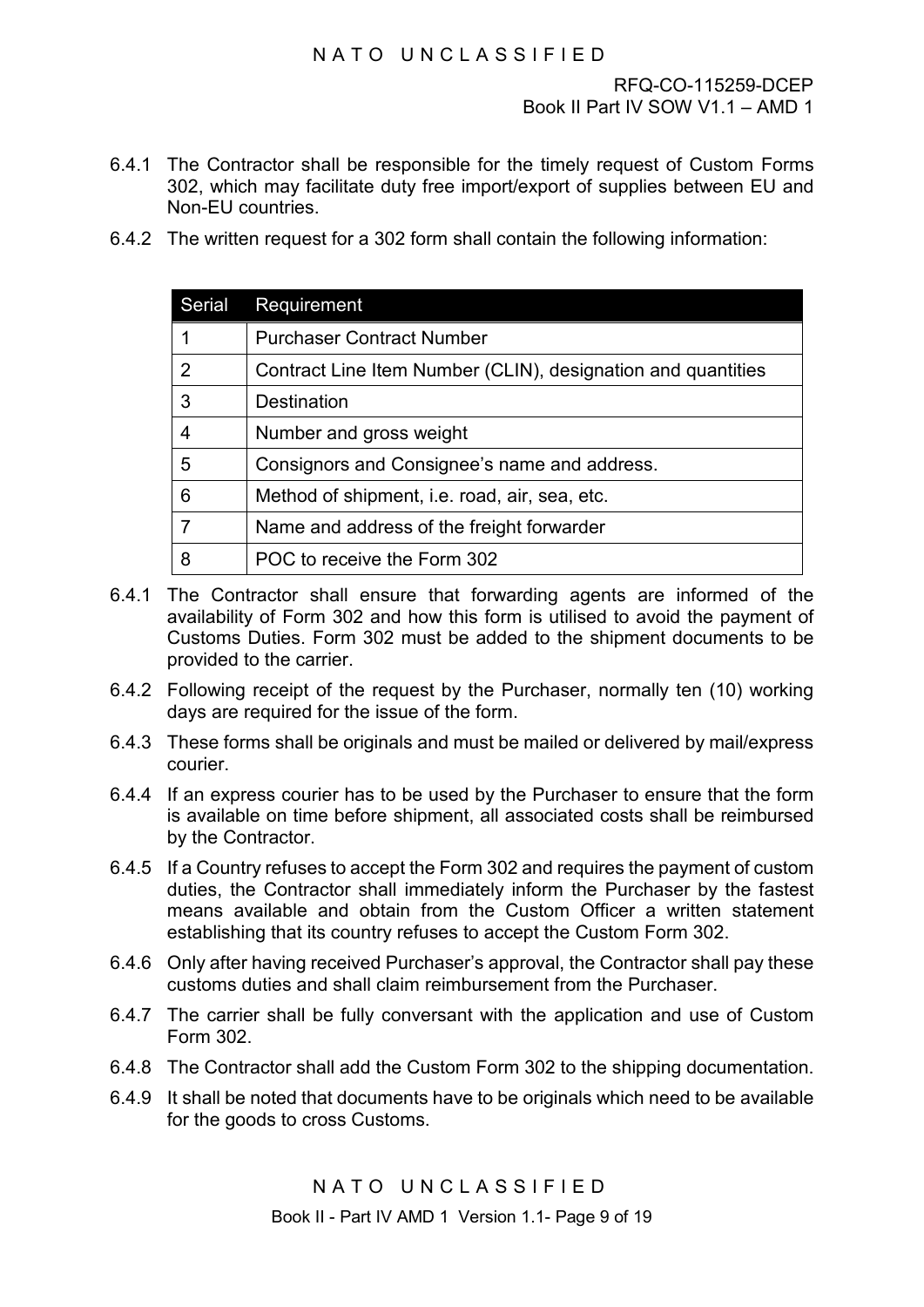# 6.5 NOTICE OF SHIPMENT

6.5.1 Ten (10) working days prior to the delivery of any shipment of supplies, the Contractor shall provide Notice of Shipment to the Purchaser's ILS Office and request for delivery approval, in accordance with the instruction of the Purchaser. This notice shall be provided electronically and shall include the following information:

|   | Serial Requirement                                           |
|---|--------------------------------------------------------------|
|   | <b>Purchaser Contract Number</b>                             |
| 2 | Contract line Item Number (CLIN), designation and quantities |
| 3 | Items Description, Quantity and Manufacturer Part Number     |
| 4 | <b>Destination</b>                                           |
| 5 | Number of packages/containers, dimensions and gross weight   |
| 6 | Consignor's and Consignee's name and address                 |
| 7 | Mode of shipment, e.g., road, air sea, etc.                  |
| 8 | Date of shipment                                             |
| 9 | Number of the Form 302 used (if required)                    |

- 6.6 INVENTORY
- 6.6.1 The Contractor shall provide the full and complete inventory/Material Data Sheet (MDS) of all items and documents to be delivered under this contract at least ten (10) working days before shipment for Purchaser review and approval. It shall contain the following information:

| <b>Field</b>                           | <b>Description</b>                                                                                                                                                                                                                                                                                                                                                      |
|----------------------------------------|-------------------------------------------------------------------------------------------------------------------------------------------------------------------------------------------------------------------------------------------------------------------------------------------------------------------------------------------------------------------------|
| <b>CLIN</b>                            | Contract Line Item Number (number-10 digits maximum). Sequence<br>number assigned to a particular line item in a given contract. The<br>combination CLIN-Contract No. shall always be unique.                                                                                                                                                                           |
| Nomenclature                           | Short Item Description (text- 35 digits). Should always start with the<br>main item name followed if possible by a technical specification,<br>followed by the next higher assembly names in hierarchical order,<br>separated by commas. E.g. for a coax connector of a television cable<br>the nomenclature should read: CONNECTOR, COAX, CABLE,<br><b>TELEVISION.</b> |
| EQRE (XB/ND)                           | Code (text-2 digits). Defines whether an item is repairable (ND) or not<br>(XB) from a technical point of view.                                                                                                                                                                                                                                                         |
| Manufacturer<br>True<br>Part<br>Number | True Manufacturer P/N (text-32 digits). Part Number given to this item<br>by the original manufacturer.                                                                                                                                                                                                                                                                 |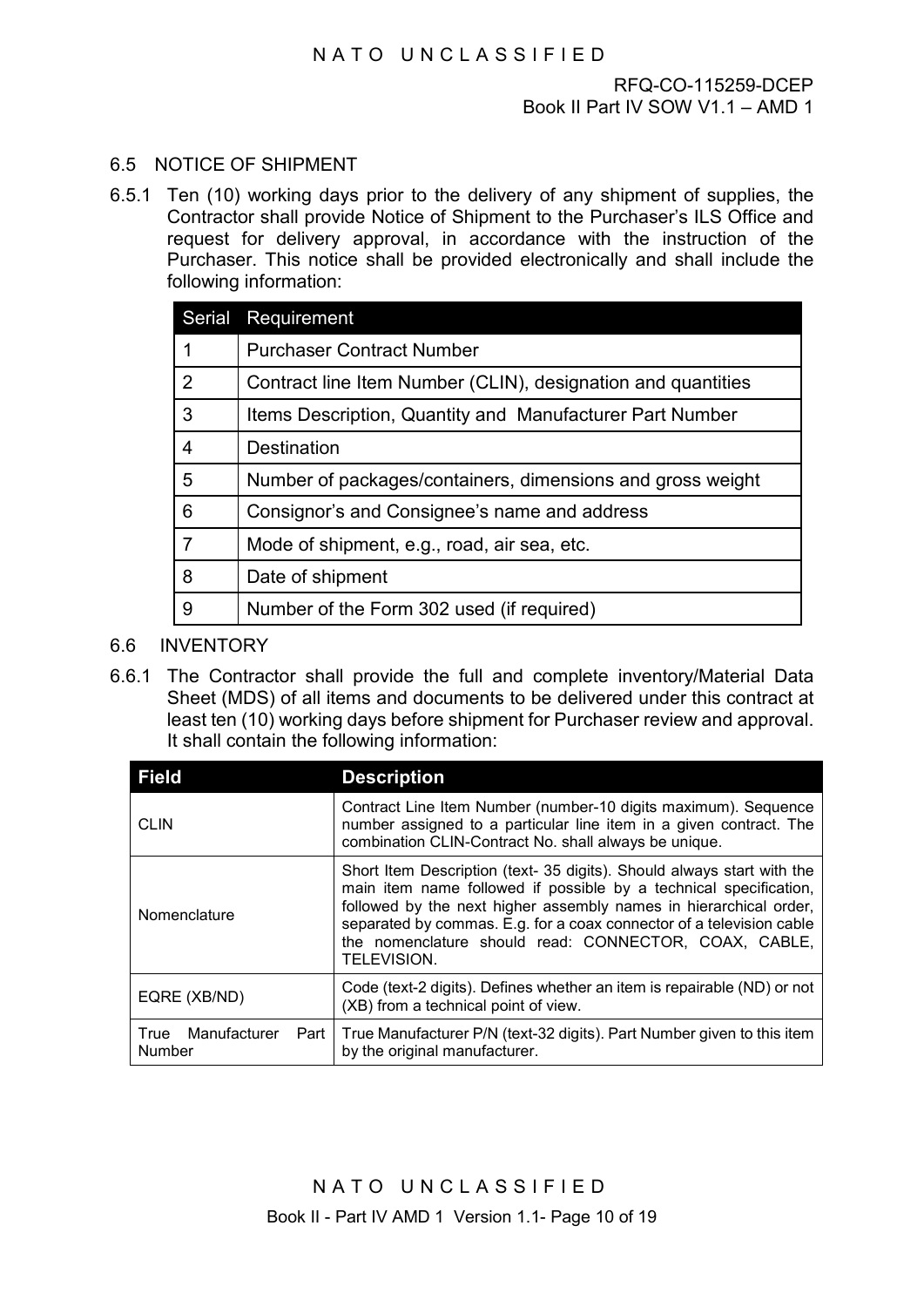| <b>Field</b>                                                      | <b>Description</b>                                                                                                                                                                                                                                                                                                                                                                                                                                                                                                                                                                                                                                                                                                                                                                                                                                                                 |
|-------------------------------------------------------------------|------------------------------------------------------------------------------------------------------------------------------------------------------------------------------------------------------------------------------------------------------------------------------------------------------------------------------------------------------------------------------------------------------------------------------------------------------------------------------------------------------------------------------------------------------------------------------------------------------------------------------------------------------------------------------------------------------------------------------------------------------------------------------------------------------------------------------------------------------------------------------------|
| True Manufacturer Code<br>(or complete name and<br>address)       | True Manufacturer Code (text-5 digits). Code of the Company that has<br>manufactured this item. This is an internationally recognized 5-digit<br>code which is unique to that company. It corresponds to the "cage<br>code" in the USA. Manufacturer Codes and Cage Codes are<br>obtainable from the national governmental authorities or, if it already<br>exists, from the "NATO Master Cross-Reference List" (NMCRL)<br>obtainable from NAMSA. In case the code cannot be obtained, it will<br>be sufficient to enter the complete name and address information of<br>the true manufacturer.                                                                                                                                                                                                                                                                                    |
| Vendor/Contractor<br>Code<br>(or complete name<br>and<br>address) | Vendor (Contractor) (text-5 digits). Company which sells the item or<br>the complete system to which this item belongs. The vendor is the<br>company with which the contract is placed but is not necessarily the<br>true manufacturer of the item. If the vendor company has also<br>designed and integrated the complete system it is also known as<br>Original Equipment Manufacturer (OEM). The company code is an<br>internationally recognized 5-digit code which is unique to that<br>company. It corresponds to the "cage code" in the USA. Manufacturer<br>Codes and Cage Codes are obtainable from the national<br>governmental authorities or, if it already exists, from the "NATO<br>Master Cross-Reference List" (NMCRL) obtainable from NAMSA. In<br>case the code cannot be obtained, it will be sufficient to enter the<br>complete name and address information. |
| Vendor/Contractor<br>Part<br>Number                               | Vendor (Contractor) P/N (text-32 digits). Part Number given to this<br>item by the company which sells the item or the complete system to<br>which this item belongs. The vendor is the company with which the<br>contract is placed but is not necessarily the true manufacturer of the<br>item.                                                                                                                                                                                                                                                                                                                                                                                                                                                                                                                                                                                  |
| QTY ordered                                                       | Item Quantity (number-5 digits). Shows the quantity of this item<br>ordered as individual item in this contract, i.e. if it is not delivered built-<br>in in another unit.<br>In case the item is not ordered as individual item or as spare unit but<br>is built-in in another assembly, enter "0" (zero) in this field and<br>complete fields: "Part Number of next higher assembly" and "qty in<br>next higher assembly".<br>Serialised items shall only have a quantity of 1.                                                                                                                                                                                                                                                                                                                                                                                                  |
| Order Unit                                                        | Order Unit (text-2 digits). Unit under which the item is sold, e.g. each,<br>set, meter, etc.                                                                                                                                                                                                                                                                                                                                                                                                                                                                                                                                                                                                                                                                                                                                                                                      |
| Serialized Item Tag                                               | Serialized Items Tag (text-1 digit). Add a "Y" if the item carries a serial<br>number independently whether serial numbers is already known or<br>not. If known, complete column "Serial Number".                                                                                                                                                                                                                                                                                                                                                                                                                                                                                                                                                                                                                                                                                  |
| <b>Serial Number</b>                                              | Serial Number. If Serialized Item Tag is "Y" (yes) then add serial<br>number here. (1 serial number per line). If system is already installed,<br>then the Contractor shall indicate here the serial numbers installed at<br>user site. For items to be delivered to depots the Contractor may not<br>know the serial number in advance, in that case it will be completed<br>by the receiving site.                                                                                                                                                                                                                                                                                                                                                                                                                                                                               |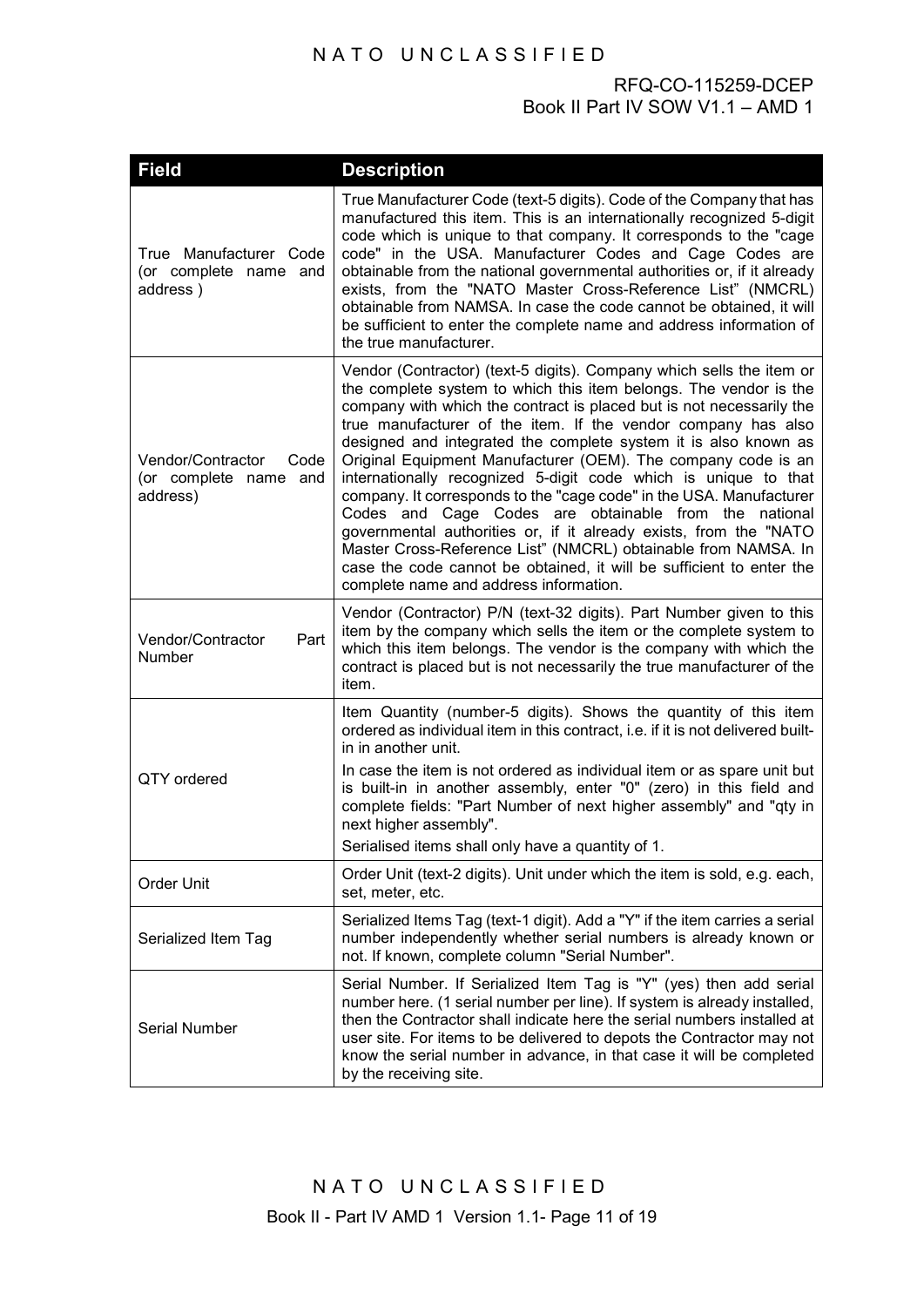| <b>Field</b>                                       | <b>Description</b>                                                                                                                                                                                                                                                                                                                                                                                                                                                                                                               |
|----------------------------------------------------|----------------------------------------------------------------------------------------------------------------------------------------------------------------------------------------------------------------------------------------------------------------------------------------------------------------------------------------------------------------------------------------------------------------------------------------------------------------------------------------------------------------------------------|
| Serial Number<br>Software<br><b>Revision Level</b> | Software Revision Level (text- 30 digits but can be expanded as<br>necessary) If item carries a serial number and field "serial number" is<br>completed, add SW revision level / version here if appropriate.                                                                                                                                                                                                                                                                                                                    |
| Serial Number Hardware<br><b>Revision Level</b>    | Hardware Revision Level (text- 30 digits but can be expanded as<br>necessary) If item carries a serial number and field "serial number" is<br>completed, add HW revision level / version here if appropriate.                                                                                                                                                                                                                                                                                                                    |
| Number<br>Other<br>Serial<br>attributes            | Other Serial Number Attributes (text-to be defined). This field will be<br>used and defined on a case by case basis to be decided by NCIA<br>System Manager, NCIA and the Contractor for other attributes which<br>might be required for a particular system.                                                                                                                                                                                                                                                                    |
| Property<br>Subject<br>to<br>Accounting            | NDSS-MRCS (text-1 digit). NCIA will decide whether or not item is<br>subject to property accounting and is to appear on the customer<br>balance lists. This field will be completed Y or N by NCIA.                                                                                                                                                                                                                                                                                                                              |
| Currency                                           | Currency (text-3 digits). International 3-digit code (ISO) representing<br>the currency in which the item purchase price (or the estimated value)<br>is expressed.                                                                                                                                                                                                                                                                                                                                                               |
| Price                                              | Item Price (number-11 digits). Unit price with 2 decimals.                                                                                                                                                                                                                                                                                                                                                                                                                                                                       |
| <b>Warranty Expiration Date</b>                    | Warranty Expiration Date (date: DD/MM/YY). Shows the date on<br>which the warranty of this item expires, which is usually N days after<br>delivery of the item. If delivery is scheduled for a certain date, warranty<br>expiration date = delivery date + warranty period in days.                                                                                                                                                                                                                                              |
| Receiving<br>Inspection<br>$\prime$<br>Depot       | Receiving / Inspection Depot (TXT-2 digits). Information will be<br>provided to Contractor by the Purchaser's ILS Officer. This is the<br>depot to where the vendor ships the material. Normally this depot will<br>receive, inspect and put the material in stock against Dues-In to be<br>created in accordance with Qty in column "Qty Ordered". In case of a<br>deviation from this rule, the Purchaser will inform the Contractor of the<br>correct final Depot and through which depot the items shall have to<br>transit. |
| Issue to customer                                  | Customer Code (text-4 digits - to be completed by NCIA). Code<br>representing the customer to which the item(s) shall be shipped by<br>the receiving/ inspecting depot.                                                                                                                                                                                                                                                                                                                                                          |
| Extended<br>Item<br>Line<br>Description            | Extended Line Item Description (text-no limit). Any additional<br>information concerning this item shall be entered here, e.g. technical<br>specifications, configuration, reference to technical drawings or<br>manuals etc                                                                                                                                                                                                                                                                                                     |
| Part Number of next higher<br>assembly             | Part-Number of Next Higher Assembly (text-32 digits) If item is built-<br>in another assembly, indicate part number of that assembly here.                                                                                                                                                                                                                                                                                                                                                                                       |
| higher<br>in<br>next<br>Qty<br>assembly            | Quantity in Next Higher Assembly (number-3 digits max). This field<br>shows the built-in quantity of the item in the next higher assembly.<br>This information shall be provided for configuration control purposes.                                                                                                                                                                                                                                                                                                             |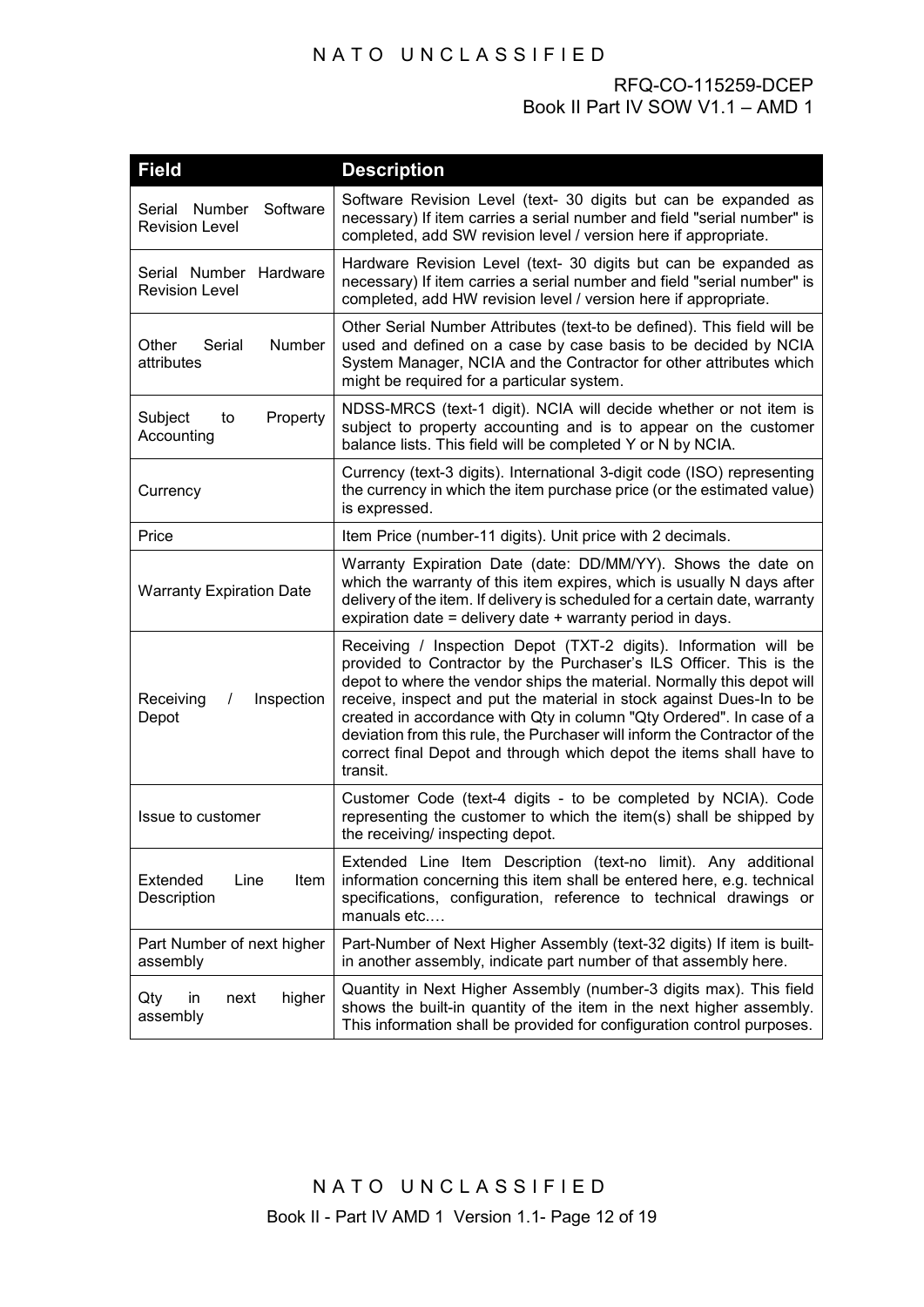| <b>Field</b>                                       | <b>Description</b>                                                                                                                                              |
|----------------------------------------------------|-----------------------------------------------------------------------------------------------------------------------------------------------------------------|
| Qty installed at Operating<br>Unit (Customer Site) | Quantity installed. This field is only applicable when the delivery is<br>direct to an operating unit (customer site). However in that case it is<br>mandatory. |
|                                                    | For non-serialized items it shows total quantity installed.                                                                                                     |
|                                                    | For serialized items quantity shall only be one per serial number. Use<br>a new line for each serial number.                                                    |

- 6.6.2 The Contractor may request an electronic version of the MDS to be provided by the Purchaser at EDC.
- 6.6.3 In the case that partial shipments are approved by the Purchaser, the Contractor shall make sure that the MDS clearly provides the references to SSS to show the compliance with the order and shall make the requested changes in the document based on Purchaser review.
- 6.7 TECHNICAL DOCUMENTATION
- 6.7.1 Each deliverable shall be accompanied with its COTS documentation. This documentation shall be identified in the inventory.
- 6.7.2 All documentation shall be in the English language.
- 6.8 WARRANTY & SUPPORT
- 6.8.1 The Contractor shall cover all devices procured under this contract with a 1 year on-site warranty with Next Business Day service.
- 6.8.2 The Warranty shall start at the date of Purchaser formal acceptance of the equipment at the destination sites.
- 6.8.3 The support/warranty shall include cost of parts, travel and per diem and shall not attract extra cost to the Purchaser. This support shall be available to the location stated in the Schedule of Supplies and Services.
- 6.8.4 The Contractor shall provide detailed handling instructions, including help-desk or other Point of Contact information (Contractor representative), to be contacted in case of a warranty claim. The warranty shall include standard technical telephone and email support.
- 6.8.5 The Contractor shall be the sole Point of Contact for the initiation of the warranty claims and execution unless otherwise approved by the Purchaser.
- 6.8.6 The Contractor shall provide shipment address for faulty equipment to the Purchaser. The shipment of faulty equipment to the Contractor is at the expense of the Purchaser. The shipment of repaired or replaced equipment from the Contractor to the Purchaser's place of origin shall be at the expense of the **Contractor**
- 6.8.7 The Contractor shall be aware that, due to NATO security constraints, all failed hard disks/ drives and memory can only be repaired or replaced on-site and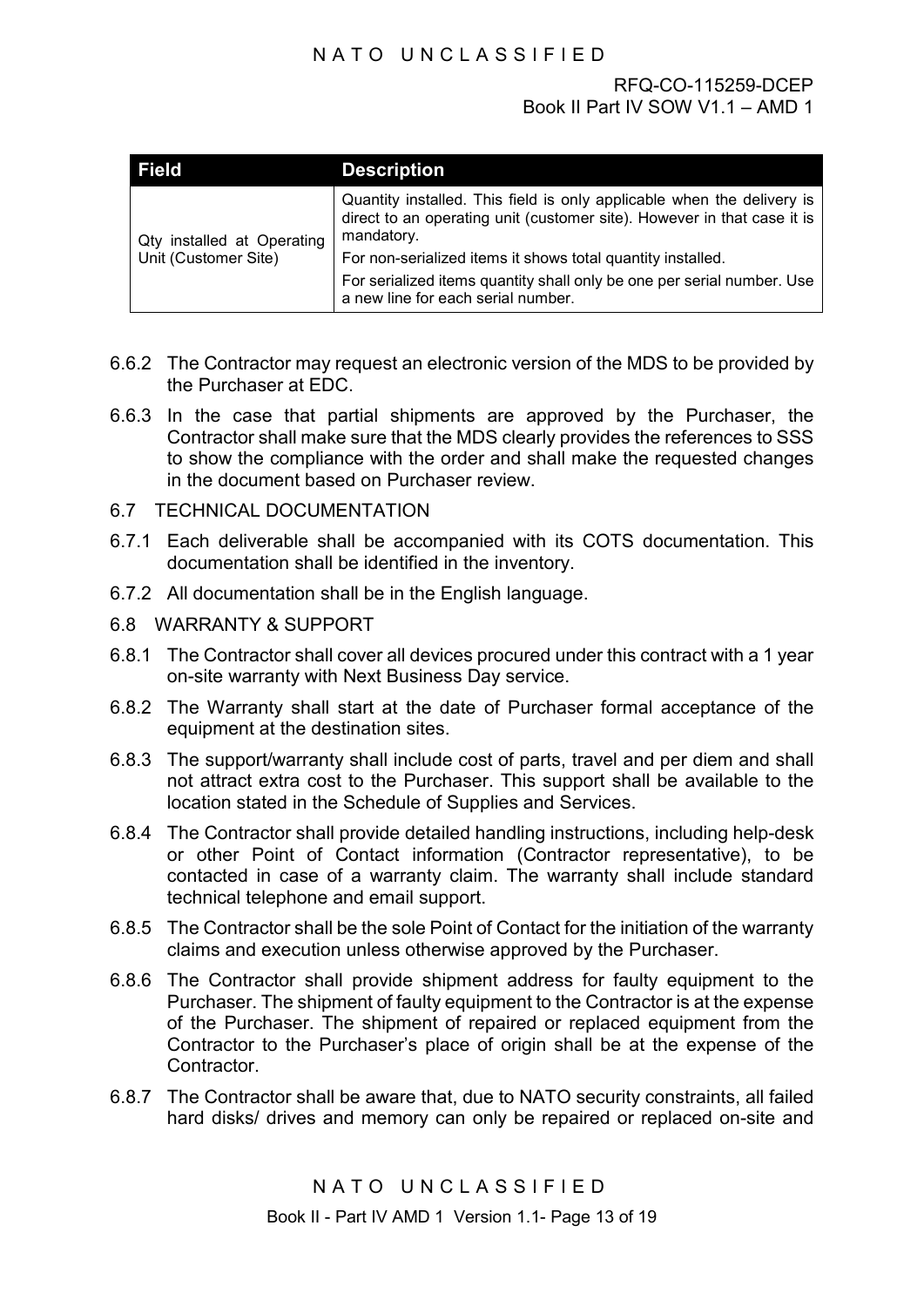cannot be removed and/ or returned to the Contractor for repair/ exchange. Failed hard disks/ drives and memory will be destroyed on-site by the Purchaser. Failed hard disks/ drives and memory shall therefore be replaced by the Contractor, at no extra cost to the Purchaser.

- 6.8.8 The Contractor shall further be responsible for the provision of any alternatives or superseding items should the original part be no longer available during the Warranty period, ensuring form, fit and functional requirements. In the case of an original items being no longer available, the Contractor shall notify and seek for Purchaser's written approval to provide the alternative items instead.
- 6.9 LABELLING AND MARKING
- 6.9.1 Labelling and marking shall be compliant with STANAG 4281 "NATO Standard Marking for Shipment and Storage" unless specified differently in the requirements of this Contract.
- 6.9.2 The Contractor shall produce labels and label all items furnished under the Contract with the true manufacturer's name (CAGE code), part number and serial number to ensure proper and quick identification of delivered items.
- 6.9.3 The marking shall be as permanent as the normal life expectancy of the material on which it is applied and shall be such as required for ready legibility and identification.
- 6.10 QUALITY ASSURANCE
- 6.10.1 Upon Purchaser request, the Contractor shall provide evidence that the QA/QC organization in his company has sufficient inherent authority and visibility in the overall corporate structure to properly execute the QA Management of a project of this size.
- 6.10.2 Upon Purchaser request, the Contractor shall address the QA/QC he applies to this project and shall describe its internal process for the quality review of the deliverables before their release to the Purchaser.
- 6.10.3 The Contractor shall ensure that the goods meet the following level of quality:
- 6.10.4 All delivered supplies are compliant with the approved technical specifications;
- 6.10.5 All delivered supplies are of the requested type and quantity;
- 6.10.6 All delivered goods are not damaged or defective.
- 6.10.7 The Contractor shall undertake quality control of each batch of equipment prior to shipment and present the report of the checks in a written form together with the shipment of goods.
- 6.10.8 If requested by the Purchaser, the Contractor shall submit the CoC(s) for each item including the replacement parts (equipment or consumables) that are provided under warranty.
- 6.11 SUPPLY CHAIN SECURITY
- 6.11.1 The Contractor shall warrant that all supplies furnished under this Contract are

NATO UNCLASSIFIED

Book II - Part IV AMD 1 Version 1.1- Page 14 of 19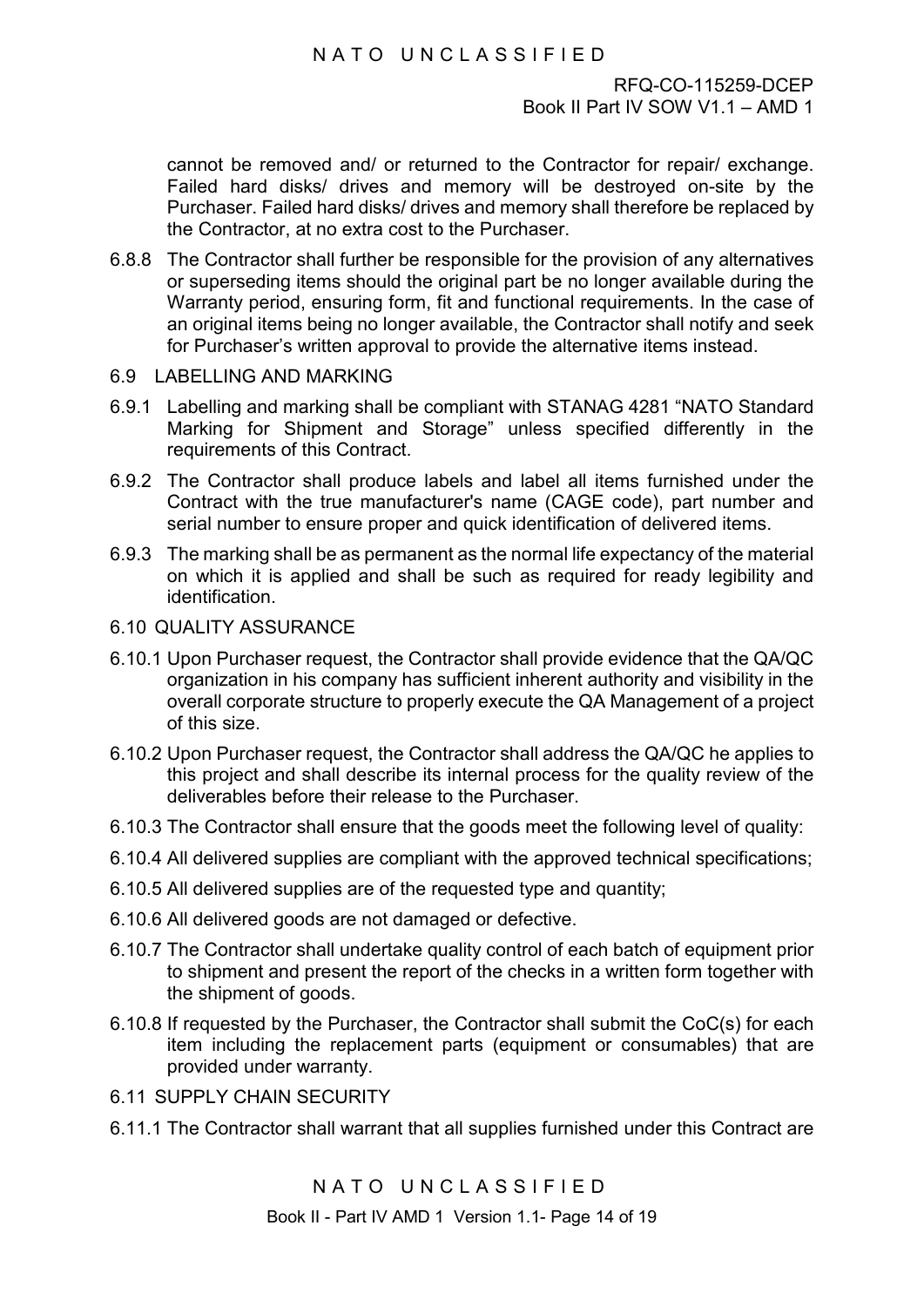genuine and free of malicious components, firmware and software.

- 6.11.2 The Contractor shall ensure that all equipment to be delivered are protected from malicious tampering during storage and transportation up to the point of delivery.
- 6.11.3 The Contractor shall confirm in the MDS, per item, that the items to be delivered have been checked for technical integrity and protected from malicious tampering.
- 6.11.4 The Contractor shall also identify in the MDS, per item, the identity of the supplier of the item and the identities of suppliers of major components thereof.
- 6.11.5 The Contractor shall allow and support ad-hoc spot checks and audits by the Purchaser of any of his supply chain security measures at any of the Contractor's locations and facilities used in the Contractor's supply chain relevant to this Contract.
- 6.11.6 The Purchaser reserves the right to reject any equipment delivered which does not conform to the description provided in the MDS or shows evidence of tampering. The Contractor shall replace such rejected goods at no cost to the **Purchaser**

# **7 TESTING AND ACCEPTANCE**

#### <span id="page-44-0"></span>7.1 Testing

- 7.1.1 The Contractor shall execute a Factory Acceptance Test (FAT) to verify:
	- $(a)$ The full interoperability and the compatibility of:
		- The laptops and desktop computers with an up-to-date Microsoft Windows 10 Enterprise Operating System;
		- (2) The laptops with the PFE HDDE in unkeyed state;
		- Laptops and desktop computers with screens, mice, and keyboards;
		- MFD; and,
		- (5) VTC Suite.
	- The correct operation of the DCEP equipment, including keys and buttons,  $(b)$ data interfaces, fans, displays, integration of hard drives, cables, power supplies, GPU and CPU usage, batteries etc.,
	- $(c)$ The full functionality and performance as required per the SoW Annex A, and
	- The TEMPEST compliance.  $(d)$
- 7.1.2 The Contractor shall provide the (NATO Unclassified) FAT test plan As part of the Project Management Plan in 3.6.

Book II - Part IV AMD 1 Version 1.1- Page 15 of 19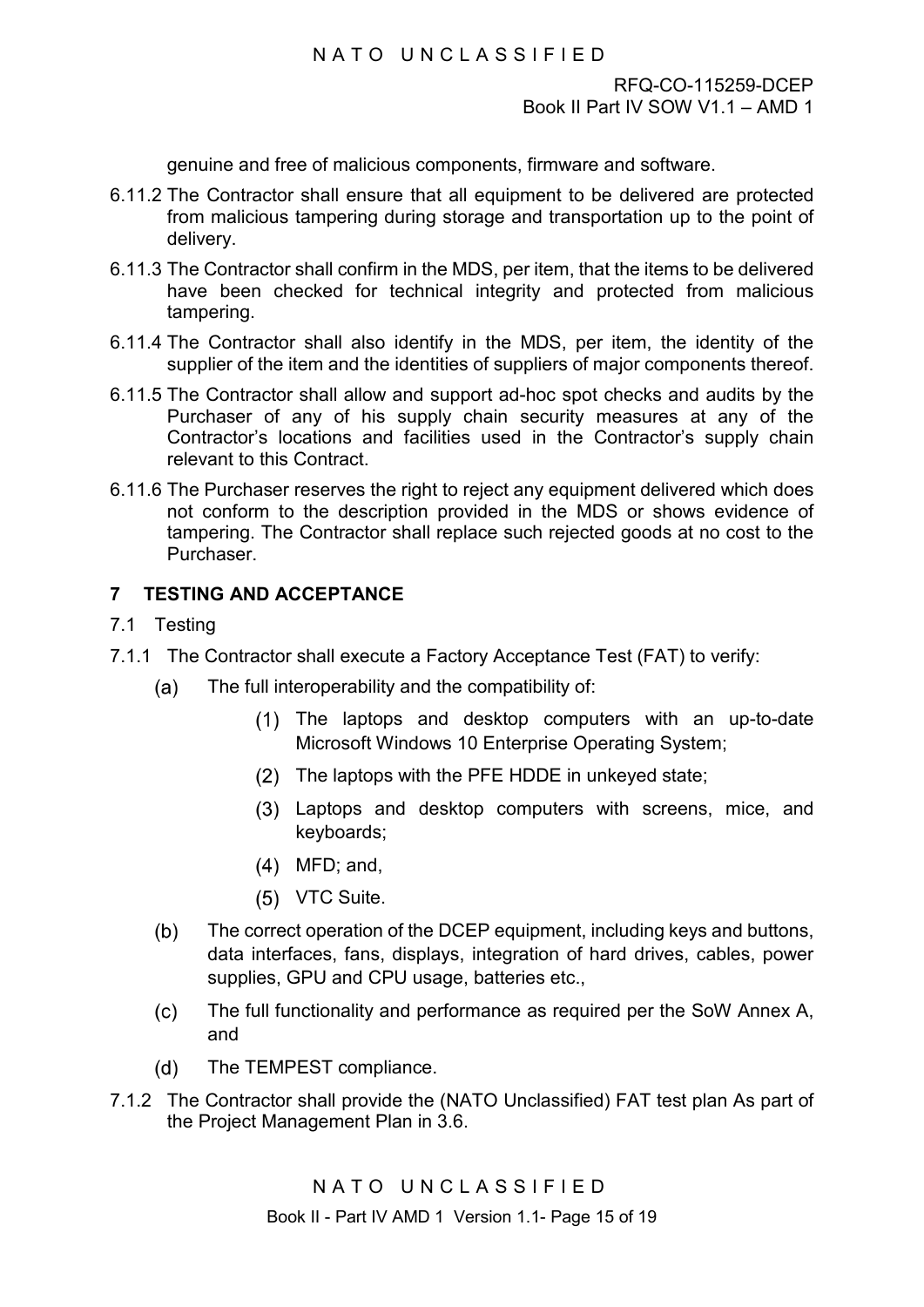- 7.1.3 The FAT shall be conducted by the Contractor at the Contractor's premises and is subject to Purchaser's approval.
- 7.1.4 The Purchaser has the right to witness the FAT and subsequent testing.
- 7.1.5 To execute the FAT the Contractor shall prepare one piece of IT equipment of each type, equivalent to the IT equipment that the Contractor agreed to deliver under this Contract. On the laptop and the desktop computer the Contractor shall install an up to date Microsoft Windows 10 Enterprise 64 bit Operating System from the original Microsoft installation media (i.e. not using a hardware specific recovery image) and install the latest drivers for the displays, storage media, drives, interfaces, keyboards, mice and any other applicable components inside - or attached to - the laptop and desktop computer. The laptop shall use the PFE HDDE.
- 7.1.6 The FAT tests results shall be documented in a test report which the Contractor shall provide to the Purchaser directly after completion of the FAT.
- 7.1.7 After approval of the FAT test report by the Purchaser and resolution of any issues the Contractor can start the delivery of the IT equipment to the Purchaser.
- 7.1.8 The Contractor shall, before shipment to the Purchaser, ensure the correct operation of each and every piece of IT equipment through Pre-Shipment Inspection (PSI) according to the test plan (as per [7.1\(b\)\)](#page-44-0), verify TEMPEST compliance, and shipment completeness, and provide the test reports to the Purchaser.
- 7.1.9 The Contractor shall provide a Certificate of Conformance (CoC) from an accredited organization for TEMPEST C compatibility.
- 7.1.10 The Contractor will test the laptops in keyed state after they are delivered to the Contractor at CSSC with the participation of the Contractor representative. This test will be executed within 3 weeks after the delivery of first HDDE installed laptops.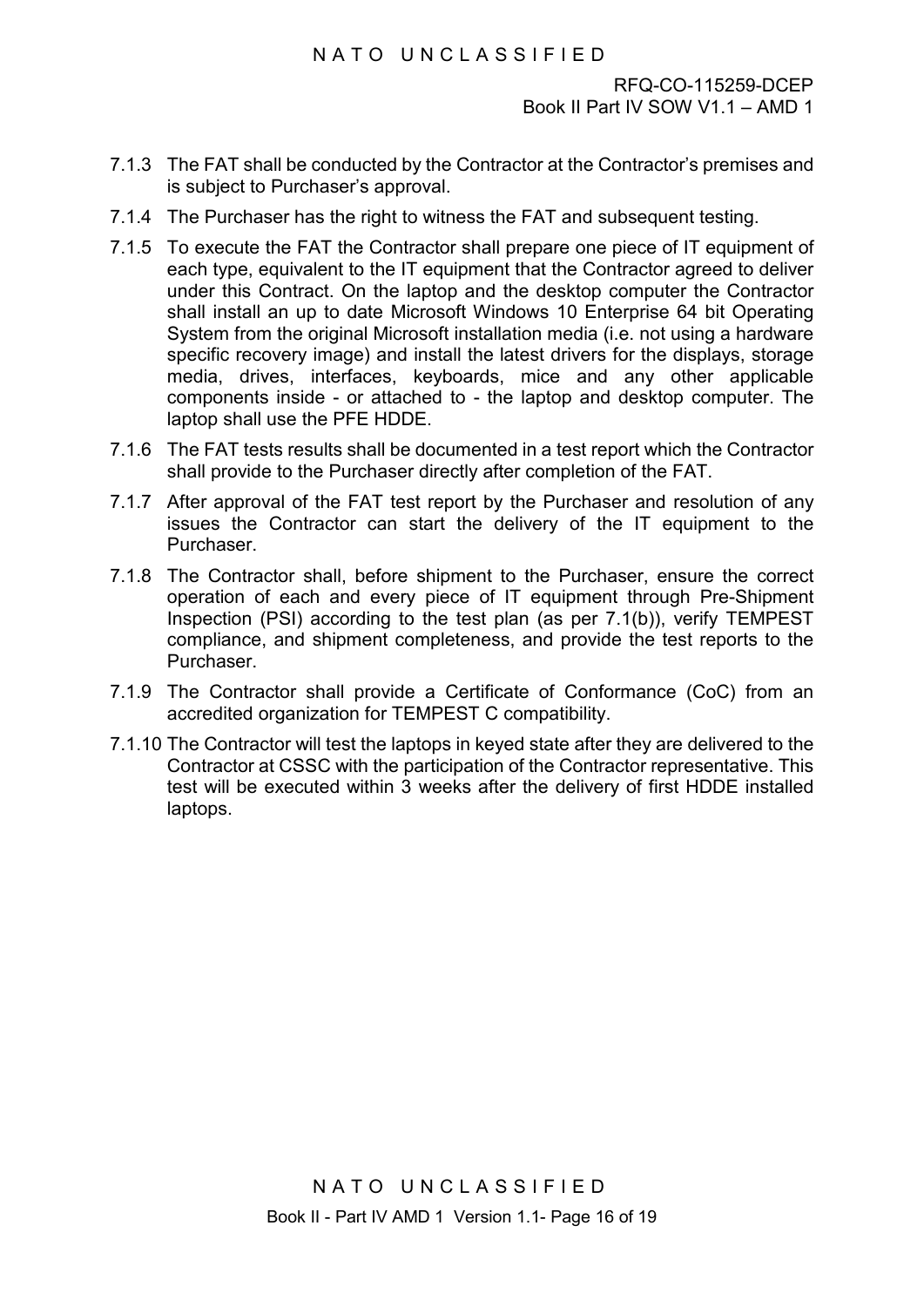# <span id="page-46-0"></span>**ANNEX A TECHNICAL SPECIFICATIONS**

**A.1 See separate SRS document**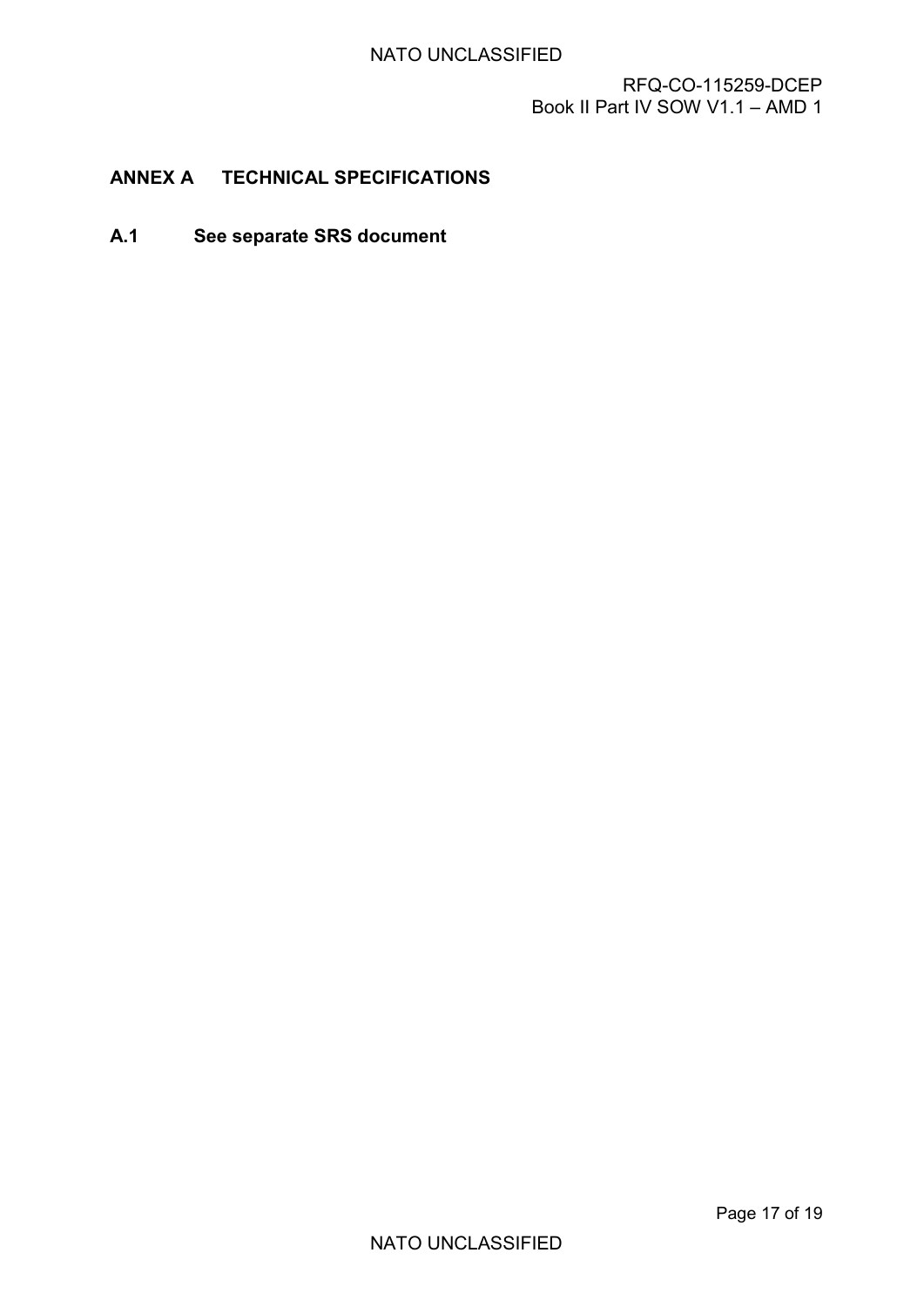# <span id="page-47-0"></span>**ANNEX B ANNEX-B ACRONYMS**

| Abbreviation | Content                                                  |
|--------------|----------------------------------------------------------|
| <b>CLIN</b>  | <b>Contract Line Item Number</b>                         |
| <b>CIS</b>   | <b>Communication and Information System</b>              |
| CoC          | <b>Certificate of Conformance</b>                        |
| <b>COTS</b>  | <b>Commercial Off the Shelf</b>                          |
| <b>CSSC</b>  | <b>CIS Sustainment Support Centre</b>                    |
| <b>DCEP</b>  | Deployable Communications and Information Equipment Pool |
| <b>DCIS</b>  | Deployable CIS                                           |
| dpi          | dots per inch                                            |
| <b>EDC</b>   | <b>Effectivity Date of Contract</b>                      |
| <b>EMC</b>   | <b>Electromagnetic Compatibility</b>                     |
| <b>EMSEC</b> | <b>Emission Security</b>                                 |
| EU           | European Union                                           |
| <b>EUD</b>   | <b>End-User Device</b>                                   |
| <b>FAT</b>   | <b>Factory Acceptance Test</b>                           |
| <b>FMN</b>   | <b>Federated Mission Network</b>                         |
| <b>FSA</b>   | <b>Final System Acceptance</b>                           |
| <b>HDDE</b>  | <b>Hard Disk Drive Encryption</b>                        |
| <b>ILS</b>   | <b>Integrated Logistics Support</b>                      |
| IT           | <b>Information Technology</b>                            |
| <b>KVM</b>   | Keyboard-Video-Mouse                                     |
| <b>MDS</b>   | <b>Material Data Sheet</b>                               |
| <b>MFD</b>   | <b>Multifunction Device</b>                              |
| <b>MS</b>    | <b>MISSION SECRET</b>                                    |
| <b>NIAPC</b> | NATO Information Assurance Product Catalogue             |
| <b>NMCRL</b> | <b>NATO Master Cross-Reference List</b>                  |
| NU/NS/MS     | <b>NATO UNCLASSIFIED</b>                                 |
| <b>NS</b>    | <b>NATO SECRET</b>                                       |
| <b>OEM</b>   | <b>Original Equipment Manufacturer</b>                   |
| <b>PFE</b>   | <b>Purchaser Furnished Equipment</b>                     |

NATO UNCLASSIFIED Book II - Part IV AMD 1 Version 1.1- Page 18 of 19